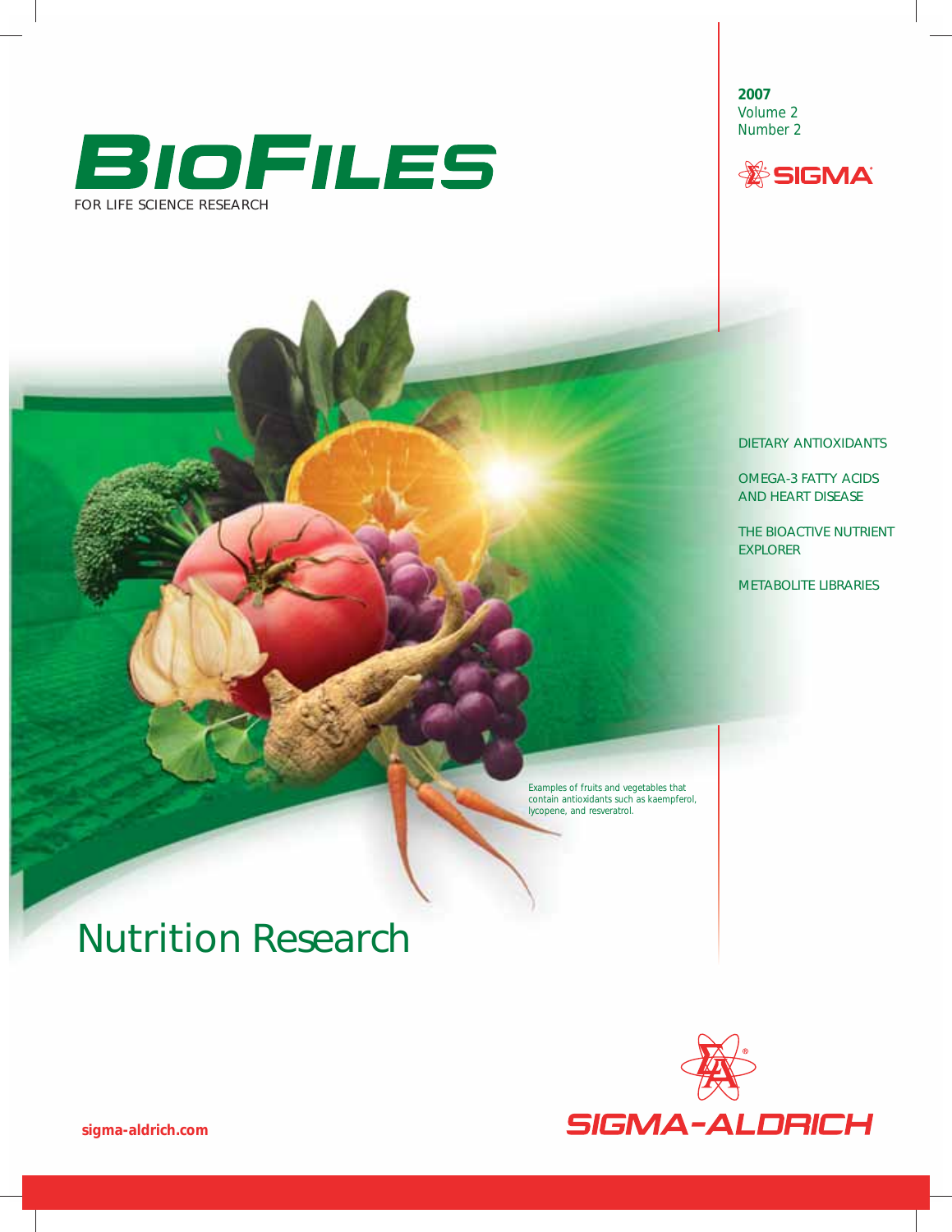## *Life Science Pathways*

**GENORINGS** 

# Proteomics **Metabolomics**

 *Animated ATP Synthase & Glycolysis!*

## **The evolutionary pathway of life science research has brought today's researchers full circle to a destination we now call metabolomics.**

In 1947, Sigma produced the first commercial<br>available ATP. Since then, Sigma-Aldrich has In 1947, Sigma produced the first commercially consistently expanded its product portfolio to maintain the most comprehensive line of organic metabolites, enzymes, and bio-analytical tools in the world.

To strengthen our commitment to metabolic education and research, Sigma-Aldrich is proud to announce the formation of a collaboration with the IUBMB to produce, animate, and publish the Nicholson Metabolic Pathway Charts.

The **Enzyme Explorer's** Metabolic Pathways Resource Center provides the online tools you need to explore the metabolome today.

- *Metabolic Pathway Chart with 500 Hyperlinks to Product Listings, and Technical Data*
- *Direct Access to 35 Nicholson Metabolic Mini-maps*
- *Animated ATP Synthase Mechanism*
- *Animated Glycolysis Pathway*
- *Isotopically Labeled Metabolites*
- *Metabolite Libraries*

## **The Enzyme Explorer Assay Library**

**The largest collection of enzymatic assay procedures available online. More than 600 step-by-step procedures for:**

> METABOLIC ENZYMES METABOLITE QUANTITATION DIAGNOSTIC ENZYMES ANALYTICAL ENZYMES PROTEASES PROTEASE INHIBITORS CELL SIGNALING ENZYMES PROTEIN QUANTITATION

**Visit the Assay Library at: sigma-aldrich.com/enzymeexplorer**



Visit us online today at: **sigma-aldrich.com/metpath**

*sigma-aldrich.com*

**LEADERSHIP IN LIFE SCIENCE, HIGH TECHNOLOGY AND SERVICE** SIGMA-ALDRICH CORPORATION • BOX 14508 • ST. LOUIS • MISSOURI 63178 • USA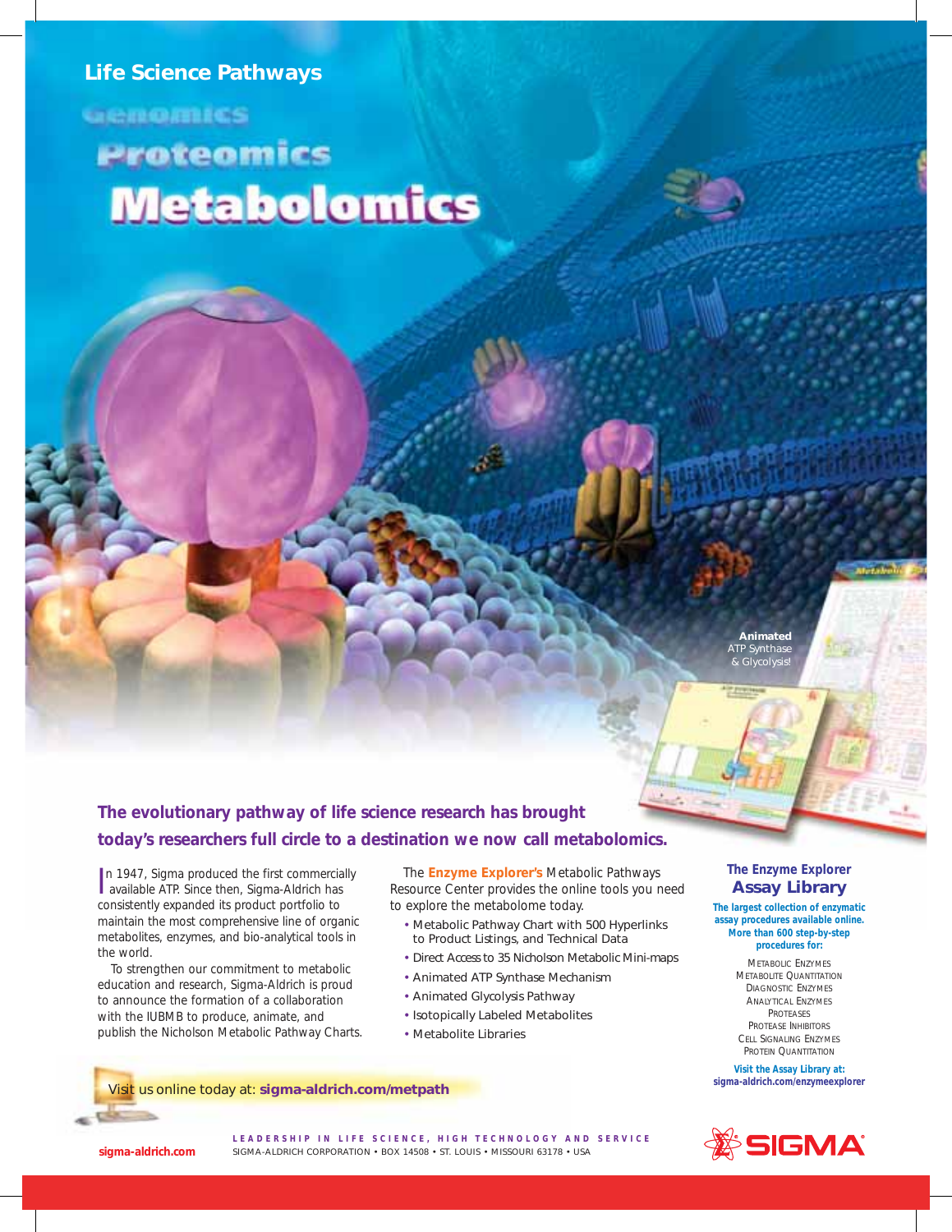

2007 Volume 2 Number 2

## Table of Contents

## **Nutrition Research**

## **Omega-3 Fatty Acids and Heart Disease** .....14

| Omega-3 Polyunsaturated                |  |
|----------------------------------------|--|
|                                        |  |
| Omega-6 Polyunsaturated Fatty Acids 17 |  |
| Lipid Metabolism Related Products 17   |  |
| Lipid Mediator Related Products 17     |  |
|                                        |  |
|                                        |  |
|                                        |  |
|                                        |  |
|                                        |  |
|                                        |  |
|                                        |  |
|                                        |  |

*Stay One Step Ahead... Subscribe Now To BioFiles*



*Each issue highlights products and*  services specific to the Life Sciences.

**Register to Receive Your BioFiles.**

**To register visit us online at**  sigma-aldrich.com/biofiles2

## **Introduction**

For most of the world's population, foods and other plant and animal materials are consumed not only for their nutritional value, but also because they contain bioactive compounds that can prevent or treat diseases. Even in developed or rapidly developing economies, such as Japan, South Korea, China, and India, traditional medicines primarily derived from plant sources continue to be used along side, and often in preference to, modern pharmaceuticals. Throughout history, human populations have learned either by serendipity or by observation the properties of materials present in their environment. Even the most primitive societies, by modern standards, often had fairly sophisticated knowledge of the medicinal properties of local plants. This knowledge may have been passed down orally for centuries as the exclusive province of medicine men or shamans. Over time, this knowledge often became documented and codified, as in the Greco-Roman, Unani, Ayurvedic, or traditional Chinese pharmacopoeias and medical practices. More recently, research interest in complementary and alternative medicine has surged as Western societies have embraced traditional herbal preparations and functional foods for their purported disease prevention and therapeutic properties. The global market for dietary supplements and functional foods was approximately \$145 billion in 2005, of which \$48 billion was within the U.S. Consumers perceive herbal source materials as safer than pharmaceuticals; in some cases there is research to support this view. Foods and herbs often contain several compounds with the same primary physiological effect but differing secondary actions. Thus, the beneficial effect is due to the combined action of several chemical entities, most of which are in low enough concentration to minimize secondary negative side effects.

From micronutrients to drugs of abuse, nutritionists, pharmacologists, and medical researchers are studying the physiological, therapeutic, and chemopreventive properties of foods and herbs and their constituents. This issue of BioFiles highlights some of the product groups available from Sigma-Aldrich to further this research, with special focus on omega-3 (w-3) fatty acids and antioxidant compounds such as carotenoids and polyphenols. We also introduce the Bioactive Nutrient Explorer, an interactive database on the Sigma-Aldrich web site that allows researchers to find plants of interest based on their physiological actions, plant constituents based on their chemical structure, and the chemical constituents of specific herbs and food plants.

> **Discover the Features and Benefits of FTA® Technology in LabwareNotes (pages 23-24)**

*For Hazard Information and other information please refer to the Sigma Biochemicals, Reagents and Kits for Life Science Research Catalog or sigma-aldrich.com*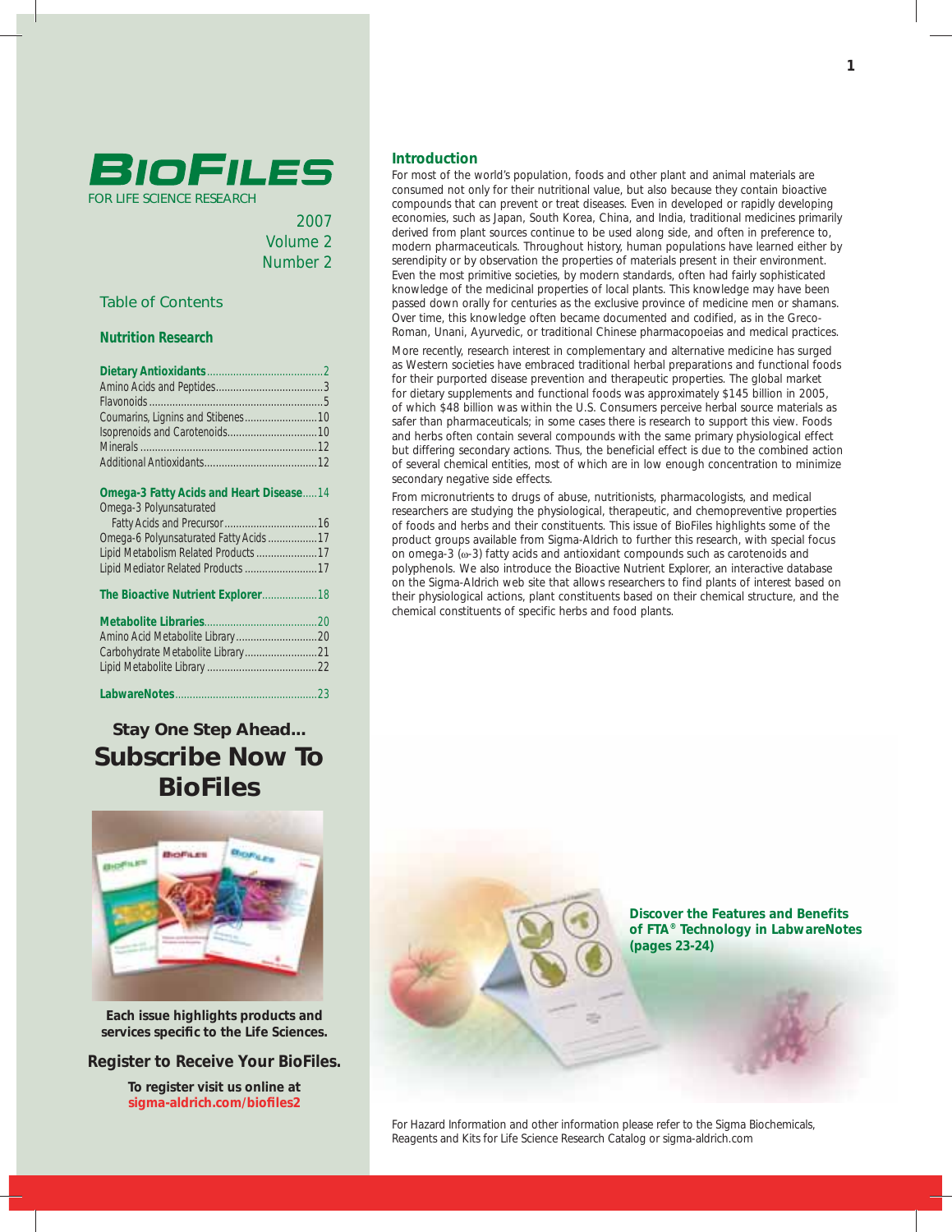## **Dietary Antioxidants**

Antioxidants protect biological systems from oxidative damage produced by oxygen-containing free radicals and from redoxactive transition metal ions such as iron, copper, and cadmium.<sup>1</sup> During the oxidative metabolism of glucose in the mitochondria, superoxide anions  $(O_2^-)$  are produced as a by-product of the reduction of coenzyme Q complex III. The enzyme superoxide dismutase converts superoxide anions to hydrogen peroxide  $(H_2O_2)$  that in turn can be converted to peroxyl radicals  $(RO_2 \cdot)$ , hydroxyl radicals (OH<sup>-</sup>.), or hypochlorite (CIO<sup>-</sup>) ions. Superoxide anions can also react with nitric oxide (NO) to form the highly reactive peroxynitrite (ONOO<sup>-</sup>).<sup>2</sup> Under normal conditions these cellular oxidants are reduced or scavenged by the intracellular antioxidants and antioxidant enzymes, the most important of which are glutathione, thioredoxin, superoxide dismutase, catalase, and peroxidase. Dietary antioxidants, such as ascorbic acid (vitamin C), vitamin E, β-carotene and other carotenoids, and selenium have been recognized as important contributors to the total antioxidant capacity of cells and plasma. The carotenoids lutein and zeaxanthin are important antioxidants in the eye and retina.<sup>3</sup> Vitamin E, a mixture of tocopherols and tocotrienols, of which  $\alpha$ -tocopherol is the major antioxidant,<sup>4</sup> is the major lipid soluble antioxidant in cells and plays a major role in protecting membrane lipids from peroxidation.<sup>2</sup> Low density lipoproteins (LDL) carry vitamin E into cells, which subsequently prevents the peroxidation of LDL by donating hydrogen to fatty peroxyl radicals.<sup>5</sup> Polyphenolic compounds, especially the flavonoids, have recently been shown to be potent antioxidants in cultured cells. Human studies of flavonoids have also demonstrated effects that can in part be attributed to their antioxidant action.<sup>6</sup>

Antioxidants can act directly as reducing agents, donating protonic hydrogen to the unpaired oxygen electron or by stabilizing or relocating the free radical electron.<sup>7</sup> In the process the reducing agent becomes oxidized; for example, the cysteinyl sulfhydryl groups of two glutathione molecules are oxidized to form the intermolecular cystine of oxidized glutathione (see **Figure 1**).



**Figure 1**. Structure of oxidized glutathione

Lipoic acid is an endogenous antioxidant that has recently gained interest as a dietary supplement, since not only can it scavenge free radicals, but it is also a very effective reducing agent in its dihydrolipoate form. Lipoic acid reduces the oxidized forms of other antioxidants and ultimately can maintain the tissue concentrations of reduced glutathione.<sup>8</sup>



**Figure 2**. Structure of astaxanthin

Some antioxidants trap or scavenge the free radicals, and in the process become radicals themselves. When the carotenoids astaxanthin (see **Figure 2**), lutein, and zeaxanthin scavenge oxygen free radicals, the charge of the unpaired electron becomes delocalized over the entire polyene chain of the molecule.<sup>9</sup> The flavonol quercetin is oxidized to a quinone that can react with thiols.10 Flavonoids are also excellent metal ion chelators and can prevent copper-catalyzed peroxidation of LDL.<sup>1,4,11</sup> The stilbene phytoalexin resveratrol is more potent than the flavonoids in chelating copper and preventing peroxidation of LDL.<sup>12</sup> This likely contributes to the antiatherosclerotic actions of resveratrol and the flavonoids.

Flavonoids and carotenoids, the major dietary antioxidants, are ubiquitous in fruits and vegetables. Epidemiological studies indicate that populations with diets high in these phytochemicals also have lower incidence rates of chronic diseases associated with oxidative stress, such as atherosclerosis, diabetes, neurodegenerative diseases, and cancer.<sup>8</sup> However, there is much disagreement concerning the mechanism of action of polyphenols *in vivo*. Polyphenols are treated as xenobiotics by the body and are rapidly metabolized and conjugated in the intestinal lining and liver. With the exception of the gallic acid conjugates of the catechins, such as epigallocatechin gallate,13 most flavonoids in the blood are glucuronide, sulfate, or O-methylated conjugates.<sup>4,14</sup> These conjugates are essentially devoid of antioxidant activity.<sup>15</sup> Moskaug, et al., hypothesized that the flavonoids enhance cellular antioxidant systems by inducing a chronic, low level of oxidative stress in cells, thus boosting the cellular antioxidant defense system (the hormetic principle).<sup>15</sup> In contrast, Halliwell, et al., argued that micromolar concentrations of unabsorbed flavonoids and other phenolics remain in the small intestine and colon where their antioxidant, metal chelating, and other actions are protective against colorectal carcinogenesis.4

Recent studies confirm that the polyphenols have many intracellular effects beyond scavenging free radicals and chelating metal ions. Reactive oxygen species (ROS) and reactive nitrogen species (RNS) are also potential signaling molecules. They regulate gene expression via a class of redox-sensitive transcription factors that includes Nrf2, which induces expression of antioxidant/detoxifying enzymes, and NFkB and AP-1, which induce production of inflammatory cytokines, cell adhesion molecules, acute phase proteins, and are antiapoptotic.<sup>1,2,16</sup> These transcription factors are activated in response to oxidative stress; persistently elevated ROS levels activate NFkB by inducing the phosphorylation and disassociation of its inhibitory subunit, IkB. Silymarin and silybin (silibinin),<sup>17</sup> catechins and procyanidins, $1,11$ and other flavonoids<sup>16</sup> have been reported to block the activation of NFκB.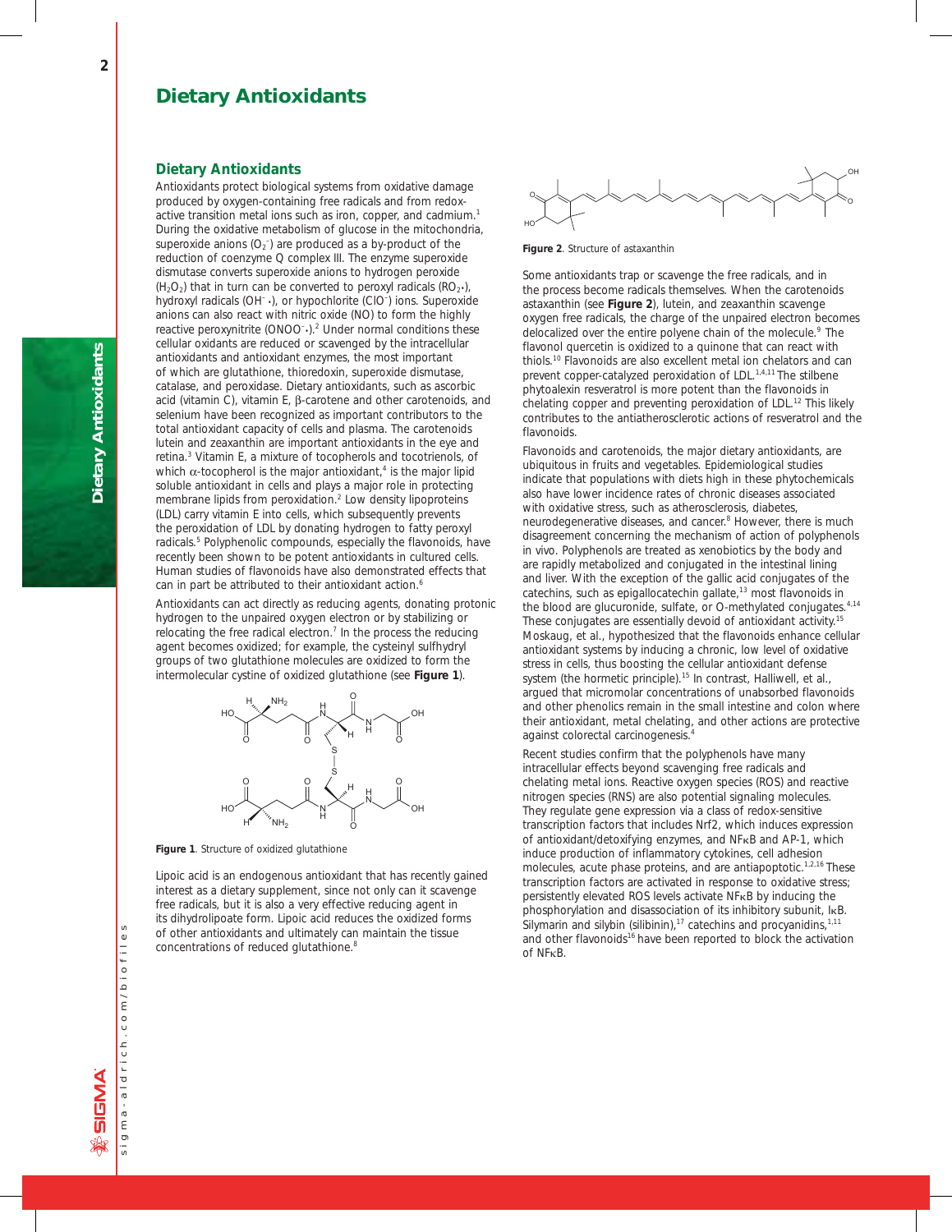Forman, et al., cite evidence that hydrogen peroxide and superoxide anion exhibit the properties of second messengers by mediating redox signaling responses. They hypothesize that peroxides interact reversibly with critical cysteine thiolates that are present in the active site of signaling proteins.<sup>18</sup> Protein tyrosine phosphatase and thioredoxin are known to have active site cysteines in the thiolate form, while the transcription factors AP-1 and NFκB and some caspases have redox sensitive cysteines that may be in the thiolate form. Zinc-bound cysteines in the regulatory site of some protein kinase c isoforms may also be oxidized by hydrogen peroxide. The receptor-stimulated production of peroxide also leads to the activation of all mitogen activated protein kinase pathways (ERK, JNK, and p38 MAPK). Other signaling proteins and enzymes are targeted by nitric oxide, peroxide, or both oxidants (see **Table 1**). Therefore antioxidant polyphenols that scavenge reactive oxygen intermediates may have profound effects on intracellular signal transduction pathways that mediate cellular responses to oxidative stress.

| <b>Signaling Protein</b> | <b>Modulator Oxidant</b>          |
|--------------------------|-----------------------------------|
| PTP1B                    | NO, H <sub>2</sub> O <sub>2</sub> |
| $SHP-2$                  | $H_2O_2$                          |
| LMW-PTP                  | NO, H <sub>2</sub> O <sub>2</sub> |
| <b>PTEN</b>              | $H_2O_2$                          |
| Trx                      | NO, H <sub>2</sub> O <sub>2</sub> |
| Src                      | $H_2O_2$                          |
| Ras                      | NO, H <sub>2</sub> O <sub>2</sub> |
| GSTp/JNK                 | $H_2O_2$                          |
| Gi/Go                    | $H_2O_2$                          |
| <b>NMDA</b>              | NO                                |

**Table 1**. Additional Targets of Redox Signaling

#### **References:**

1. Frei, B., and Higdon, J.V., Antioxidant activity of tea polyphenols *in vivo*: evidence from animal studies. *J. Nutr.,* **133**, 3275S-3284S (2003).

- 2. Chew, B.P., and Park, J.S. Carotenoid action on the immune response. *J. Nutr*., **134**, 257S-261S (2004).
- 
- 3. Ribaya-Mercado, J.C., and Blumberg, J.B., Lutein and zeaxanthin and their potential roles in disease prevention. *J. Am. Col. Nutr*., **23**, 567S-587S (2004).

4. Halliwell, B., et al., Health promotion by flavonoids, tocopherols, tocotrienols, and other phenols: direct or indirect effects? Antioxidant or not? *Am. J. Clin. Nutr.*, **81**, 268S-276S (2005).

5. Chattopadhyay, A., and Bandyopadhyay, D., Vitamin E in the prevention of

ischemic heart disease. *Pharmacol. Rep.*, **58**, 179-187 (2006).

6. Williamson, G., and Manach, C., Bioavailability and bioefficacy of polyphenols in humans. II Review of 93 intervention studies. *Am. J. Clin Nutr*., **81**, 243S-255S (2005).

7. Grajek, W., et al., Probiotics, prebiotics and antioxidants as functional foods. *Acta Biochim. Pol*., **52**, 665-671 (2005).

8. Bilska, A., and Wlodek, L., Lipoic acid - the drug of the future?

*Pharmacol. Rep*., **57**, 570-577 (2006).

9. Liu, R.H., Potential synergy of phytochemicals in cancer prevention:

mechanism of action. *J. Nutr.*, **134**, 3479S-3485S (2004).

10. Moskaug, J.O., et al., Polyphenols and glutathione synthesis regulation.

*Am. J. Clin. Nutr.*, **81**, 277S-283S (2005). 11. Keen, C.L., et al., Cocoa antioxidants and cardiovascular health.

*Am. J. Clin. Nutr*., **81**, 298S-303S (2005).

12. Pervaiz, S., Resveratrol: from grapevines to mammalian biology. *FASEB J.*, **17**, 1975-1985 (2003).

13. Crespy, V., and Williamson, G., A review of the health effects of green tea catechins in *in vivo* animal models. *J. Nutr.*, **134**, 3431S-3440S (2004). 14. Schroeter, H., et al., (-)-Epicatechin mediates beneficial effects of

flavanol-rich cocoa on vascular function in humans. *Proc. Nat. Acad. Sci. USA*, **103**, 1024-1029 (2006).

15. Scalbert, A., et al., Polyphenols: antioxidants and beyond. *Am. J. Clin*. *Nutr*., **81**, 215S-217S (2005).

16. Surh, Y-J., et al., Redox-sensitive transcription factors as prime targets for chemoprevention with anti-inflammatory and antioxidative phytochemicals. *J. Nutr*., **135**, 2993S-3001S (2005).

17. Kren, V., and Valterova, D., Silybin and silymarin - new effects and applications. *Biomed. Papers*, **149**, 29-41 (2005).

18. Forman, H.J., et al., Redox signaling: thiol chemistry defines which reactive oxygen and nitrogen species can act as second messengers.

*Am. J. Physiol. Cell. Physiol*., **287**, C246-C256 (2004).

## **Amino Acids and Peptides**

#### *N***-Acetyl-L-cysteine**

LNAC; NAC HSCH2CH(NHCOCH3)CO2H FW 163.19 [616-91-1] BRN 1724426

S: 22-24/25 EC No. 210-498-3 RTECS # HA1660000

## **▶ Sigma Grade, ≥99% (TLC)**

 $2-8$ °C

| A7250-5G   | 5 g              |
|------------|------------------|
| A7250-10G  | 10 <sub>g</sub>  |
| A7250-25G  | 25 <sub>g</sub>  |
| A7250-50G  | 50 <sub>g</sub>  |
| A7250-100G | 100 <sub>g</sub> |
| A7250-500G | 500 <sub>g</sub> |
| A7250-1KG  | 1 kg             |

## - **SigmaUltra, >99% (TLC)**

| Cu  ≤0.0005% |
|--------------|

## $2 - 8^\circ$ C

| A8199-10G  | 10 <sub>g</sub>  |
|------------|------------------|
| A8199-25G  | 25 g             |
| A8199-100G | 100 <sub>g</sub> |

# sigma-aldrich.com/biofiles  $\overline{6}$  $\overline{3}$  $a - a$  | drich.com/biofiles

**3**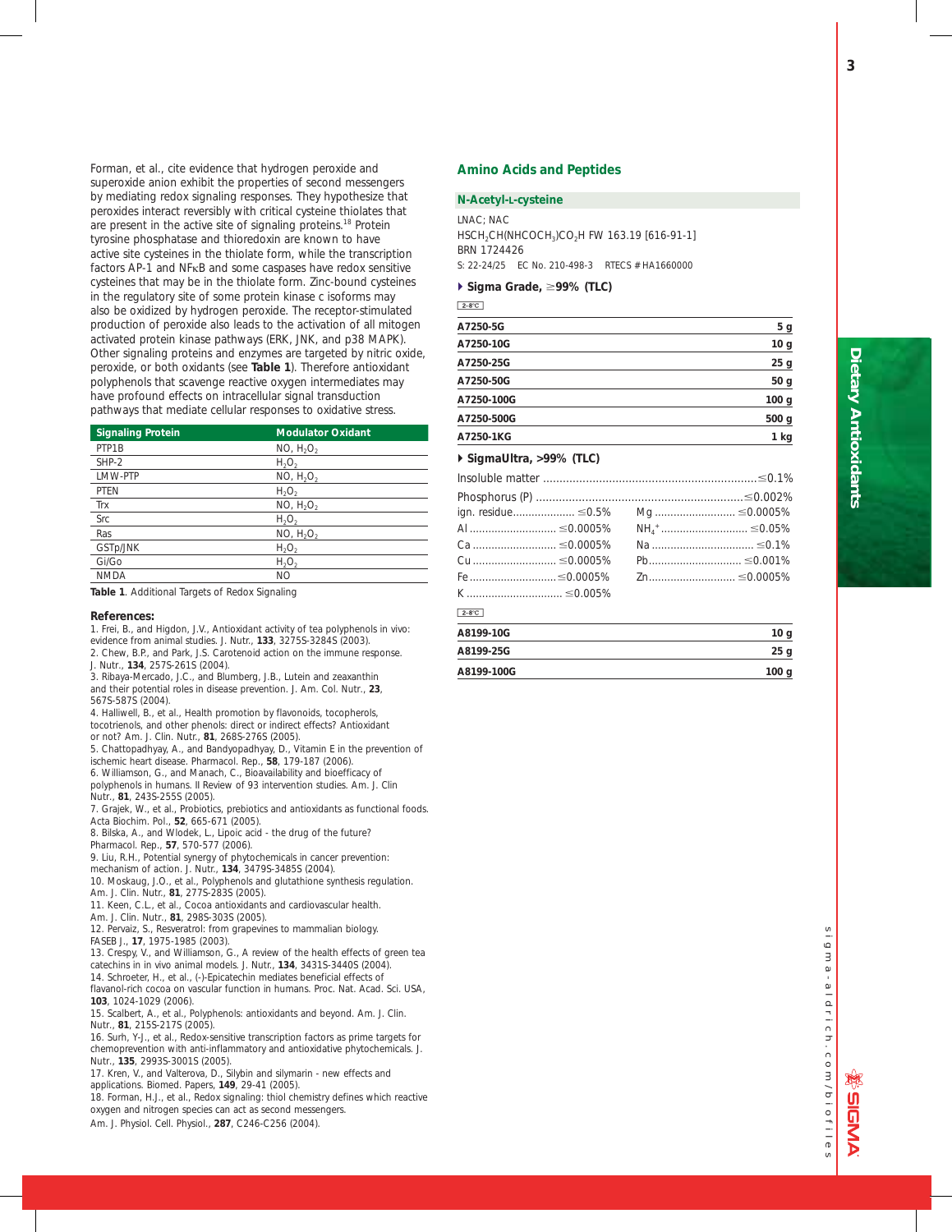## **L-Cysteine**

(R)-2-Amino-3-mercaptopropionic acid HSCH2CH(NH2)CO2H FW 121.16 [52-90-4] BRN 1721408

R: 22 EC No. 200-158-2 RTECS # HA1600000

## ▶ ≥98%, from non-animal source, cell culture tested

|            | tested          |
|------------|-----------------|
| C7352-10MG | $10 \text{ mg}$ |
| C7352-25G  | 25q             |
| C7352-100G | 100q            |
| C7352-1KG  | kq              |

## ▶ BioChemika Ultra, ≥99.5% (RT)

| LOD $\leq$ 0.05%, 20 °C (HV)<br>ign. residue $\leq$ 0.05% (as SO <sub>4</sub> )<br>chloride $(Cl)$ $\leq 100$ mg/kg<br>sulfate (SO <sub>4</sub> )≤50 mg/kg<br>Al ≤5 mg/kg<br>As≤0.1 mg/kg<br>Ba≤5 mg/kg<br>Bi≤5 mg/kg | K ≤50 mg/kg<br>Li ≤5 mg/kg<br>Mg ≤5 mg/kg<br>Mn ≤5 mg/kg<br>Mo ≤5 mg/kg<br>NH <sub>4</sub> <sup>+</sup> ……………………≤500 mg/kg<br>Na ≤100 mg/kg<br>Ni ≤5 mg/kg |
|-----------------------------------------------------------------------------------------------------------------------------------------------------------------------------------------------------------------------|------------------------------------------------------------------------------------------------------------------------------------------------------------|
| Ca ≤10 mg/kg<br>Cd ≤5 mg/kg                                                                                                                                                                                           | Pb…………………………≤5 mg/kg<br>Sr≤5 mg/kg                                                                                                                         |
| Co ≤5 mg/kg                                                                                                                                                                                                           | Zn≤5 mg/kg                                                                                                                                                 |
| Cr ≤5 mg/kg                                                                                                                                                                                                           |                                                                                                                                                            |
| Cu ≤5 mg/kg                                                                                                                                                                                                           | 260 nm  ≤1.0                                                                                                                                               |
| Fe ≤5 mg/kg                                                                                                                                                                                                           | 280 nm  ≤0.2                                                                                                                                               |
| 30089-25G                                                                                                                                                                                                             | 25 g                                                                                                                                                       |
| 30089-100G                                                                                                                                                                                                            | 100 <sub>g</sub>                                                                                                                                           |
| 30089-500G                                                                                                                                                                                                            | 500 <sub>g</sub>                                                                                                                                           |

## **L-Cysteine hydrochloride monohydrate**

HSCH2CH(NH2)COOH · HCl · H2O FW 175.63 [7048-04-6] EC No. 2001577 BRN 5158059

R: 36/37/38 S: 26

## **▶ reagent grade, ≥98% (TLC)**

| C7880-100G | 100 <sub>g</sub> |
|------------|------------------|
| C7880-500G | 500 <sub>g</sub> |
| C7880-1KG  | 1 kg             |
| C7880-5KG  | 5 kg             |
|            |                  |

## ▶ BioChemika Ultra, ≥99.0% (RT)

| ign. residue $\leq$ 0.05% (as SO <sub>4</sub> ) | Li ……………………………≤5 mg/kg                  |
|-------------------------------------------------|-----------------------------------------|
| sulfate (SO <sub>4</sub> )≤100 mg/kg            | Mg ≤5 mg/kg                             |
| Al …………………………≤5 mg/kg                           | Mn ≤5 mg/kg                             |
| As≤0.5 mg/kg                                    | Mo ≤5 mg/kg                             |
| Ba≤5 mg/kg                                      | NH <sub>4</sub> <sup>+</sup> ≤500 mg/kg |
| Bi≤5 mg/kg                                      | Na ≤50 mg/kg                            |
| Ca ≤10 mg/kg                                    | Ni ≤5 mg/kg                             |
| Cd ≤5 mg/kg                                     | Pb≤5 mg/kg                              |
| Co ≤5 mg/kg                                     | Sr≤5 mg/kg                              |
| Cr≤5 mg/kg                                      | Zn≤5 mg/kg                              |
| Cu ≤5 mg/kg                                     | λ ………………………1 M in H <sub>2</sub> O      |
| Fe ≤5 mg/kg                                     | 260 nm  ≤1.0                            |
| K ≤50 mg/kg                                     | 280 nm  ≤0.3                            |
| 30129-25G                                       | 25 <sub>g</sub>                         |
| 30129-100G                                      | 100 <sub>g</sub>                        |
| 30129-500G                                      | 500 g                                   |

## **L-Glutathione reduced**

g-L-Glutamyl-L-cysteinyl-glycine; GSH

g-Glu-Cys-Gly

H<sub>2</sub>NCH(CO<sub>2</sub>H)CH<sub>2</sub>CH<sub>2</sub>CONHCH(CH<sub>2</sub>SH)CONHCH<sub>2</sub>CO<sub>2</sub>H FW 307.32 [70-18-8] BRN 1729812

EC No. 200-725-4 RTECS # MC0556000

## - ;**99%**

#### $2-8$ °C

| G4251-10MG  | $10 \, mg$      |
|-------------|-----------------|
| G4251-300MG | 300 mg          |
| G4251-1G    | 1 g             |
| G4251-5G    | 5 <sub>g</sub>  |
| G4251-10G   | 10 <sub>g</sub> |
| G4251-25G   | 25 g            |
| G4251-50G   | 50 g            |
| G4251-100G  | 100 g           |
| G4251-250G  | 250 g           |
| G4251-500G  | 500 g           |
|             |                 |

## - **SigmaUltra, 98-100%**

| ign. residue<0.1% |
|-------------------|
|                   |
|                   |
|                   |
|                   |
|                   |
|                   |
| 1 <sub>g</sub>    |
| 5 <sub>g</sub>    |
| 25 <sub>q</sub>   |
|                   |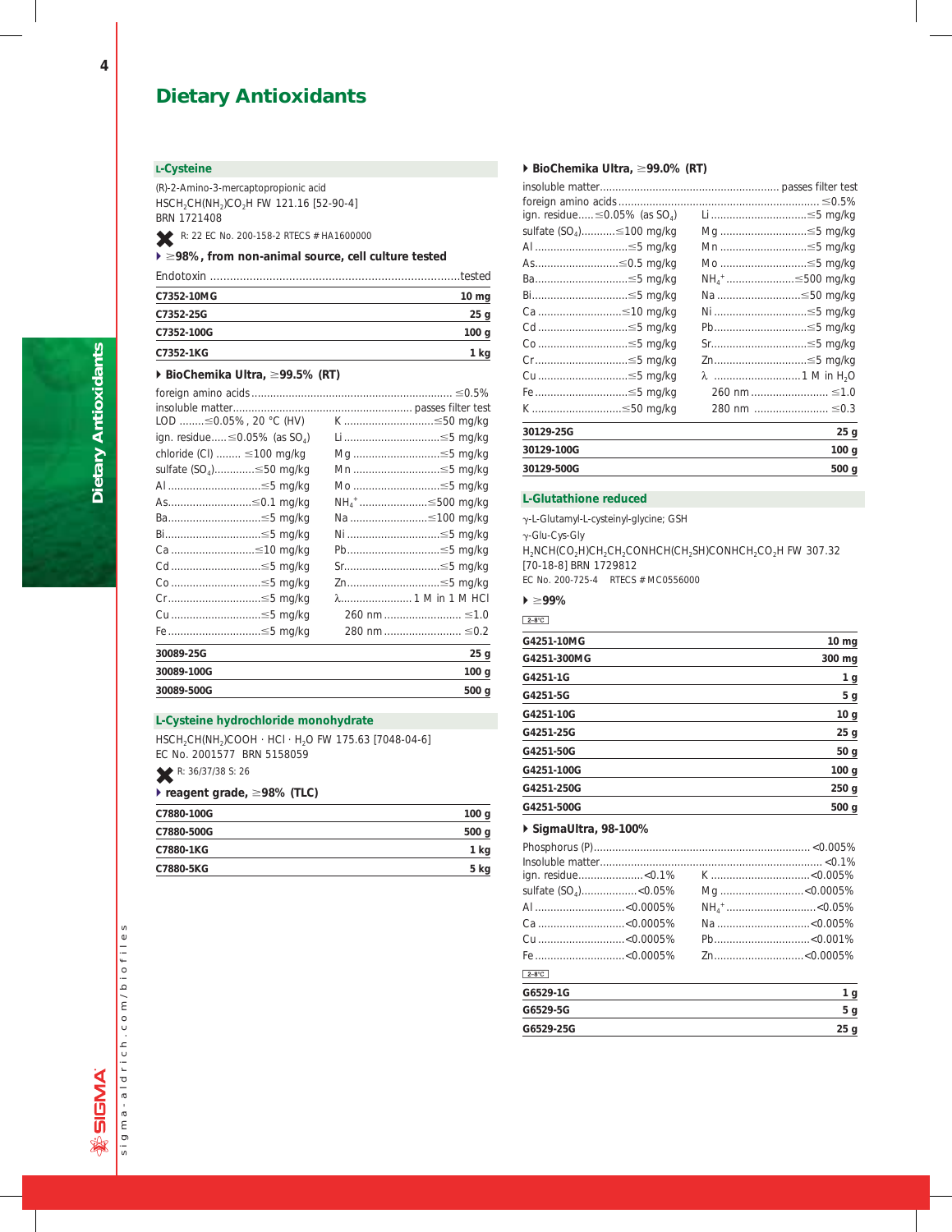## **Acacetin**

5,7-Dihydroxy-4'-methoxyflavone C16H12O5 FW 284.26 [480-44-4] BRN 277879

## *BioChemika***,** ;**97.0% (HPLC)**

L R: 36/37/38 S: 26-36 EC No. 207-552-3 Hygroscopic, Light sensitive RTECS # DJ3002000 2-8°C

| 00017-25MG  | 25 <sub>mg</sub> |
|-------------|------------------|
| 00017-100MG | 100 mg           |

## **Amentoflavone**

Didemethyl-ginkgetin

C<sub>30</sub>H<sub>18</sub>O<sub>10</sub> FW 538.46 [1617-53-4] BRN 380244

## ;**99.0% (HPLC)**

| S: $22 - 24/25$ 2-8°C |      |
|-----------------------|------|
| 40584-1MG-F           | 1 mg |
| 40584-5MG-F           | 5 mg |

## **Apigenin**

4',5,7-Trihydroxyflavone

C15H10O5 FW 270.24 [520-36-5] BRN 262620

R: 36/37/38 S: 26-36 EC No. 208-292-3 RTECS # LK9276000

## - **~95% (TLC), from parsley**

## $-20^{\circ}$ C

| A3145-5MG                                        | 5 mg             |
|--------------------------------------------------|------------------|
| A3145-25MG                                       | 25 <sub>mg</sub> |
| A3145-100MG                                      | $100 \text{ ma}$ |
| $\triangleright$ BioChemika, $\geq$ 95.0% (HPLC) |                  |
| $-20^{\circ}$ C                                  |                  |
| 10798-25MG                                       | $25 \mathrm{mg}$ |
| 10798-100MG                                      | 100 mg           |

## **Baicalein**

5,6,7-Trihydroxyflavone C<sub>15</sub>H<sub>10</sub>O<sub>5</sub> FW 270.24 [491-67-8] BRN 272683

## *BioChemika,* ;**98.0% (UV)**

R:  $36/37/38$  S: 26-36 Light sensitive  $\bullet$   $28^{\circ}$ 

| 11712-100MG | 100 mg |
|-------------|--------|
| 11712-500MG | 500 mg |
|             |        |

## **Biochanin A**

5,7-Dihydroxy-4'-methoxyisoflavone; Genistein 4'-methyl ether C16H12O5 FW 284.26 [491-80-5] BRN 278107 S: 22-24/25 EC No. 207-744-7 **D2016-100MG 100 mg**

| D2016-250MG | 250 mg |
|-------------|--------|
| D2016-1G    |        |

## **(+)-Catechin hydrate**

(+)-Cyanidol-3; (2R,3S)-2-(3,4-Dihydroxyphenyl)-3,4-dihydro-1(2H) benzopyran-3,5,7-triol

 $C_{15}H_{14}O_6$  · xH<sub>2</sub>O FW 290.27 (Anh) [225937-10-0] BRN 3595244 R: 36/37/38 S: 26-36

## **▶ puriss., ≥99.0% (HPLC)**

| EC No. 205-825-1 [2-8°C]              |                 |
|---------------------------------------|-----------------|
| 41343-1MG-F                           | 1 <sub>mg</sub> |
| 41343-5MG-F                           | 5 mg            |
| $\blacktriangleright \geq 98\%$ (TLC) |                 |

| C1251-5G  |  |
|-----------|--|
| C1251-10G |  |

## **(-)-Catechin**

(2S,3R)-2-(3,4-Dihydroxyphenyl)-3,4-dihydro-1(2H)-benzopyran-3,5,7-triol; (+)-*trans*-3,3',4',5,7-Pentahydroxyflavane C<sub>15</sub>H<sub>14</sub>O<sub>6</sub> FW 290.27 [18829-70-4]

## -;**98% (HPLC), from green tea**

| FC No. 242-611-7 $2-8$ °C                     |                 |
|-----------------------------------------------|-----------------|
| C0567-5MG                                     | 5 <sub>mg</sub> |
| $\triangleright$ puriss., $\geq$ 98.5% (HPLC) |                 |
| $2-8$ °C                                      |                 |

**51261-1MG-F 1 mg**

## **(-)-Catechin gallate**

(2S,3R)-2-(3,4-Dihydroxyphenyl)-3,4-dihydro-1(2H)-benzopyran-3,5,7-triol 3-(3,4,5-trihydroxybenzoate)

 $C_{22}H_{18}O_{10}$  FW 442.37 [130405-40-2]

## ;**98% (HPLC), from green tea**

R:  $36/37/38$  S:  $26-36$  2-8°C

| C0692-1MG |  |
|-----------|--|
| C0692-5MG |  |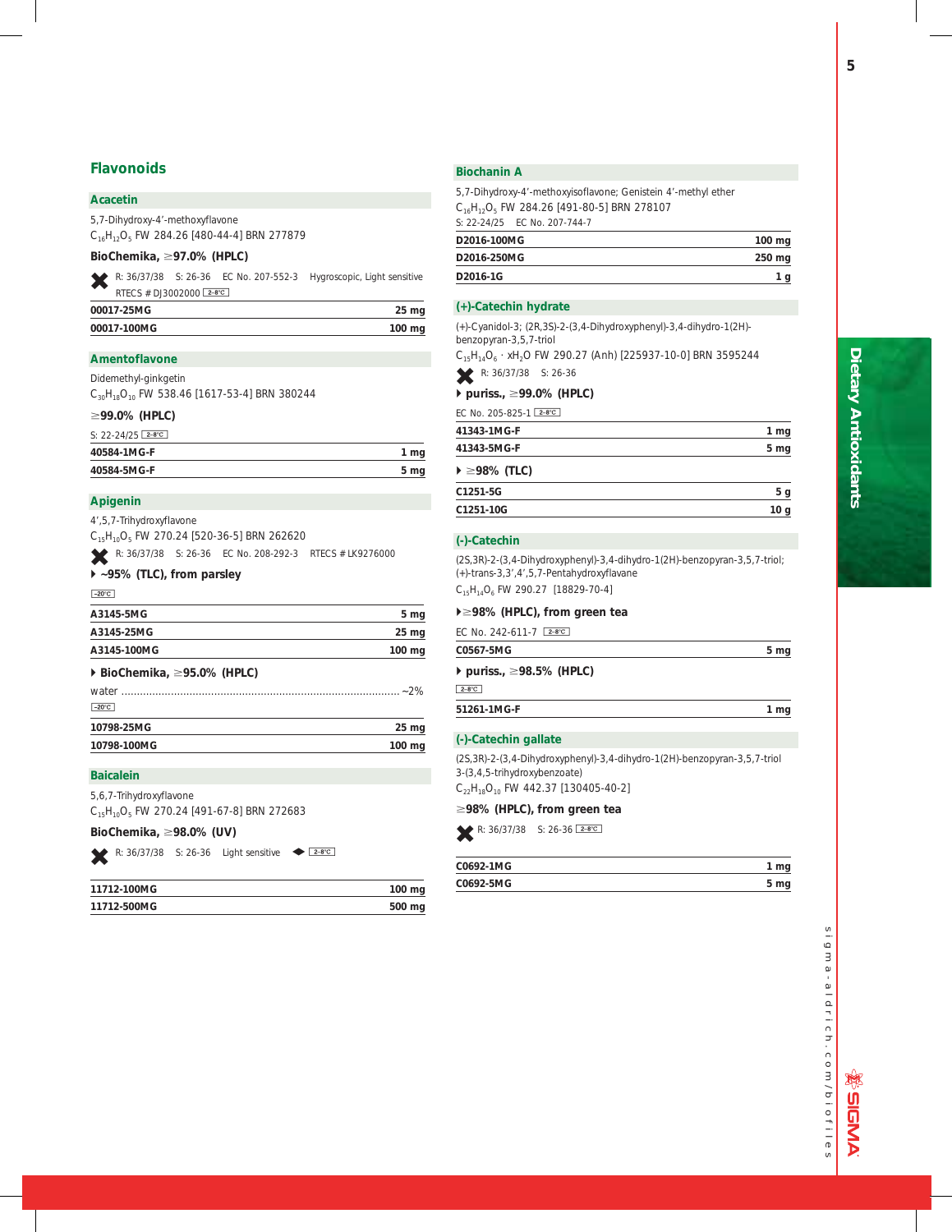## **Chrysin**

5,7-Dihydroxyflavone

C15H10O4 FW 254.24 [480-40-0] BRN 233276

## *BioChemika,* ;**96.0% (HPLC)**

S: 22-24/25 EC No. 207-549-7 RTECS # LK8329050

| 27214-5MG-F   | 5 mg   |
|---------------|--------|
| 27214-100MG-F | 100 mg |
|               |        |

## **Cyanidin chloride**

3,3',4,5,7-Pentahydroxyflavylium chloride  $C_{15}H_{11}ClO_6$  FW 322.70 [528-58-5]

## **BioChemika,** ;**95% (HPLC)**

EC No. 208-438-6 RTECS # LK9824000 -20°C

**79457-1MG-F 1 mg**

## **Daidzein**

4',7-Dihydroxyisoflavone; 7-Hydroxy-3-(4-hydroxyphenyl)-4H-1-benzopyran-4-one; 7-Hydroxy-3-(4-hydroxyphenyl)chromone C<sub>15</sub>H<sub>10</sub>O<sub>4</sub> FW 254.24 [486-66-8] BRN 231523

## ;**98%, synthetic**

R: 36/38 S: 24-26 EC No. 207-635-4 RTECS # DJ3100040  $\overline{20^{\circ}C}$ 

| D7802-25MG  | $25 \text{ mg}$  |
|-------------|------------------|
| D7802-100MG | $100 \text{ mg}$ |

## **Datiscetin**

2',3,5,7-Tetrahydroxyflavone C<sub>15</sub>H<sub>10</sub>O<sub>6</sub> FW 286.24 [480-15-9] BRN 39982

## **BioChemika,** ;**99.0% (HPLC)**

R: 36/37/38 S: 26 EC No. 207-541-3

| 17801-10MG | $10 \text{ mg}$ |
|------------|-----------------|
|            |                 |

## **Delphinidin chloride**

3,3',4',5,5',7-Hexahydroxyflavylium chloride  $C_{15}H_{11}ClO_7$  FW 338.70 [528-53-0]

## **purum,** ;**95.0% (HPLC)**

| EC No. 208-437-0 RTECS # DK1310000 -20°C |      |
|------------------------------------------|------|
| 43725-1MG-F                              | 1 mg |

## **4',7-Dimethoxyisoflavone**

Daidzein dimethyl ether C<sub>17</sub>H<sub>14</sub>O<sub>4</sub> FW 282.29 [1157-39-7] BRN 265550

## **BioChemika,** ;**96.0% (TLC)**

S: 22-24/25

| 38763-1MG |  |
|-----------|--|
| 38763-5MG |  |

## **Diosmetinidin chloride**

3',5,7-Trihydroxy-4'-methoxyflavylium chloride  $C_{16}H_{13}ClO_5$  FW 320.72 [64670-94-6]

## ;**98.5% (HPLC), purum**

 $-20^{\circ}$ C

### **51702-1MG-F 1 mg**

## **(-)-Epicatechin**

(2R,3R)-2-(3,4-Dihydroxyphenyl)-3,4-dihydro-1(2H)-benzopyran-3,5,7-triol; (-)-*cis*-3,3',4',5,7-Pentahydroxyflavane

C15H14O6 FW 290.27 [490-46-0] BRN 92760

R: 36/37/38 S: 26-36 EC No. 207-710-1 RTECS # KB3745000

## ▶ ≥98% (HPLC), from green tea

 $2-8$ <sup>°</sup>C

| E4018-1MG |  |
|-----------|--|
| E4018-5MG |  |
|           |  |

## - **purum,** ;**95.0% (HPLC)**

 $\sqrt{2-8}$ 

| 39263-1MG-F | 1 mg |
|-------------|------|
| 39263-5MG-F | 5 mg |

## **(-)-Epicatechin gallate**

(-)-*cis*-2-(3,4-Dihydroxyphenyl)-3,4-dihydro-1(2H)-benzopyran-3,5,7-triol 3-gallate; (-)-*cis*-3,3',4',5,7-Pentahydroxyflavane 3-gallate  $C_{22}H_{18}O_{10}$  FW 442.37 [1257-08-5]

## ;**98% (HPLC), from green tea**

RTECS # DH9030000 2-8°C **E3893-10MG 10 mg**

## **(-)-Epigallocatechin**

(-)-*cis*-3,3',4',5,5',7-Hexahydroxyflavane; (-)-*cis*-2-(3,4,5-Trihydroxyphenyl)- 3,4-dihydro-1(2H)-benzopyran-3,5,7-triol  $C_{15}H_{14}O_7$  FW 306.27 [970-74-1] RTECS # KB5100000

## ▶ ≥95% (HPLC), from green tea

 $2-8$ °C

| E3768-5MG                                      | 5 <sub>mg</sub> |
|------------------------------------------------|-----------------|
| $\triangleright$ BioChemika, $\geq$ 90% (HPLC) |                 |
| 08108-1MG-F                                    | 1 mg            |

**Dietary Antioxidants**

**Dietary Antioxidants**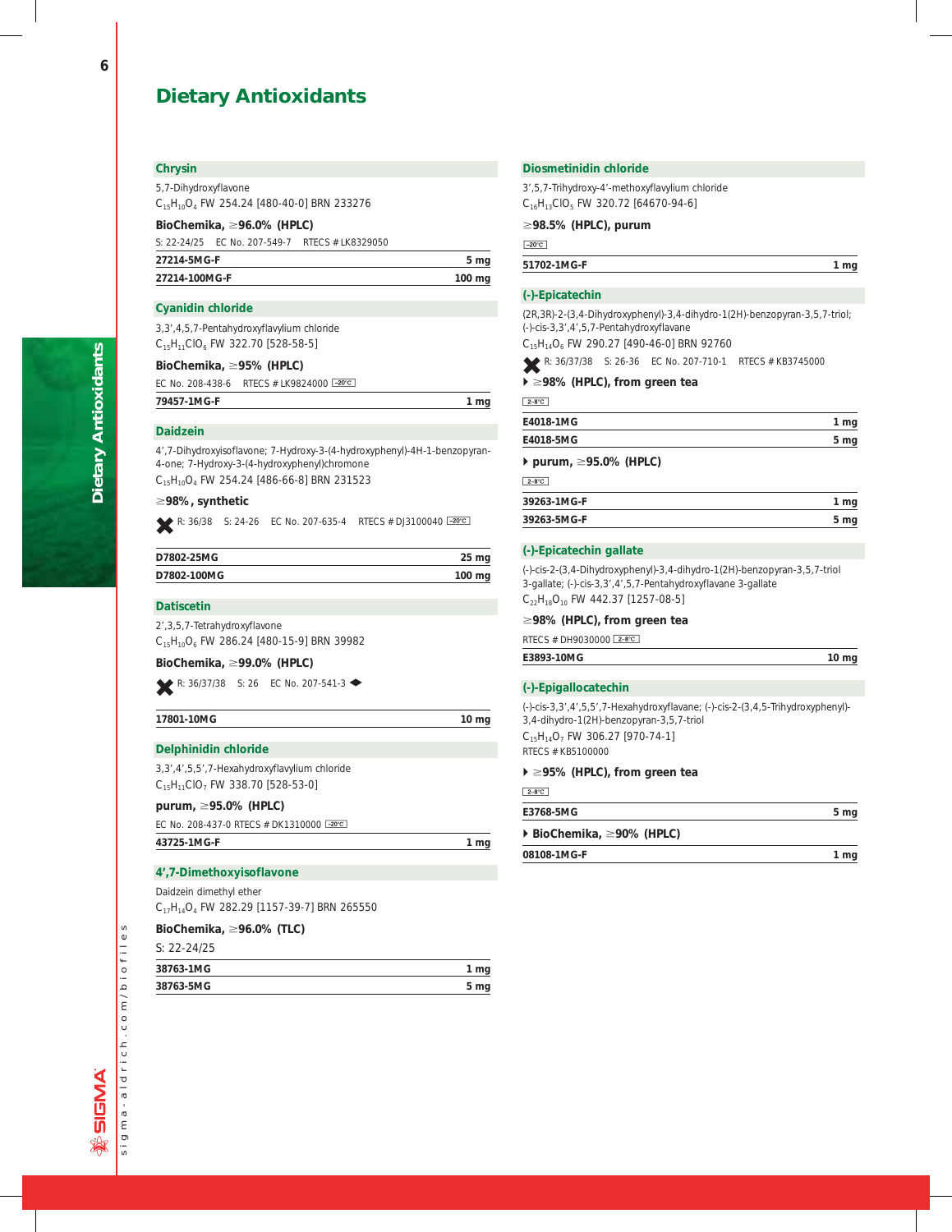## **(-)-Epigallocatechin gallate**

EGCG; (-)-*cis*-3,3',4',5,5',7-Hexahydroxyflavane-3-gallate; (-)-*cis*-2-(3,4,5- Trihydroxyphenyl)-3,4-dihydro-1(2H)-benzopyran-3,5,7-triol 3-gallate  $C_{22}H_{18}O_{11}$  FW 458.37 [989-51-5] Light sensitive RTECS # KB5200000

## - **purum,** ;**97.0% (HPLC)**

 $2-8$ °C

**50299-1MG-F 1 mg**

| $\blacktriangleright \geq 95\%$ , from green tea |  |  |  |
|--------------------------------------------------|--|--|--|
|--------------------------------------------------|--|--|--|

 $2-8$ °C

**E4143-50MG 50 mg**

## ▶ ≥80% (HPLC), from green tea

 $2-8$ °C

**E4268-100MG 100 mg**

## **Eriodictyol**

(S)-3',4',5,7-Tetrahydroxyflavanone C15H12O6 FW 288.25 [552-58-9] BRN 5104930

**purum,** ;**95.0% (HPLC)**

R: 36/37/38 S: 26-37/39 EC No. 209-016-4

## **74565-5MG-F 5 mg**

## **Fisetin**

| 5-Deoxyquercetin; Natural Brown 1; 3,3',4',7-Tetrahydroxyflavone<br>$C_{15}H_{10}O_6$ · xH <sub>2</sub> O FW 286.24 (Anh) [345909-34-4]<br><b>BRN 292829</b> |                 |  |                                                |  |
|--------------------------------------------------------------------------------------------------------------------------------------------------------------|-----------------|--|------------------------------------------------|--|
|                                                                                                                                                              |                 |  | S: 22-24/25 FC No. 208-434-4 RTECS # LK9250000 |  |
|                                                                                                                                                              |                 |  | $-20^{\circ}$ C                                |  |
| F4043-100MG                                                                                                                                                  | $100$ mg        |  |                                                |  |
| F4043-500MG                                                                                                                                                  |                 |  |                                                |  |
| $\triangleright$ BioChemika, $\geq$ 99.0% (HPLC)                                                                                                             |                 |  |                                                |  |
| 46340-5MG                                                                                                                                                    | 5 <sub>mg</sub> |  |                                                |  |
| 46340-100MG                                                                                                                                                  | 100 mg          |  |                                                |  |

**Formononetin**

7-Hydroxy-4'-methoxyisoflavone; 7-Hydroxy-3-(4-methoxyphenyl) chromone C16H12O4 FW 268.26 [485-72-3] BRN 237979

## **BioChemika,** ;**99.0% (TLC)**

R: 36/37/38 S: 26-36 EC No. 207-623-9 N

| 47752-5MG-F  |  |
|--------------|--|
| 47752-25MG-F |  |

## **Galangin**

3,5,7-Trihydroxyflavone

C15H10O5 FW 270.24 [548-83-4] BRN 272179

## **BioChemika, ~95% (HPLC)**

R: 36/37/38 S: 26-37/39 EC No. 208-960-4 RTECS # LK9275500

| 48291-1MG | mg   |
|-----------|------|
| 48291-5MG | 5 mg |
|           |      |

## **(-)-Gallocatechin**

(2S,3R)-2-(3,4,5-Trihydroxyphenyl)-3,4-dihydro-1(2H)-benzopyran-3,5,7-triol  $C_{15}H_{14}O_7$  FW 306.27 [3371-27-5]

## **>98% (HPLC)**

R: 36/37/38 S: 26-36 2-8°C

| G6657-1MG |  |
|-----------|--|
| G6657-5MG |  |

## **(-)-Gallocatechin gallate**

(2S,3R)-2-(3,4,5-Trihydroxyphenyl)-3,4-dihydro-1(2H)-benzopyran-3,5,7-triol 3-(3,4,5-trihydroxybenzoate)  $C_{22}H_{18}O_{11}$  FW 458.37 [4233-96-9]

## ;**98% (HPLC), from green tea**

R: 36/37/38 S: 26-36 RTECS # DH9000000 **E-8°C** 

| G6782-5MG |  |
|-----------|--|

## **Genistein**

5,7-Dihydroxy-3-(4-hydroxyphenyl)-4H-1-benzopyran-4-one; 4',5,7-Trihydroxyisoflavone

## C15H10O5 FW 270.24 [446-72-0] BRN 263823

**▶ synthetic, ≥98% (HPLC)** 

S: 22-24/25 EC No. 207-174-9 Light sensitive RTECS # NR2392000 B

| G6649-5MG   | 5 <sub>mg</sub>  |
|-------------|------------------|
| G6649-25MG  | $25 \, mg$       |
| G6649-100MG | $100 \text{ mg}$ |

- **from** *Glycine max* **(soybean), ~98% (HPLC)**

 $R: 36/38 S: 26 \frac{20°C}{5}$ 

| G6776-5MG  | 5 mg             |
|------------|------------------|
| G6776-10MG | $10 \mathrm{mg}$ |

**Genistein 4',7-dimethyl ether**

4',7-Dimethoxy-5-hydroxyisoflavone

 $C_{17}H_{14}O_5$  FW 298.29 [34086-51-6] BRN 296689

| BioChemika, ~95% (TLC) |
|------------------------|
|------------------------|

| 48754-1MG | ,    |
|-----------|------|
| 48754-5MG | ວ …ູ |

sigma-aldrich.com/biofiles i g m  $a - a$  | drich.com/biofiles

**SIGN** 

D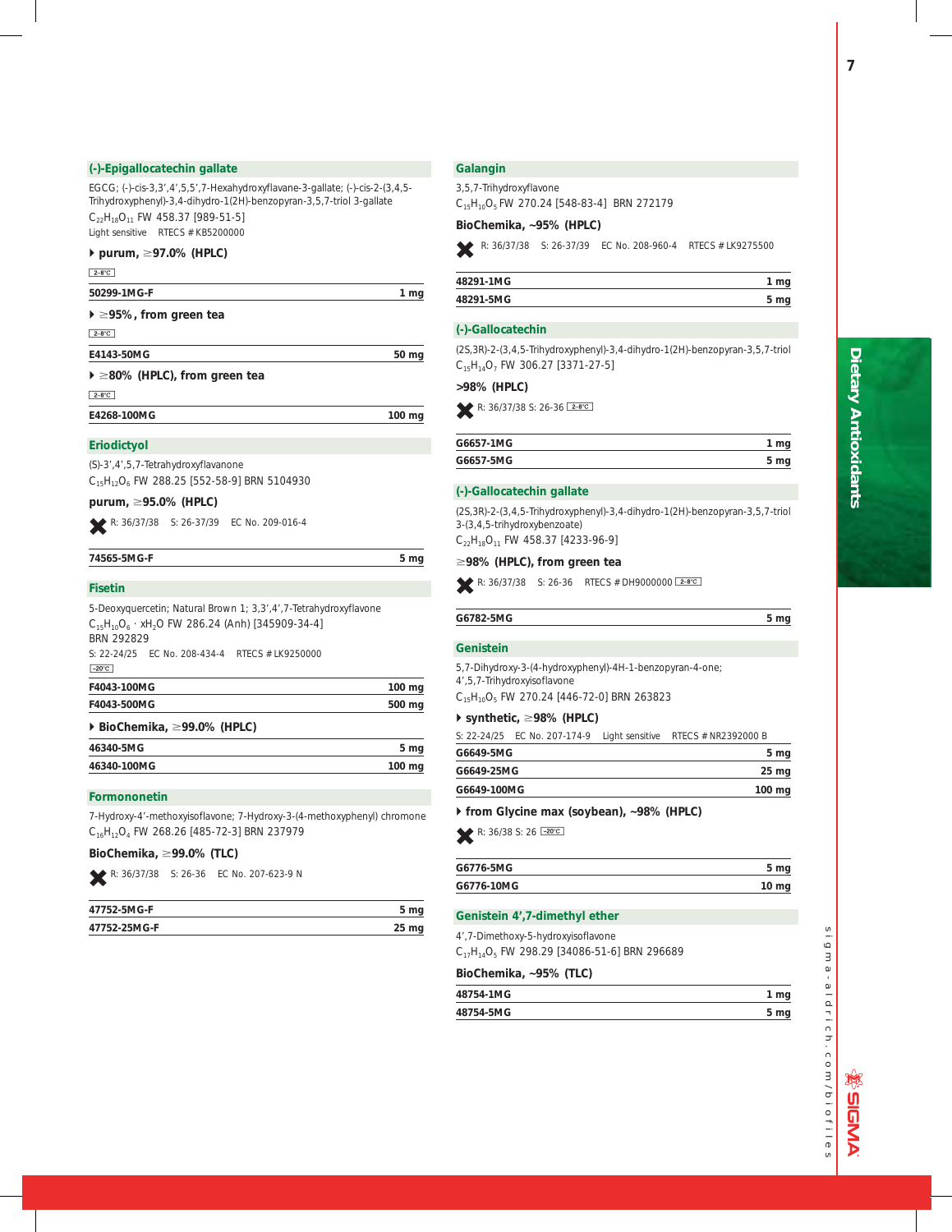## **Glycitein**

4',7-Dihydroxy-6-methoxyisoflavone; Glycetein C<sub>16</sub>H<sub>12</sub>O<sub>5</sub> FW 284.26 [40957-83-3]

;**97% (HPLC)**

 $-20^{\circ}$ C

## G2785-10MG 10 mg

## **Gossypin**

3,3',4',5,7,8-Hexahydroxyflavone 8-glucoside  $C_{21}H_{20}O_{13}$  FW 480.38 [652-78-8]

## ;**90% (TLC), from** *Hibiscus vitifolius*

R: 36/37/38 S: 26-36 RTECS # DJ3009900

| G1036-100MG | $100 \text{ mg}$ |
|-------------|------------------|
| G1036-500MG | 500 mg           |

## **Hesperetin**

| 3′,5,7-Trihydroxy-4-methoxyflavanone     |  |  |
|------------------------------------------|--|--|
| $C_{16}H_{14}O_6$ FW 302.28 [41001-90-5] |  |  |

## ;**95% (HPLC)**

| $2-8$ °C  |    |
|-----------|----|
| H4125-1G  |    |
| H4125-10G | 10 |

## **Isorhamnetin**

3'-Methoxy-3,4',5,7-tetrahydroxyflavone C<sub>16</sub>H<sub>12</sub>O<sub>7</sub> FW 316.26 [480-19-3] EC No. 2075455 BRN 44723

## **BioChemika,** ;**95.0% (HPLC)**

| 17794-5MG | 5 ma |
|-----------|------|
|-----------|------|

## **Kaempferol**

Robigenin; 3,4',5,7-Tetrahydroxyflavone; 3,5,7-Trihydroxy-2- (4-hydroxyphenyl)-4H-1-benzopyran-4-one  $C_{15}H_{10}O_6$  FW 286.24 [520-18-3] BRN 304401

R: 36/37/38 S: 26-36 EC No. 208-287-6 RTECS # LK9275200

## - **BioChemika,** ;**96% (HPLC)**

|                                        | -6%              |
|----------------------------------------|------------------|
| 60010-25MG                             | $25 \text{ mg}$  |
| 60010-100MG                            | $100 \text{ mg}$ |
| $\blacktriangleright \geq 90\%$ (HPLC) |                  |

#### $-20°C$

| K0133-10MG  | $10 \text{ mg}$  |
|-------------|------------------|
| K0133-50MG  | 50 mg            |
| K0133-100MG | $100 \text{ mg}$ |
| K0133-500MG | 500 mg           |
|             |                  |

## **Luteolin**

3',4',5,7-Tetrahydroxyflavone  $C_{15}H_{10}O_6$  FW 286.24 [491-70-3] BRN 292084

## ;**98% (TLC)**

R: 36/37/38 S: 26-36 EC No. 207-741-0 RTECS # LK9275210 [2-8°C]

| L9283-10MG | $10 \mathrm{mg}$ |
|------------|------------------|
| L9283-50MG | 50 mg            |

## **Malvidin chloride**

3,4',5,7-Tetrahydroxy-3',5'-dimethoxyflavylium chloride  $C_{17}H_{15}ClO_7$  FW 366.75 [643-84-5]

## **purum,** ;**95.0% (HPLC)**

EC No. 211-403-8 RTECS # LK9900000

|  |  | ma |
|--|--|----|

## **Morin hydrate**

2',3,4',5,7-Pentahydroxyflavone  $C_{15}H_{10}O_7$  · xH<sub>2</sub>O FW 302.24 (Anh) [654055-01-3] R: 36/37/38 S: 26-36

| M4008-2G  |      |
|-----------|------|
| M4008-5G  | ۲g   |
| M4008-10G | 10 g |

## **Myricetin**

Cannabiscetin; 3,3',4',5,5',7-Hexahydroxyflavone  $C_{15}H_{10}O_8$  FW 318.24 [529-44-2] BRN 332331

## **BioChemika,** ;**96.0% (HPLC)**

| FC No. 208-463-2 RTFCS # LK8646000 |        |
|------------------------------------|--------|
| 70050-25MG                         | 25 mg  |
| 70050-100MG                        | 100 mg |

## a**-Naphthoflavone**

7,8-Benzoflavone  $C_{19}H_{12}O_2$  FW 272.30 [604-59-1] BRN 210494 EC No. 210-071-1 RTECS # QL6250000 2-8°C

| N5757-1G |  |
|----------|--|
| N5757-5G |  |

## b**-Naphthoflavone**

5,6-Benzoflavone

C<sub>19</sub>H<sub>12</sub>O<sub>2</sub> FW 272.30 [6051-87-2] BRN 18991

## **90-95%**

S: 22-24/25 EC No. 227-958-4 RTECS # QL6200000 2-8°C

| N3633-1G |  |
|----------|--|
| N3633-5G |  |

**Dietary Antioxidants**

**Dietary Antioxidants**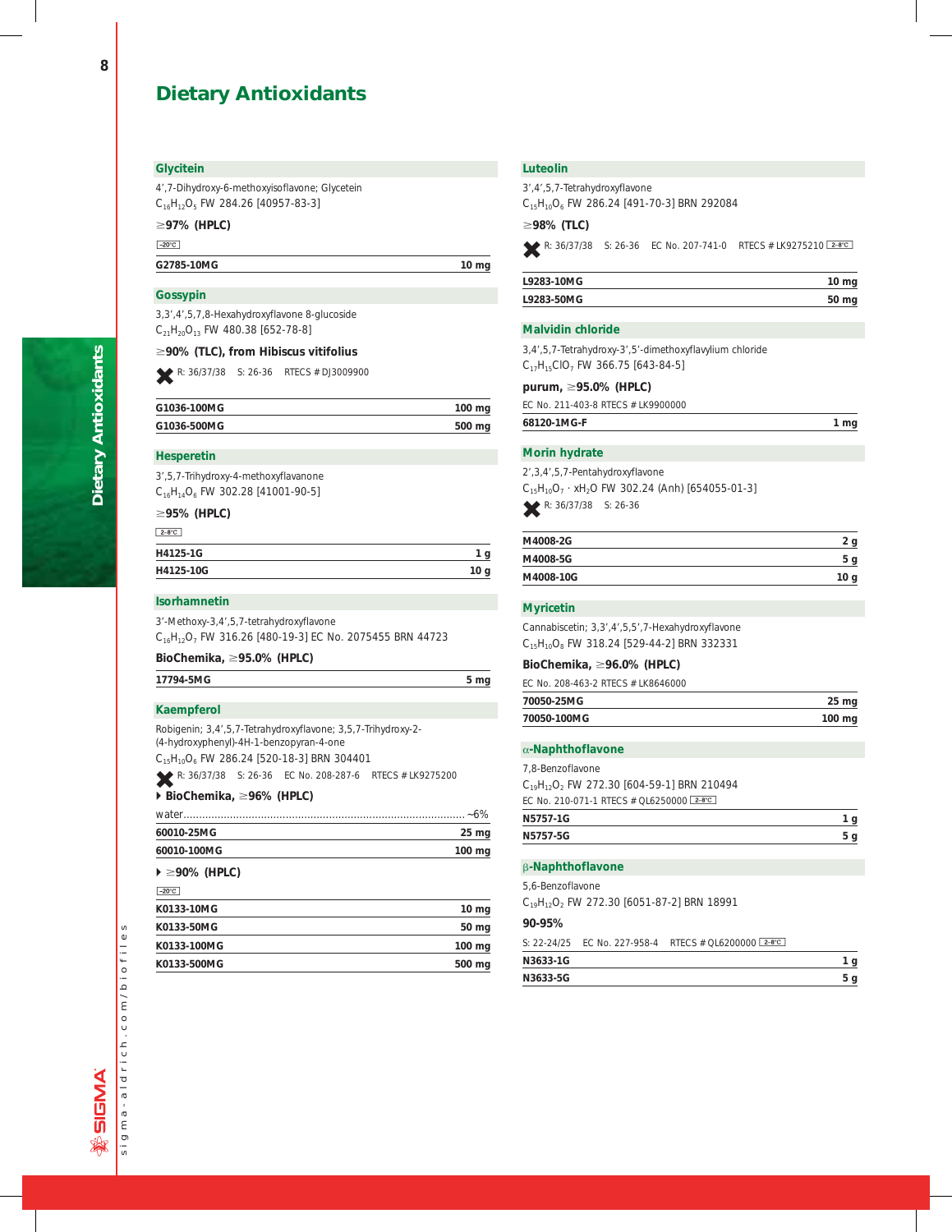## **(±)-Naringenin**

(±)-2,3-Dihydro-5,7-dihydroxy-2-(4-hydroxyphenyl)-4H-1-benzopyran-4-one; 4',5,7-Trihydroxyflavanone

C<sub>15</sub>H<sub>12</sub>O<sub>5</sub> FW 272.25 [67604-48-2]

## **~95%**

L R: 36/37/38 S: 26-36 EC No. 266-769-1

| N5893-1G  | 1 g             |
|-----------|-----------------|
| N5893-5G  | 5 <sub>g</sub>  |
| N5893-10G | 10 g            |
| N5893-25G | 25 <sub>g</sub> |
|           |                 |

#### **Pelargonidin chloride**

3,4',5,7-Tetrahydroxyflavylium chloride  $C_{15}H_{11}ClO_5$  FW 306.70 [134-04-3] BRN 3922945 S: 22-24/25 EC No. 205-127-7 2-8°C P1659-5MG 5 mg P1659-10MG 10 mg

## **Peonidin chloride**

3,4',5,7-Tetrahydroxy-3'-methoxyflavylium chloride C<sub>16</sub>H<sub>13</sub>ClO<sub>6</sub> FW 336.72 [134-01-0]

## **BioChemika,** ;**96.5% (HPLC)**

| EC No. 205-125-6 $-20^{\circ}$ C |  |
|----------------------------------|--|
| 52527-1MG-F                      |  |
|                                  |  |

## **Pinocembrin**

 $C_{15}H_{12}O_4$  FW 256.25

### **95% (TLC)**

 $2-8$ °C

P5239-50MG 50 mg

**Pinostrobin**

(S)-2,3-Dihydro-5-hydroxy-7-methoxy-2-phenyl-4H-1-benzopyran-4-one C16H14O4 FW 270.28 [480-37-5] BRN 270230

## **BioChemika,** ;**99.0% (TLC)**

L R: 36/37/38 S: 26-36 EC No. 207-548-1

| 80614-5MG  | 5 mg       |
|------------|------------|
| 80614-25MG | $25 \, mg$ |

## **Procyanidin B1**

*cis,trans*"-4,8"-Bi-(3,3',4',5,7-Pentahydroxyflavane)  $C_{30}H_{26}O_{12}$  FW 578.52 [20315-25-7]

## **BioChemika,** ;**90% (HPLC)**

 $2-8$ °C

**19542-1MG-F 1 mg**

## **Procyanidin B2**

4,8"-Bi-[(+)-epicatechin]; *cis,cis"*-4,8"-Bi-(3,3',4',5,7-pentahydroxyflavane)  $C_{30}H_{26}O_{12}$  FW 578.52 [29106-49-8]

## **BioChemika,** ;**90% (HPLC)**

 $2-8$ °C

**42157-1MG-F 1 mg**

## **Quercetin dihydrate**

2-(3,4-Dihydroxyphenyl)-3,5,7-trihydroxy-4H-1-benzopyran-4-one dihydrate; 3,3',4',5,7-Pentahydroxyflavone dihydrate  $C_{15}H_{10}O_7 \cdot 2H_2O$  FW 338.27 [6151-25-3] BRN 317313

### ;**98% (HPLC)**

R: 25 S: 45 EC No. 204-187-1 RTECS # LK8950000

| Q0125-10G  |      |
|------------|------|
| Q0125-25G  | 25   |
| Q0125-100G | 100q |

#### **Rhamnetin**

C<sub>16</sub>H<sub>12</sub>O<sub>7</sub> FW 316.26 [90-19-7] BRN 47741

## **BioChemika,** ;**99.0% (HPLC)**

R: 36/37/38 S: 26-36/37 EC No. 201-974-1 RTECS # LK8748000 2880

| 17799-1MG-F |  |
|-------------|--|
| 17799-5MG-F |  |

## **Taxifolin**

(2R,3R)-Dihydroquercetin; (2R,3R)-3,3',4',5,7-Pentahydroxyflavanone C<sub>15</sub>H<sub>12</sub>O<sub>7</sub> FW 304.25 [480-18-2] BRN 5299277

### **BioChemika,** ;**85% (HPLC)**

EC No. 207-543-4 RTECS # LK6920000

| 78666-25MG-F  | 25 <sub>mg</sub> |
|---------------|------------------|
| 78666-100MG-F | 100 mg           |

## **(±)-Taxifolin**

Dihydroquercetin; 3,3',4',5,7-Pentahydroxyflavanone  $C_{15}H_{12}O_7$  FW 304.25 [24198-97-8]

#### ;**85%**

 $R: 22 S: 36 \overline{-20^{\circ}C}$ 

| T4512-25MG  | 25 mg    |
|-------------|----------|
| T4512-100MG | $100$ mg |

sigma-aldrich.com/biofiles i g m  $a - a$  | drich.com/biofiles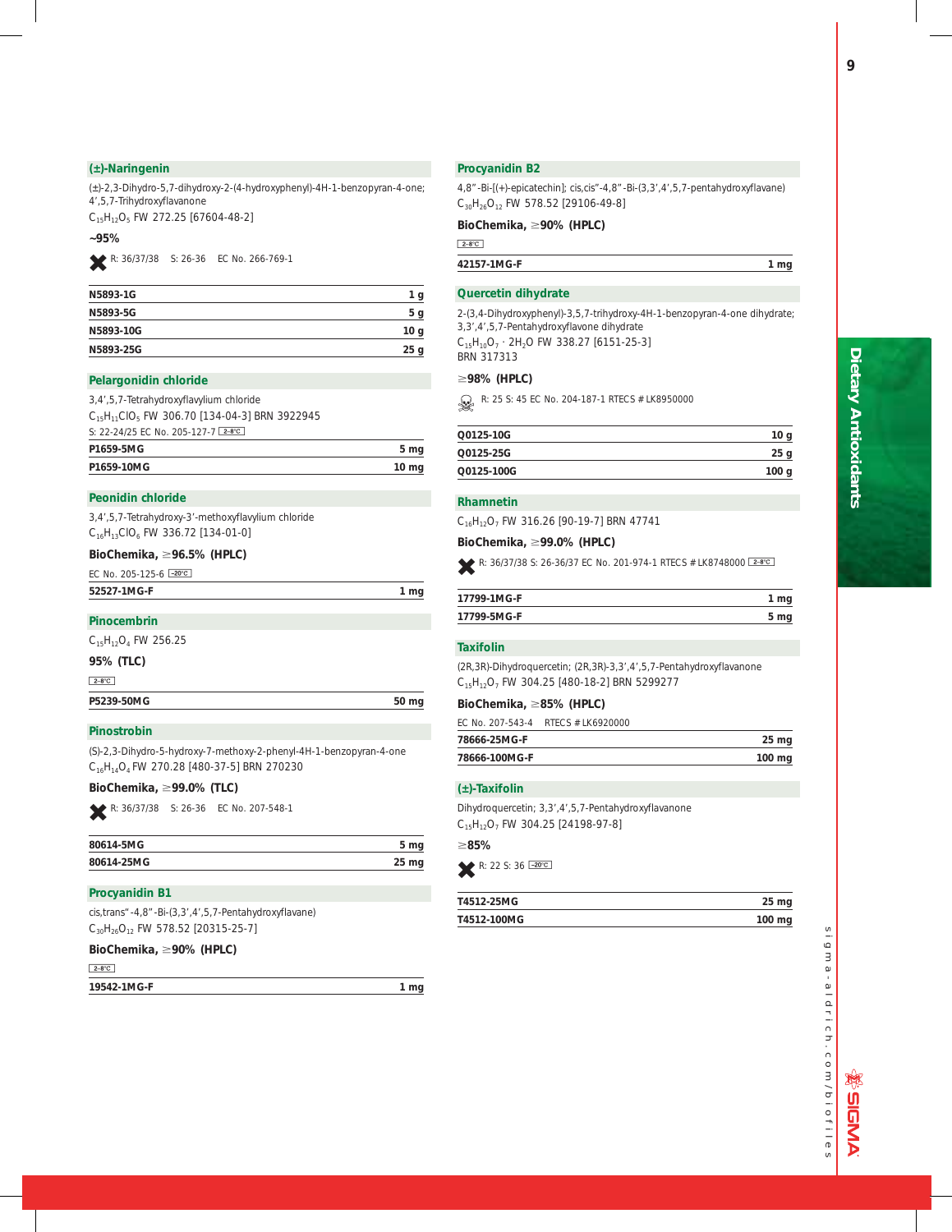## **Coumarins, Lignins and Stilbenes**

## **Resveratrol**

5-[(1E)-2-(4-Hydroxyphenyl)ethenyl]-1,3-benzenediol; 3,4',5-Trihydroxy*trans-*stilbene

 $C_{14}H_{12}O_3$  FW 228.24 [501-36-0]

## **>99% (GC)**

R: 37/38-41 S: 26-3 9 RTECS # CZ8987000  $\overline{20^{\circ}C}$ 

| R5010-100MG | $100 \text{ mg}$ |
|-------------|------------------|
| R5010-500MG | 500 mg           |

## **Silibinin**

2,3-Dihydro-3-(4-hydroxy-3-methoxyphenyl)-2-(hydroxymethyl)-6-(3,5,7 trihydroxy-4-oxobenzopyran-2-yl)benzodioxin; Silybin

 $C_{25}H_{22}O_{10}$  FW 482.44 [22888-70-6]

R: 36/37/38 S: 26-37/39 EC No. 245-302-5 RTECS # DJ2981770 -20°C

| S0417-1G  |  |
|-----------|--|
| S0417-10G |  |
|           |  |

#### **Silymarin**

Mixture of flavonolignans from *Silybum marianum*

| 10 <sub>g</sub> |
|-----------------|
| 50 <sub>q</sub> |
|                 |

## **Isoprenoids and Carotenoids**

#### **Astaxanthin**

| 3,3'-Dihydroxy-β,β-carotene-4,4'-dione |
|----------------------------------------|
| $C_{40}H_{52}O_4$ FW 596.84 [472-61-7] |

## ;**98%**

EC No. 207-451-4  $\sqrt{-20^\circ C}$ 

| A9335-250MG |  |
|-------------|--|
| A9335-1G    |  |
|             |  |

## b**-Carotene**

b,b-Carotene; Provitamin A

C40H56 FW 536.87 [7235-40-7] BRN 1917416

R: 44 S: 7-15-18 EC No. 230-636-6 Fp: 103 °C (218 °F) RTECS # FI0329500

## - **Type I, synthetic, ~95% (UV)**

potency: ~1,600,000 units vitamin A per g

## $-20^{\circ}$ C

| C9750-5G  |                 |
|-----------|-----------------|
| C9750-10G | 10 <sub>q</sub> |
| C9750-25G | 25 <sub>g</sub> |

## - **Type II, synthetic,** ;**95% (HPLC)**

| C4582-25MG      | 25 <sub>mg</sub> |
|-----------------|------------------|
| C4582-10MG      | 10 <sub>mg</sub> |
| C4582-5MG       | 5 mg             |
| $-20^{\circ}$ C |                  |
|                 |                  |
|                 |                  |
|                 |                  |

## **Carotene, mixed isomers**

## ;**95% (HPLC), from carrots**

| C4646-5MG                  | 5 <sub>mg</sub> |
|----------------------------|-----------------|
| $R: 44 S: 7-15-18$ $-20°C$ |                 |
| Approx. $2:1 \beta:\alpha$ |                 |

## Coenzyme Q<sub>10</sub>

Q-10; Ubiquinone10; Ubiquinone 50 C<sub>59</sub>H<sub>90</sub>O<sub>4</sub> FW 863.34 [303-98-0] BRN 1900141

## ;**98% (HPLC)**

S: 22-24/25 EC No. 206-147-9 RTECS # DK3900000 -20°C

| 500 mg |
|--------|
|        |
|        |

## **Lycopene**

 $\psi$ , $\psi$ -Carotene; 2,6,10,14,19,23,27,31-Octamethyl-dotriaconta-2,6,8,10,12, 14,16,18,20,22,24,26,30-tridecaene C<sub>40</sub>H<sub>56</sub> FW 536.87 [502-65-8]

## ;**90%, from tomato**

EC No. 207-949-1  $\blacklozenge$  -70°C DRY ICE

| L9879-1MG  | 1 mg            |
|------------|-----------------|
| L9879-5MG  | 5 <sub>mg</sub> |
| L9879-10MG | 10 mg           |

## **(+)-**a**-Tocopherol**

2,5,7,8-Tetramethyl-2-(4',8',12'-trimethyltridecyl)-6-chromanol; 5,7,8-Trimethyltocol; Vitamin E C<sub>29</sub>H<sub>50</sub>O<sub>2</sub> FW 430.71 [59-02-9] BRN 4712525 S: 23-24/25 EC No. 200-412-2 Fp: 110 °C (230 °F) RTECS # DJ2900000

## - **from vegetable oil, Type V, activity: ~1000 IU/g**

Mixed isomers

Approx. 670 mg D- $\alpha$ -tocopherol per gram. The non- $\alpha$  content is 5-20 mg/g; remainder is soybean oil.

 $-20^{\circ}$ C

| T3634-10G  |                  |
|------------|------------------|
| T3634-25G  | 25 g             |
| T3634-100G | 100 <sub>g</sub> |

## - *BioChemika***,** ;**99.0% (UV)**

| $2-8$ °C    |                  |
|-------------|------------------|
| 89550-25MG  | $25 \mathrm{mg}$ |
| 89550-100MG | 100 mg           |

sigma-aldrich.com/biofiles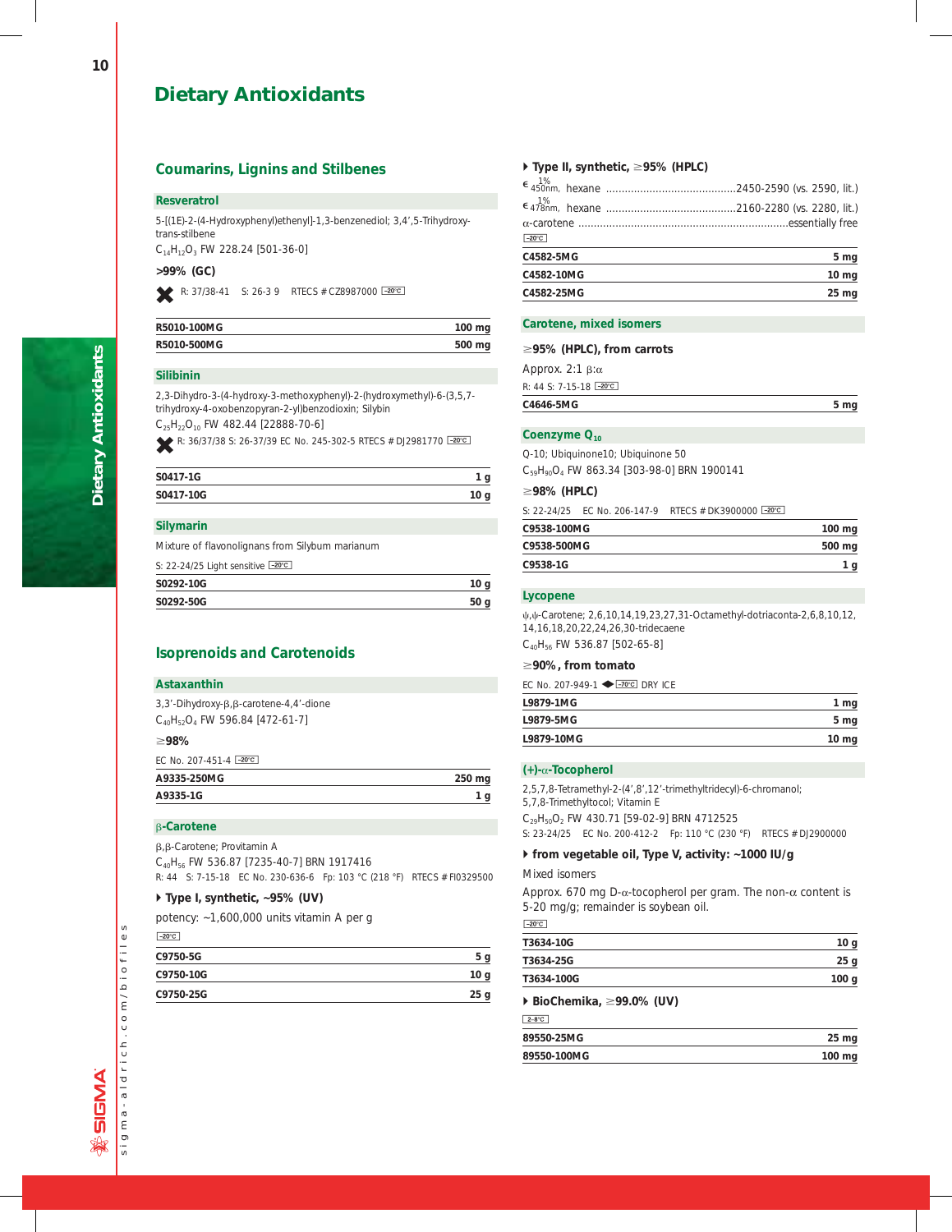## **(±)-**a**-Tocopherol**

DL-all-*rac*-a-Tocopherol; Vitamin E

C29H50O2 FW 430.71 [10191-41-0] BRN 94012

## **synthetic, ~95% (HPLC)**

EC No. 233-466-0 Fp: 113 °C (235 °F) RTECS # GA8746000 E

| T3251-5G   | 5 <sub>g</sub>  |
|------------|-----------------|
| T3251-25G  | 25 <sub>g</sub> |
| T3251-100G | 100 g           |
| T3251-500G | 500 g           |

## **DL-**a**-Tocopherol acetate**

all-rac-a-Tocopheryl acetate; Vitamin E acetate C<sub>31</sub>H<sub>52</sub>O<sub>3</sub> FW 472.74 [7695-91-2] BRN 97512 EC No. 231-710-0 Fp: 113 °C (235 °F) RTECS # GA8747000

## - **BioChemika,** ;**97.0% (HPLC), activity: 1 unit/mg**

1 unit corresponds to 1 USP unit acc. USP XXIII, 1631 (1995)

| $2-8^{\circ}C$                         |                  |
|----------------------------------------|------------------|
| 95250-25G                              | 25 <sub>g</sub>  |
| 95250-100G                             | 100 <sub>g</sub> |
| $\blacktriangleright \geq 96\%$ (HPLC) |                  |

| $2-8$ °C   |                |
|------------|----------------|
| T3376-5G   | 5 <sub>g</sub> |
| T3376-25G  | 25g            |
| T3376-100G | 100 g          |
|            |                |

## **(+)-**a**-Tocopherol acetate**

Vitamin E acetate

 $C_{31}H_{52}O_3$  FW 472.74 [58-95-7]

## **activity: ~1360 IU/g, semisynthetic**

Synthesized from natural  $\alpha$ -tocopherol

|            | EC No. 200-405-4 Fp: 110 °C (230 °F) RTECS # GP8280000 2-8°C |                  |
|------------|--------------------------------------------------------------|------------------|
| T3001-10G  |                                                              | 10 g             |
| T3001-25G  |                                                              | 25 g             |
| T3001-100G |                                                              | 100 <sub>g</sub> |

## **(+)-**a**-Tocopherol acid succinate**

Vitamin E acid succinate  $C_{33}H_{54}O_5$  FW 530.78

## **semisynthetic, activity: ~1210 IU/g**

EC No. 224-403-8 RTECS # EJ9984000

| T3126-5G   | i g              |
|------------|------------------|
| T3126-25G  | 25 <sub>g</sub>  |
| T3126-100G | 100 <sub>g</sub> |

## **(+)-**g**-Tocopherol**

7,8-Dimethyltocol; (R,R,R)-g-Tocopherol  $C_{28}H_{48}O_2$  FW 416.68 [54-28-4] BRN 93072

## ;**96% (HPLC)**

| FC No. 200-201-5 $2-8$ °C |                  |
|---------------------------|------------------|
| T1782-5MG                 | 5 <sub>mg</sub>  |
| T1782-25MG                | $25 \mathrm{mg}$ |
| T1782-100MG               | $100 \text{ mg}$ |

## **(+)-**d**-Tocopherol**

|  | $C_{27}H_{46}O_2$ FW 402.65 [119-13-1] |  |
|--|----------------------------------------|--|
|  |                                        |  |

| $-90\%$ |                  |  |
|---------|------------------|--|
|         | FC No. 204-299-0 |  |

| EC No. 204-299-0 |      |
|------------------|------|
| T2028-25G        | 25 g |
| T2028-100G       | 100q |

## **Xanthophyll**

| $\alpha$ -Carotene-3.3'-diol: Lutein               |  |  |
|----------------------------------------------------|--|--|
| $C_{40}H_{56}O_2$ FW 568.87 [127-40-2] BRN 2068547 |  |  |

## **from alfalfa**

Minimum 70% total carotenoids as xanthophyll.

EC No. 204-840-0  $\sqrt{20^\circ}$  DRY ICE

| X6250-1MG | 1 mg |  |
|-----------|------|--|
| X6250-5MG | 5 mg |  |

## **Zeaxanthin**

b,b-Carotene-3,3'-diol

C40H56O2 FW 568.87 [144-68-3] EC No. 205 636 4

## **purum p.a.,** ;**95.0% (TLC)**

| $-20^{\circ}$ C |      |
|-----------------|------|
| 14681-1MG-F     | 1 mg |
| 14681-5MG-F     | 5 mg |

sigma-aldrich.com/biofiles sigma-aldrich.com/biofiles

**燃のNPIDINA**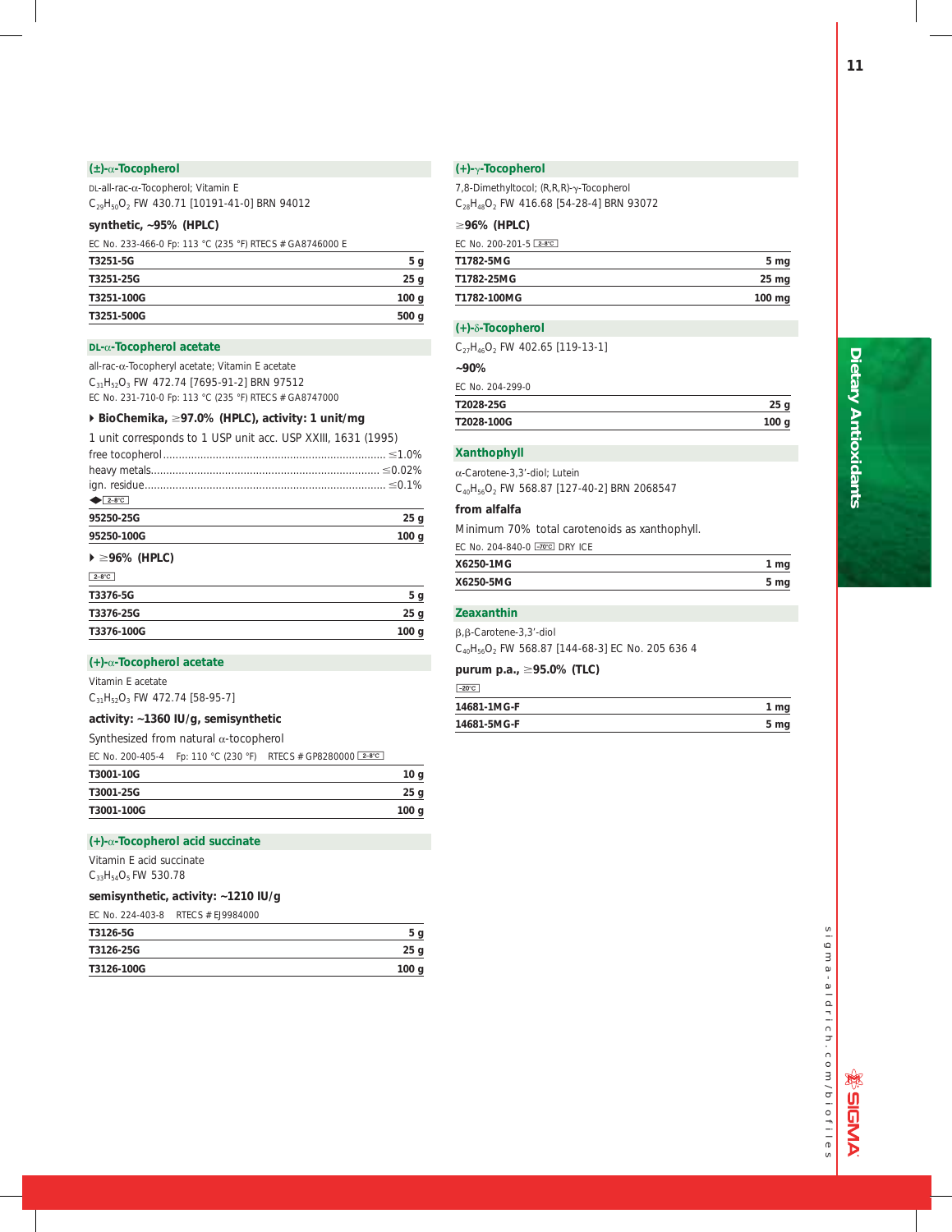## **Minerals**

## **Sodium selenite**

Na<sub>2</sub>SeO<sub>3</sub> FW 172.94 [10102-18-8]

R: 23-28-31-43-51/53 S: 28-36/37-45-61 EC No. 233-267-9 Moisture sensitive RTECS # VS7350000

## TSCA  $\triangle$

| $*99%$      |                  |
|-------------|------------------|
| 214485-5G   | 5 g              |
| 214485-100G | 100 <sub>g</sub> |
| 214485-500G | 500 g            |
|             |                  |

## - **~98%, cell culture tested**

| S5261-10G  | 10 <sub>g</sub> |
|------------|-----------------|
| S5261-25G  | 25 <sub>g</sub> |
| S5261-100G | 100 g           |

## **Sodium selenite pentahydrate**

Na<sub>2</sub>SeO<sub>3</sub> · 5H<sub>2</sub>O FW 263.01 [26970-82-1]

**K**<sub>2</sub> R: 23-28-31-43-51/53 S: 28-36/37-45-61 EC No. 233-267-9 RTECS # VS7420000 $\blacklozenge$ 

## **▶ puriss. p.a., ≥99.0% (RT)**

| 00163-25G                 | 25 <sub>g</sub>  |
|---------------------------|------------------|
| 00163-100G                | 100 <sub>g</sub> |
| ▶ purum p.a., ≥97.0% (RT) |                  |

| 71955-25G  | 25 <sub>q</sub> |
|------------|-----------------|
| 71955-100G | 100q            |

## **Seleno-L-methionine**

(S)-2-Amino-4-(methylseleno)butyric acid CH<sub>3</sub>SeCH<sub>2</sub>CH<sub>2</sub>CH(NH<sub>2</sub>)CO<sub>2</sub>H FW 196.11 [3211-76-5]

## ;**98% (TLC)**

R: 23/25-33-50/53 S: 20/21-28-45-60-61 RTECS # EK7713840  $\frac{20^{\circ}C}{20^{\circ}C}$ 

| S3132-25MG  | 25 mg  |
|-------------|--------|
| S3132-100MG | 100 mg |
| S3132-500MG | 500 mg |

## **Se-(Methyl)selenocysteine hydrochloride**

C4H9NO2Se · HCl FW 218.54 [26046-90-2]

## ;**95% (TLC)**

 $\frac{1}{20}$  R: 23/25-33-50/53 S: 20/21-28-45-60-61  $\frac{20}{3}$ 

| M6680-100MG | 100 ma |
|-------------|--------|
|             |        |

## **Ebselen**

2-Phenyl-1,2-benzisoselenazol-3(2H)-one C13H9NOSe FW 274.18 [60940-34-3]

R: 23/25-33-50/53 S: 20/21-28-45-60-61 RTECS # DE4140750  $\boxed{2-8^{\circ}C}$ 

| E3520-25MG  | 25 <sub>mg</sub> |
|-------------|------------------|
| E3520-100MG | 100 mg           |

## **Additional Antioxidants**

## **L-Ascorbic acid**

Antiscorbutic factor; L-Threoascorbic acid; Vitamin C C<sub>6</sub>H<sub>8</sub>O<sub>6</sub> FW 176.12 [50-81-7] BRN 84272 EC No. 200-066-2 Light sensitive RTECS # CI7650000

## - **reagent grade, ~325 mesh**

| 25g              |
|------------------|
| 100 <sub>g</sub> |
| 500 <sub>q</sub> |
| 1 kg             |
| 5 kg             |
|                  |

## - **reagent grade, 20-200 mesh**

| A0278-25G  | 25 <sub>g</sub>  |
|------------|------------------|
| A0278-100G | 100 <sub>g</sub> |
| A0278-500G | 500 <sub>g</sub> |
| A0278-1KG  | 1 kg             |

## - **SigmaUltra,** ;**99.0%**

| ign. residue<0.1%                |  |                  |
|----------------------------------|--|------------------|
| sulfate (SO <sub>4</sub> )<0.05% |  |                  |
|                                  |  |                  |
|                                  |  | Na <0.005%       |
|                                  |  |                  |
|                                  |  |                  |
| A5960-10MG                       |  | $10 \, mg$       |
| A5960-25G                        |  | 25 <sub>q</sub>  |
| A5960-100G                       |  | 100 <sub>g</sub> |
| A5960-500G                       |  | 500 g            |

## **Linoleic acid, conjugated**

| O5507-1G                                                     | 1 q    |
|--------------------------------------------------------------|--------|
| O5507-250MG                                                  | 250 mg |
| $-20^{\circ}$ C                                              |        |
|                                                              |        |
| acids. Isomer ratio may vary from lot to lot.                |        |
| A mixture of cis- and trans-9,11- and -10,12-octadecadienoic |        |
| CLA: Octadecadienoic acid, conjugated                        |        |

sigma-aldrich.com/biofiles

sigma-aldrich.com/biofiles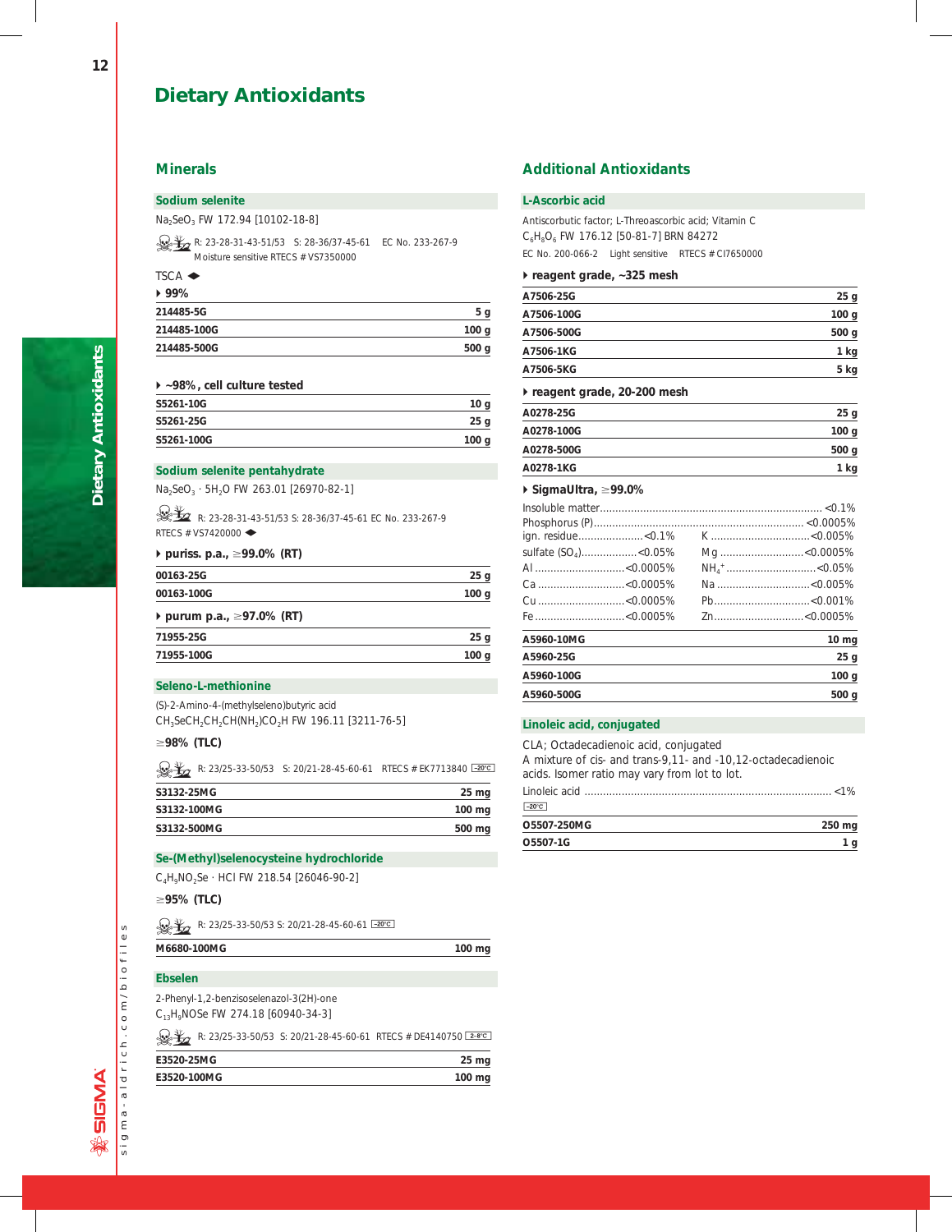## **(±)-**a**-Lipoic acid**

(±)-1,2-Dithiolane-3-pentanoic acid; 6,8-Dithiooctanoic acid; DL-a-Lipoic acid; Lip(S2); DL-6,8-Thioctic acid

 $C_8H_{14}O_2S_2$  FW 206.33 [1077-28-7] BRN 81853

**R: 22 EC No. 214-071-2 RTECS # JP1192000** 

## ▶ synthetic, ≥99% (titration)

## Oxidized form

| 62320-5G-F                                       | 5 g             |
|--------------------------------------------------|-----------------|
| $2-8$ °C                                         |                 |
|                                                  |                 |
|                                                  |                 |
| $\triangleright$ BioChemika, $\geq$ 98.0% (HPLC) |                 |
| T5625-50G                                        | 50 <sub>q</sub> |
| T5625-25G                                        | 25 <sub>g</sub> |
| T5625-5G                                         | 5 <sub>g</sub>  |
| T5625-1G                                         | 1 <sub>g</sub>  |
| T5625-500MG                                      | 500 mg          |
|                                                  |                 |

**62320-25G-F 25 g**

## **Magnolol Magnolol**

5,5'-Diallyl-2,2'-biphenyldiol  $C_{18}H_{18}O_2$  FW 266.33 [528-42-8]

## ;**98% (HPLC), from plant**

|  |  |  | R: 37/38-41-51/53 S: 26-39-61 RTECS # DV5105500 $2-8^{\circ}$ |
|--|--|--|---------------------------------------------------------------|
|--|--|--|---------------------------------------------------------------|

| M3445-10MG | 10 <sub>ma</sub> |  |
|------------|------------------|--|
|            |                  |  |

## **(+)-Sodium L-ascorbate**

L(+)-Ascorbic acid sodium salt; Vitamin C sodium salt C6H7NaO6 FW 198.11 [134-03-2] BRN 3767246 EC No. 205-126-1 Light sensitive RTECS # CI7671000

## - ;**98%**

| A7631-25G  | 25g              |
|------------|------------------|
| A7631-100G | 100 <sub>g</sub> |
| A7631-500G | 500 <sub>g</sub> |
| A7631-1KG  | 1 kg             |
|            |                  |

## - **BioChemika,** ;**99.0% (NT)**

| Loss on drying  ≤0.2%, 110 °C |             |
|-------------------------------|-------------|
| chloride (CI)≤50 mg/kg        | K ≤50 mg/kg |
|                               | Mg ≤5 mg/kg |
| Ca ≤50 mg/kg                  | Mn ≤5 mg/kg |
|                               |             |
| Co ≤5 mg/kg                   |             |
|                               |             |
| Cu ≤5 mg/kg                   |             |

## $\bullet$

| 11140-50G  | 50 <sub>g</sub>  |
|------------|------------------|
| 11140-250G | 250 <sub>g</sub> |
| 11140-1KG  | kg               |



Sigma-Aldrich has now concentrated all of its lipids and lipid products into one easy to navigate location. Quickly find the specific lipids you need from over 2,000:

- 
- Glycerides<br>• Complex Lipids
- 
- 
- Bioactive Lipids
- Fatty Acids Sphingolipids<br>• Glycerides Prenols
- Fluorescent Labeled • Sterols **Lipids**
- Oils Analytical Standards

Browse for lipids in cell signaling using our interactive pathway charts. Discover everything researchers need for lipid research at **sigma-aldrich.com/lipids**

sigma-aldrich.com/biofiles sigma-aldrich.com/biofiles

WOIDNA

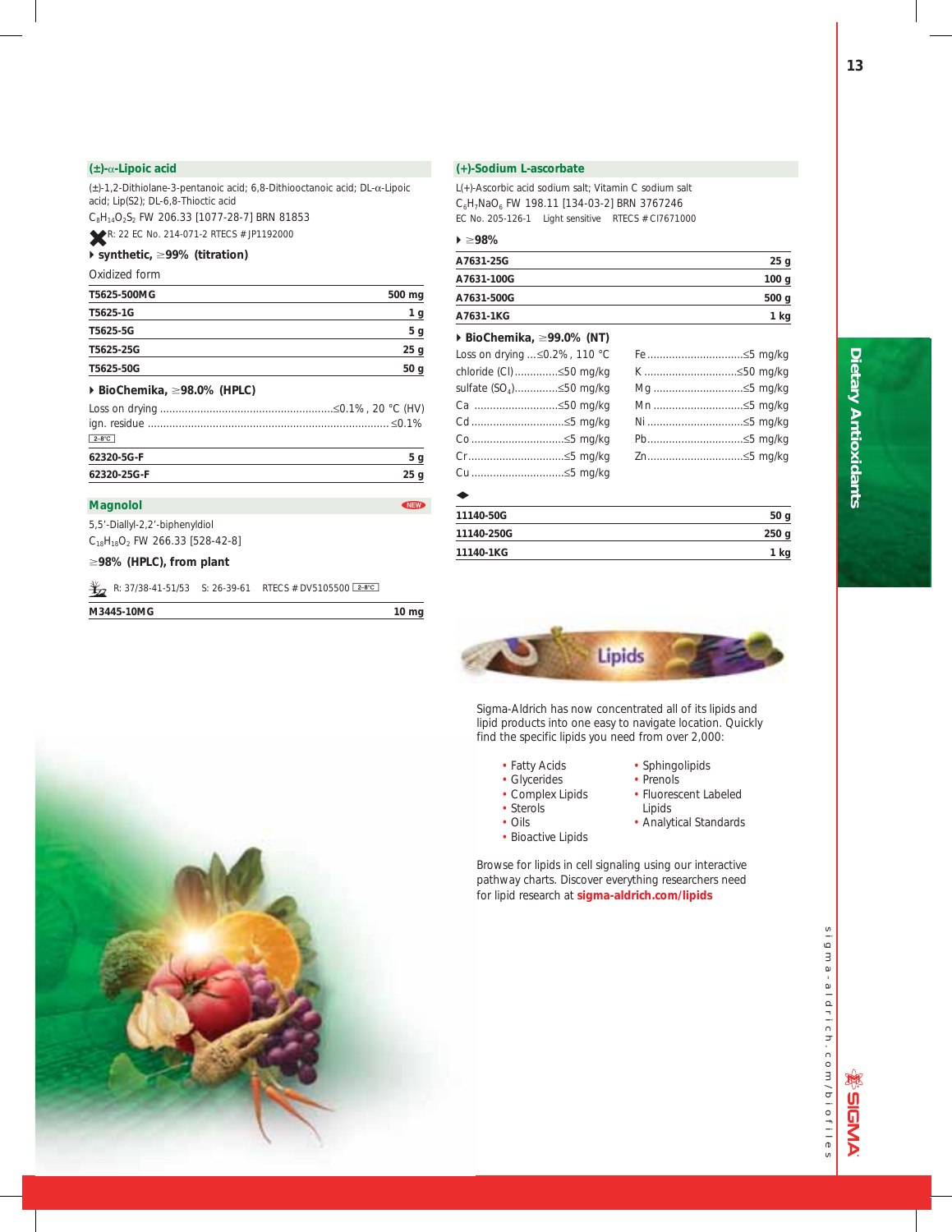## **Omega-3 Fatty Acids and Heart Disease**

## **EPA and DHA**

The potential for the prevention and treatment of cardiovascular disease through increased dietary intake of omega-3 (ω-3) fish oils is not a recent scientific discovery. A historically important study in 1980 reported that high levels of omega-3 fatty acids in the diet of the Inuit people of Greenland were linked to a lower rate of death from acute myocardial infarction compared to the Danish population.<sup>1,2</sup> An abundance of ensuing clinical trials supported the benefit of the omega-3 polyunsaturated fatty acids *cis*-5,8,11,14,17-eicosapentaenoic acid (EPA) and *cis*-4,7,10,13,16,19 docosahexaenoic acid (DHA) (see **Figure 1**). EPA and DHA have demonstrated many cardioprotective effects including antiarrhythmic, blood triglyceride-lowering, and antithrombotic effects, as well as improving endothelial relaxation and inhibiting both atherosclerosis and inflammation.



EPA (20:5n-3)

**Figure 1**. Structures of EPA and DHA.

The primary dietary source of EPA (20:5n-3) and DHA (22:6n-3) is fish products.  $\alpha$ -Linolenic acid (18:3n-3) is also an omega-3 fatty acid but is found in plant foods and vegetable oils rather than fish products. Additionally, vegetable oils provide high levels of the omega-6 fatty acid linoleic acid (18:2n-6).  $\alpha$ -Linolenic acid is a precursor to EPA and DHA.<sup>1</sup> The combined level of EPA and DHA in a typical U.S. diet is only 100-150 mg per day compared to 1-3 g per day for  $\alpha$ -linolenic acid and 12-15 g per day for linoleic acid.<sup>3,4</sup> Since linoleic is not an EPA or DHA precursor, the World Health Organization and Health Canada have recommended lowering the dietary intake ratio of linoleic acid to  $\alpha$ -linolenic acid.<sup>5,6</sup> However,  $\alpha$ -linolenic acid normally does not accumulate to high concentrations even with increased dietary intake levels due to extensive  $\beta$ -oxidation *in vivo*. The  $\beta$ -oxidation effect compounded with the limited conversion effectiveness of dietary  $\alpha$ -linolenic acid to DHA strongly suggests that the direct intake of EPA and DHA is a potent way to enhance the levels of circulating omega-3 fatty acids in human serum.

## **Lipid Metabolism**

Free fatty acids circulate in plasma with the aid of albumin while triglycerides, phospholipids, and cholesterol are transported as lipoproteins. Lipoprotein cores consist of triglycerides and cholesterol esters while the surface consists of free cholesterol, phospholipids, and apoproteins (see **Figure 2**). The positive effect of omega-3 fish oils is linked to very low density lipoprotein (VLDL) levels while the relationship between omega-3 fish oils and low density lipoprotein (LDL) and high density lipoprotein (HDL) levels has not been fully characterized.

## Low Density Lipoprotein





The metabolomic outcome of circulating omega-3 fish oils is lower plasma triglyceride levels. Omega-3 fish oils consistently lower plasma triglyceride levels by decreasing VLDL-triglycerides, VLDLcholesterol, and VLDL-apolipoprotein B (Apo-B). This beneficial influence of omega-3 fish oils on triglyceride levels is observed in the regulation of the hepatic production of VLDL. Circulating fish oils reduce VLDL production by inhibiting fatty-acid synthesis, increasing oxidation, decreasing triglyceride and cholesteryl production, and increasing the degradation of the obligatory VLDL production protein Apo-B. Since VLDL carries primarily triglycerides, the end result is a decreased plasma concentration of triglycerides.<sup>7</sup>

The correlation between omega-3 fish oils and decreased secretion rates of triglycerides and Apo-B100 in VLDL has been demonstrated in several studies on humans and primates.<sup>8,9</sup> Scientific observations have revealed that omega-3 fish oils suppress lipogenesis by down regulating the transcription of fatty acid synthase.10,11 Fish oils increase oxidation by diverting fatty acids into peroxisomal or mitochondrial oxidation $12-15$ and inducing the transfer of long-chain fatty acids into the mitochondria by carnitine palmitoyl transferase I.<sup>16,17</sup> Since fish oils are poor substrates for diacylglycerol transferase (DAG), DAG metabolism is diverted from triglycerides to phospholipids synthesis.<sup>18,19</sup> Additionally, they are poor substrates for cholesterol esterification. Furthermore, fish oils reduce VLDL production by increasing proteolytic degradation of Apo-B in the novel, post-ER presecretory pathway.<sup>20</sup>

Additional effects of omega-3 fish oils during lipid metabolism include the acceleration of chylomicron triglyceride clearance due to increased lipoprotein lipase activity<sup>21</sup> and the lipolysis of VLDL triglyceride in the peripheral liver tissue.<sup>11,22</sup> However, hypotheses regarding both lipolysis pathways are still being tested.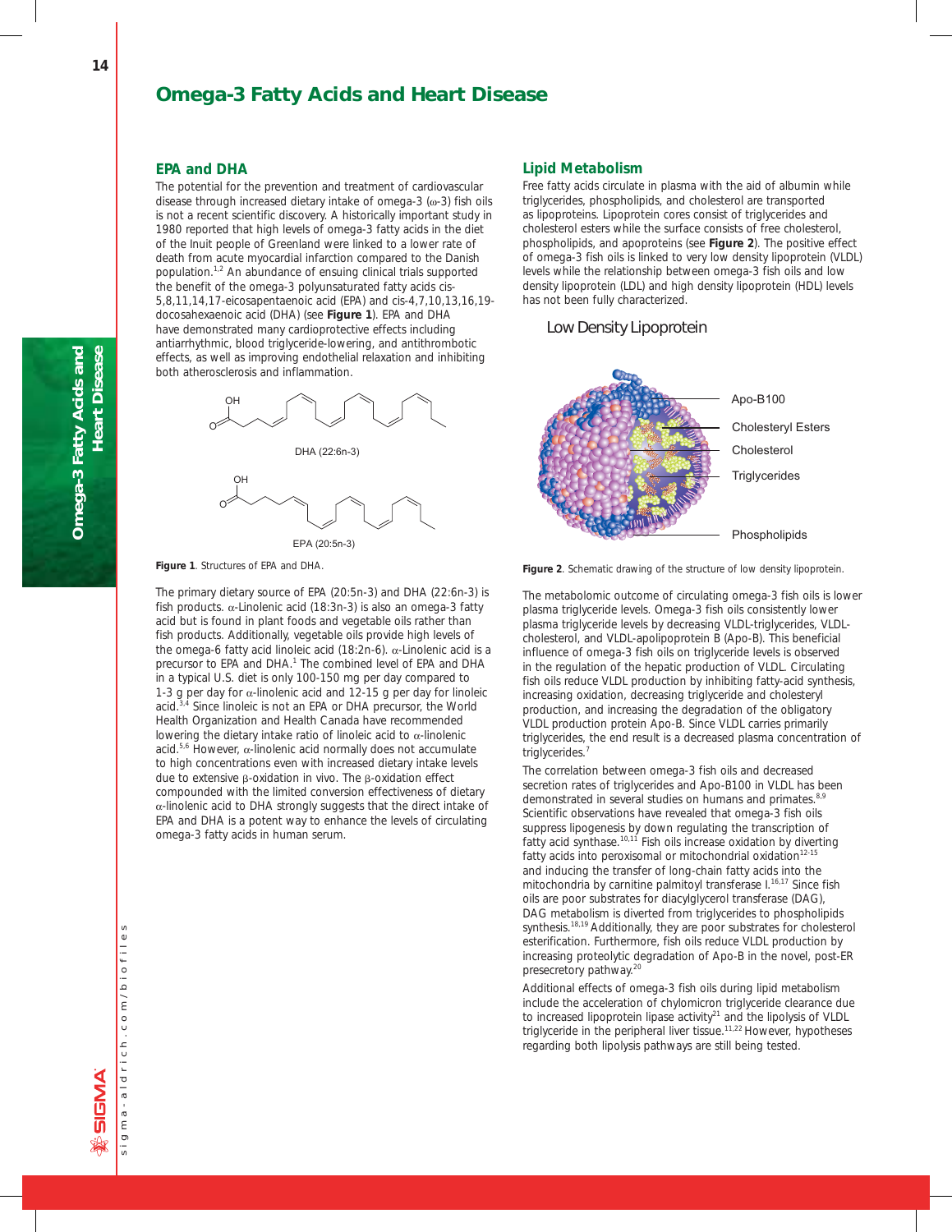## **Lipid Mediators: Resolvins, Protectins, and Neuroprotectins**

Current research has begun to reveal the structure and function of small bioactive molecules critical to the cell-cell interactions that provide anti-inflammatory actions and promote inflammation resolution. Novel lipid mediators that display these potent anti-inflammatory and proresolving actions have recently been identified as oxygenated metabolites of EPA and DHA. These local-acting lipid mediators derived from EPA and DHA are referred to as resolvins (i.e., **resol**ution-phase **in**teraction products). The bioactive products of EPA are designated resolvins of the E series (RvE1), while those derived from DHA are designated resolvins of the D series (RvD). A second family of anti-inflammatory lipid mediators is the protectin family, which includes the immunoregulatory and neuroprotective neuroprotectins.23,24 The protectins are derived from docosatrienes, bioactive lipids related to DHA containing conjugated triene structures.<sup>25,26</sup>

Lipid mediators, including resolvins, play an important role during the intimate cell-cell interactions within vessel walls. Emerging evidence suggests that acute inflammation normally resolves by an active, coordinated program that begins in the first few hours following the initiation of the inflammatory response. Polymorphonuclear leukocytes (PMN) move into the inflamed tissue and promote the switch from the arachidonic acid-derived prostaglandins and leukotrienes to lipoxins, which initiate the termination series of the resolution program. The coinciding biosynthesis of the anti-inflammatory resolvins and protectins leads to the regulation of PMNs by inhibition of infiltration and transmigration. Prostaglandins, leukotrienes, and lipoxins are classified as proinflammatory lipid mediators, while the resolvins and protectins are anti-inflammatory lipid mediators. Accordingly, PMN clearance leads to the release of anti-inflammatory and reparative cytokines.<sup>27</sup>

Aspirin (acetylsalicylic acid) treatment results in the endogenous formation of the 17R-D series resolvins and docosatrienes, denoted as aspirin-triggered (AT)-RvD and (AT)-DT. During PMNendothelial and/or PMN-epithelial interactions, aspirin initiates the production of 15-epilipoxins (i.e. aspirin-triggered lipoxin [ATL]) via acetylated cyclooxygenase-2 (COX-2).25 Inflammation is not a requirement for the biosynthesis of (AT)-RvD. Lipoxin is a potent regulator of transendothelial-transepithelial migration of PMN.28-30 *In vivo* studies have confirmed RvE1 and AT-RvDs inhibition of PMN transmigration or PMNs infiltration in murine exudates.<sup>31,32</sup> along with RvE1 and RvD2-4 inhibition of PMN infiltration in human blood.33,34 Inhibition of PMN infiltration by RvE1 during the down-regulation of NF-KB activation through a G protein-coupled receptor concludes in a fluctuation of bloodbased cells into the inflammation location.<sup>28</sup>

It has been proposed that new therapeutic approaches based on the signaling pathways of endogenous resolvins, protectins, and neuroprotectins will be effective in dampening inflammatory responses. Understanding the mechanism of inflammation resolution will aid in the development of novel drugs for the treatment of human disorders linked with inflammation including cardiovascular heart disease.<sup>35</sup> As research continues to elucidate this relationship, the question to be answered is: can the inflammatory response become deregulated by novel drugs without injurious consequences to the patient? Upsetting the delicate balance of interactions between proinflammatory lipid mediators and anti-inflammatory mediators could lead to dramatic responses more severe than the natural resolution of inflammation. $3$ 

#### **References:**

- 1. Holub, D. J. and Holub, B.J., *Molecular and Cellular Biochemistry*, **263**, 217-225 (2004).
- 2. Dyerberg, J. and Bang, H.O., H.H. Draper (ed.), *Advances in Nutrition Research*, Plenum Press (1980), 1-22.
- 3. Raper, N.R., et al., *J. Am. Coll. Nutr.,* **11**, 304-308 (1992).
- 4. Kris-Etherton, P. M., et al., *Am*. *J. Clin. Nutr.*, **71(suppl.1)**, 179-188 (2000).
- 5. Health and Welfare Canada: Nutrient Recommendations: The Report of the Scientific Review Committee. *Supply and Services Canada*, Ottawa (1990).
- 6. WHO and FAO Joint Consultation. *Nutr. Rev.*, **53**, 202-205 (1995). 7. Wildman, R.E. (ed.), *Handbook of Nutraceuticals and Functional Foods,* 2nd ed., CRC Press (2006), 7.I-7.III.
- 8. Harris, W.S., et al., *J. Lipid Res*., **31**, 1549-1558 (1990).
- 9. Parks, J.S., et al., *J. Lipid Res*., **31**, 455-466 (1990).
- 10. Kasim, S.E., et al., *J. Clin. Endocrinol. Metab*., **67**, 1-5 (1988).
- 11. Kasim-Karakas, S.E., et al., *Metabolism*, **44**, 1223-1230 (1995).
- 12. Willumsen, N., et al., *Lipids*, **28**, 683-690 (1993).
- 13. Yamazaki, R.K., et al., *Biochim. Biophys. Acta*, **920**, 62-67 (1987).
- 14. Bergseth, S., et al., *Lipids*, **8**, 508-514 (1986).
- 15. Halminski, M.A., et al., *J. Nutr.*, **121**, 1554-1561 (1991).
- 16. Aarsland, A., et al., *Lipids*, **25**, 546-548 (1990).
- 17. Surrette, M.E., et al., *Biochim. Biophys. Acta*, **1126**, 199-205 (1992).
- 18. Rustan, A.C., et al., *J. Lipid Res*., **29**, 1417-1426 (1988).
- 19. Yeo, Y.K. and Holub, B.J., *Lipids*, **25**, 811-814 (1990).
- 20. Pan, M. et al., *J. Clin. Invest.*, **113**, 1277-1287 (2004).
- 21. Park, Y. and Harris, W.S., *J. Lipid Res*., **44**, 455-463 (2003).
- 22. Harris, W.S., et al., *Am. J. Clin. Nutr.*, **66**, 254-260 (1997).
- 23. Marcheselli, V.L. , et al., *J. Biol. Chem.*, **278**, 807-843 (2003).
- 24. Mukherjee, P.K., et al., *Proc. Natl. Acad. Sci. USA,* **101**, 8491-8496 (2004).
- 25. Chiang, N. and Serhan, C.N., *Methods Mol. Biol*., **341**, 227-250 (2006).
- 26. Serhan, C.N., et al., *Prostaglandins Other Lipid Mediat.*, **73**, 155-172 (2004).
- 27. Serhan, C.N. and Savill, J., *Nature Immunology,* **6**, 1191-1197  $(2005)$
- 28. Fierro, I.M., et al., *J. Immunol*., **170**, 2688-2694 (2003).
- 29. Claria, J. and Serhan, C.N., *Proc. Natl. Acad. Sci. USA,* **92**,
- 9475-9479 (1995).
- 30. Fierro, I.M., et al., *J. Pharmacol. Exp. Ther.*, **300**, 385-392 (2002).
- 31. Serhan, C.N., et al., *J. Exp. Med.*, **192**, 1197-1204 (2000).
- 32. Serhan, C.N., et al., *J. Exp. Med*., **196**, 1025-1037 (2002).
- 33. Arita, M., et al., *J. Exp. Med.*, **201**, 713-722 (2005).
- 34. Hong, S., et al., *J. Biol. Chem*., **278**, 14677-687 (2003).
- 35. Helgadottir, A., et al., *Nat. Genet.*, **36**, 233-239 (2004).
- 36. Flower, R.J. and Perretti, M., *J. Exp. Med*., **201**, 671-674 (2005).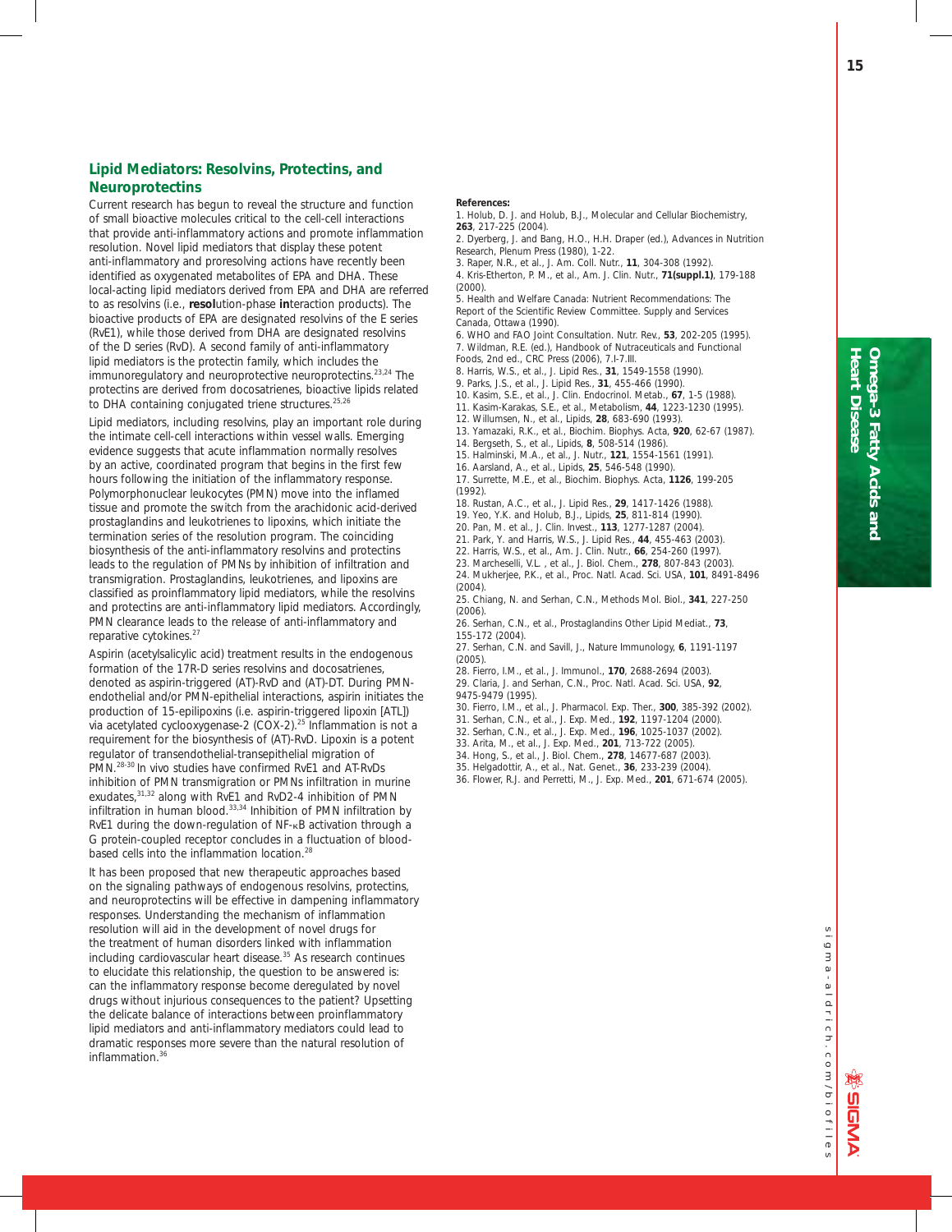## **Omega-3 Fatty Acids and Heart Disease**

## **Omega-3 Polyunsaturated Fatty Acids and Precursor**

| ⊚-3 Arachidonic acid        | NEW > |
|-----------------------------|-------|
| $C_{20}H_{32}O_2$ FW 304.47 |       |
|                             |       |

## R: 11 S: 7-16 Fp: 14 °C (57 °F)  $\blacklozenge$  I-20°C WET ICE

| A8105-1MG | 1 mg |
|-----------|------|
| A8105-5MG | 5 mg |
|           |      |

## *cis***-4,7,10,13,16,19-Docosahexaenoic acid**

#### DHA

C<sub>22</sub>H<sub>32</sub>O<sub>2</sub> FW 328.49 [6217-54-5] BRN 1715505

#### ;**98%**

S: 23-24/25 Fp: 62 °C (144 °F) ← 20°C DRY ICE

| D2534-25MG  | 25 mg  |
|-------------|--------|
| D2534-100MG | 100 mg |
| D2534-1G    | g      |

## *cis***-4,7,10,13,16,19-Docosahexaenoic acid-1-14C**

DHA

 $CH_3[CH_2CH=CH]_6CH_2CH_2^{14}CO_2H$  FW 328.49

## ;**95% (HPLC, Radiochemical Purity), ethanol solution**

Combi-vial

**AL** R: 36/37/38 S: 16-26-36 Fp: 14 °C (57 °F)  $\blacklozenge$   $\boxed{\text{--20°C}}$ 

| D4685-10UCI | $10 \mu C$ |
|-------------|------------|
| D4685-50UCI | $50 \mu C$ |

## *cis***-4,7,10,13,16,19-Docosahexaenoic acid sodium salt**

DHA sodium salt C<sub>22</sub>H<sub>31</sub>O<sub>2</sub>Na FW 350.47 [81926-93-4]

## ≥95%, from cod liver oil

 $-20^{\circ}$ C

| 5 mg       |
|------------|
| $25 \, mg$ |
|            |

## *cis***-4,7,10,13,16,19-Docosahexaenoic acid ethyl ester**

DHA ethyl ester

 $C_{24}H_{36}O_2$  FW 356.54 [84494-72-4]

**~99%**  $-20^{\circ}$ C

| D2661-10MG  | $10 \text{ mg}$  |
|-------------|------------------|
| D2661-100MG | $100 \text{ mg}$ |

## *cis***-4,7,10,13,16,19-Docosahexaenoic acid methyl ester**

Methyl 4,7,10,13,16,19-docosahexaenoate; DHA methyl ester  $CH<sub>3</sub>(CH<sub>2</sub>CH=CH)<sub>6</sub>CH<sub>2</sub>CH<sub>2</sub>CO<sub>2</sub>CH<sub>3</sub>$  FW 342.51 [301-01-9]

#### ;**98%**

S: 23-24/25 Fp: 93 °C (200 °F) -20°C

| D2659-10MG  | $10 \mathrm{mg}$ |
|-------------|------------------|
| D2659-50MG  | 50 mg            |
| D2659-100MG | $100 \text{ mg}$ |
| D2659-1G    | 1 g              |

## *cis***-5,8,11,14,17-Eicosapentaenoic acid**

EPA; Timnodonic acid

 $CH<sub>3</sub>(CH<sub>2</sub>CH=CH)<sub>5</sub>(CH<sub>2</sub>)<sub>3</sub>CO<sub>2</sub>H FW 302.45 [10417-94-4] BRN 1714433$ 

;**99%**

R: 34 S: 26-36/37/39-45 Fp: 93 °C (200 °F)  $\blacklozenge$   $\frac{20^\circ}{120^\circ}$ 

| E2011-10MG  | $10 \text{ mg}$ |
|-------------|-----------------|
| E2011-25MG  | $25 \text{ mg}$ |
| E2011-50MG  | 50 mg           |
| E2011-100MG | $100$ mg        |

## *cis***-5,8,11,14,17-Eicosapentaenoic acid sodium salt**

EPA sodium salt

 $CH_3(CH_2CH=CH)_{5}(CH_2)_3CO_2$ Na FW 324.43 [73167-03-0]

## **~99% (capillary GC)**

| $\leftarrow$ -20°C DRY ICF |                  |
|----------------------------|------------------|
| E6627-5MG                  | 5 mg             |
| E6627-10MG                 | $10 \mathrm{mg}$ |
| E6627-25MG                 | 25 mg            |
|                            |                  |

## **Methyl all-***cis***-5,8,11,14,17-eicosapentaenoate**

*cis*-5,8,11,14,17-Eicosapentaenoic acid methyl ester; EPA methyl ester  $CH_3CH_2CH=CH)_{5}(CH_2)_{3}CO_2CH_3$  FW 316.48 [2734-47-6] BRN 1914828

## **~99% (capillary GC)**

S: 24/25 Fp: 104 °C (219 °F)  $\boxed{-20^{\circ}C}$ 

| E2012-5MG   | 5 <sub>mg</sub> |
|-------------|-----------------|
| E2012-10MG  | $10 \text{ mg}$ |
| E2012-50MG  | 50 mg           |
| E2012-100MG | $100$ mg        |

## **Linolenic acid**

a-Lnn; *cis*,*cis*,*cis*-9,12,15-Octadecatrienoic acid  $CH<sub>3</sub>(CH<sub>2</sub>CH=CH)<sub>3</sub>(CH<sub>2</sub>)<sub>7</sub>CO<sub>2</sub>H FW 278.43 [463-40-1]$ BRN 1727693

## ;**99%**

EC No. 207-334-8 Fp: 113 °C (235 °F) -20°C

| 500 mg |
|--------|
| 5 g    |
| 10 g   |
|        |

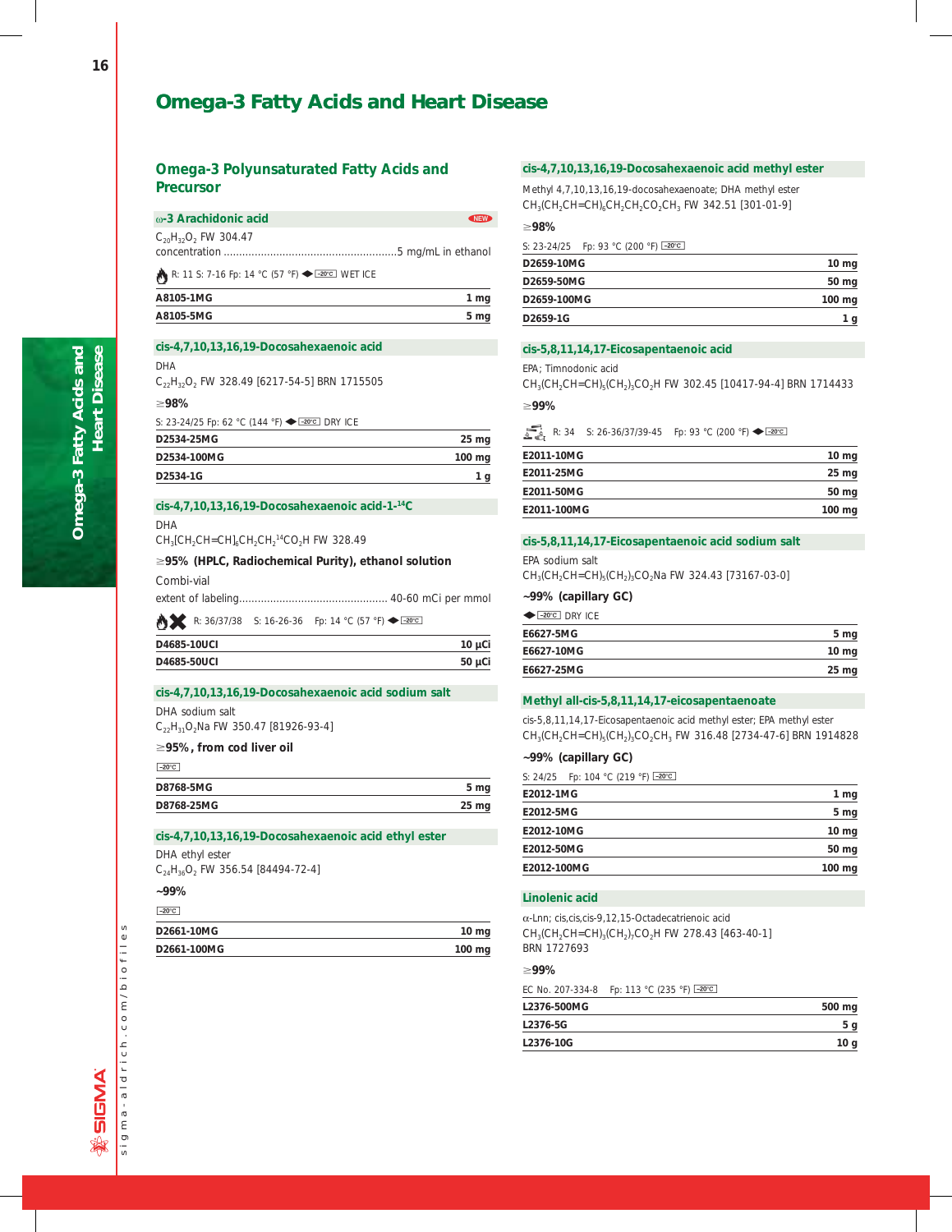## **Omega-6 Polyunsaturated Fatty Acids**

## **Linoleic acid**

*cis*-9,*cis*-12-Octadecadienoic acid

 $CH<sub>3</sub>(CH<sub>2</sub>)<sub>4</sub>CH=CHCH<sub>2</sub>CH=CH(CH<sub>2</sub>)<sub>7</sub>CO<sub>2</sub>H$  FW 280.45 [60-33-3] BRN 1727101

## ;**99%**

| EC No. 200-470-9 | Fp: 113 °C (235 °F) RTECS # RF9990000 $\sqrt{20^{\circ}C}$ |                  |
|------------------|------------------------------------------------------------|------------------|
| L1376-10MG       |                                                            | $10 \mathrm{mg}$ |
| L1376-500MG      |                                                            | 500 mg           |
| L1376-1G         |                                                            | 1 g              |
| L1376-5G         |                                                            | 5 g              |
| L1376-10G        |                                                            | 10 <sub>q</sub>  |
| L1376-25G        |                                                            | 25q              |

## **Linoleic acid-1-14C**

 $CH_3(CH_2)_4CH=CHCH_2CH=CH(CH_2)_7^{14}CO_2H$  FW 280.45

## ;**95% (HPLC, Radiochemical Purity)**

extent of labeling ................................................ 40-60 mCi per mmol

**B** R: 11-36/37/38 S: 16-26-36 Fp: 14 °C (57 °F)  $\blacklozenge$  **Exacci** WET ICE

| L6277-50UCL  | $50 \mu$ Ci  |
|--------------|--------------|
| L6277-100UCI | $100 \mu$ Ci |
| L6277-250UCI | $250 \mu$ Ci |
|              |              |

## **Lipid Metabolism Related Products**

## **Apolipoprotein B from human plasma**

## **~95%**

Lyophilized from buffer containing 10 mM sodium deoxycholate, 0.05 M sodium carbonate, and 0.05 M sodium chloride, pH 10.0. Delipidated with sodium deoxycholate.

|  | R: 22-36/37 S: 22-26-36 20°C |  |
|--|------------------------------|--|
|--|------------------------------|--|

**A5353-.5MG 0.5 mg**

## **Lipoprotein Lipase from bovine milk**

Diacylglycerol acylhydrolase; Diacylglycerol lipase [9004-02-8] E.C. 3.1.1.34

## **activity: 2,000-6,000 units/mg protein (BCA)**

Suspension in 3.8 M ammonium sulfate, 0.02 M Tris HCl, pH 8.0 Affinity purified

One unit will release 1.0 nmole of p-nitrophenol per min at pH 7.2 at 37 °C using p-nitrophenyl butyrate as substrate.

EC No. 232-669-1  $2-8$ °C

| L2254-1KU | 1.000 units |
|-----------|-------------|
| L2254-5KU | 5,000 units |

## **Lipoprotein, high density from human plasma**

HDL; High density lipoprotein;  $\alpha$ -Lipoprotein

## **>95% (SDS-PAGE)**

Solution in 150 mM NaCl, pH 7.4, 0.01% EDTA

## EC No. 235-824-1 **E-8°C** WET ICE

L8039-10MG 10 mg

## **Lipoprotein, low density from human plasma**

LDL;  $\beta$ -Lipoprotein; Low density lipoprotein

## ;**95% (SDS-PAGE)**

Solution in 150 mM NaCl, pH 7.4, and 0.01% EDTA

EC No. 2944-82-1 S: 23-24/25 **E-8°C** WET ICE

**L7914-5MG 5 mg**

a la sua

## **Lipoprotein, very low density from human plasma**

Pre-ß-lipoprotein; Very low density lipoprotein; VLDL

#### ;**95% (SDS-PAGE)**

Solution in 150 mM NaCl, pH 7.4, and 0.01% EDTA

|  | <del>X</del> ∞ EC No. 2944-82-1 2-8°C |  |
|--|---------------------------------------|--|
|  |                                       |  |

**L7527-1MG 1 mg**

## **Serum Triglyceride Determination Kit**

## **1 kit sufficient for 250 tests**

The Serum Triglyceride Determination Kit can be used for the measurement of glycerol, true triglycerides, or total triglycerides in serum or plasma. The procedure involves enzymatic hydrolysis by lipase of the triglycerides to glycerol and free fatty acids. The glycerol produced is then measured by coupled enzyme reactions. The kit also includes sufficient reagent for an additional 250 free glyceride tests for true triglyceride determination. In addition to kits, the individual reagents and glycerol standard are available separately when fewer reactions are needed.

## **Components**

Free Glycerol Reagent (Sigma F6428) 10X40 ML Triglyceride Reagent (Sigma T2449) 5X10 ML

 $\mathbb{Q}$  R: 5-23/24/25-32-52/53 S: 28-36/37-45-7/9 2-8°C

**TR0100-1KT** 1 kit

## **Lipid Mediator Related Products**

## **Cyclooxygenase 2 human**

COX-2; Prostaglandin H synthase 2

## ;**70% (SDS-PAGE), recombinant, expressed in** *Sf***21 cells, activity:** ;**8000 units/mg protein**

Tagged with a six-residue histidine sequence near the N-terminus.

Solution in 80 mM Tris-HCl, pH 8, with 0.1% TWEEN® 20 and 300 µM diethyldithiocarbamate.

Homodimer subunit mol. wt. 70-74 kDa.

One unit consumes one nanomole of oxygen per minute at 37 °C in 0.1 M Tris-HCl buffer, pH 8, containing 100 µM arachidonate, 5 mM EDTA, 2 mM phenol, and 1 µM hematin.

## $-70^{\circ}$ C DRY ICE

**C0858-1000UN 1,000 units**

## **Lipoxin A4**

(5S,6R,15S)-Trihydroxy-(7E,9E,11Z,13E)-Eicosatetraenoic acid  $C_{20}H_{32}O_5$  FW 352.47 [89663-86-5]

## **Ethanol solution**

 $\mathbb{R}$ : 11 S: 7-16  $\blacktriangleright$   $\frac{20^{\circ}C}{20^{\circ}C}$  DRY ICE

**L0521-25UG 25 µg**

sigma-aldrich.com/biofiles

 $a - a$  | drich.com/biofiles

**SIGMA** 

 $\overline{6}$  $\overline{3}$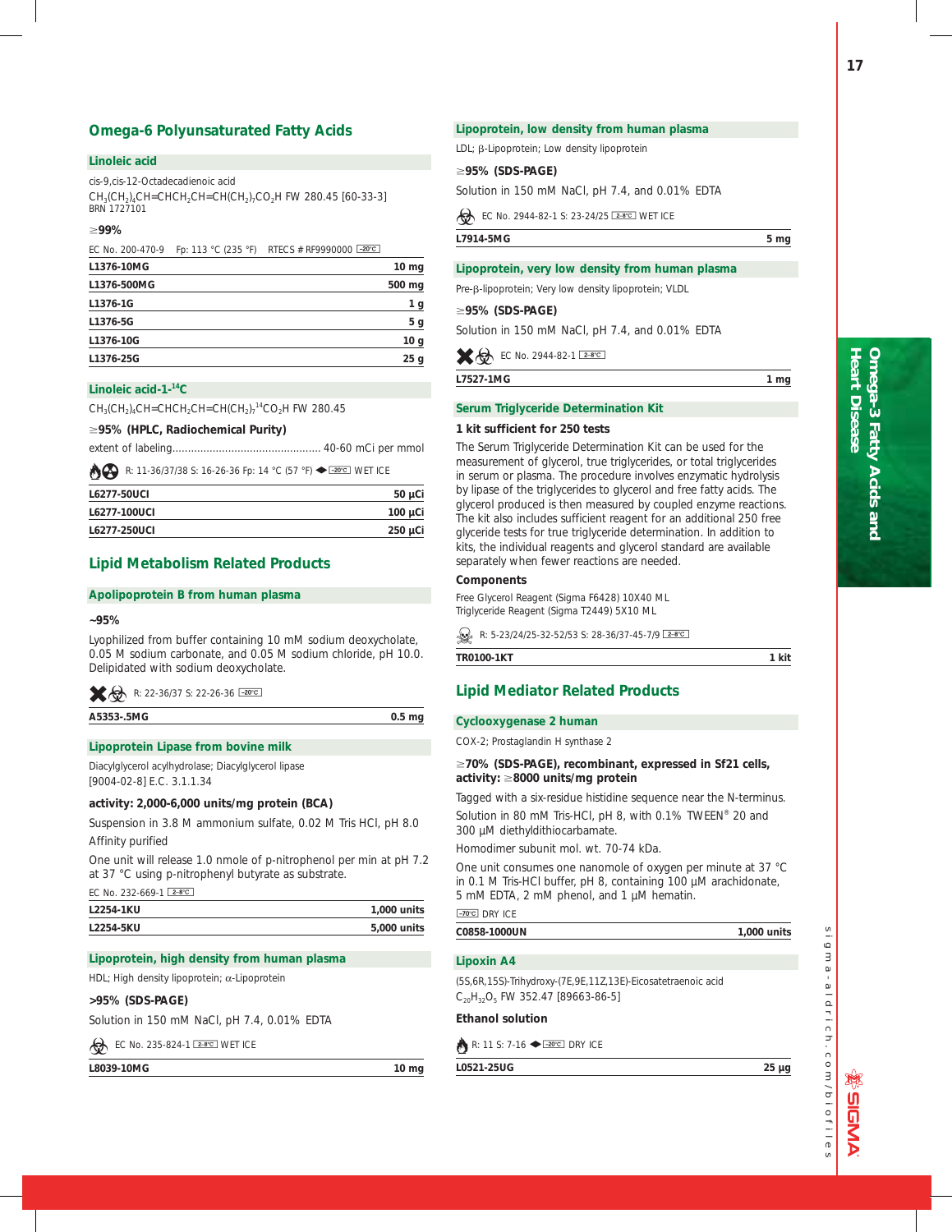*Bioactive Nutrient Explorer*

*Helping Scientists Connect Bioactives to Botanicals*

## **The Bioactive Nutrient Explorer**

Passage of the Dietary Supplement Health and Education Act in the United States in 1994 sparked consumer interest in the health benefits of herbal preparations and non-vitamin dietary supplements. As usage of these products increased, the U.S. scientific community joined with scientists throughout Asia, Europe, and Africa in recognizing the necessity of determining the physiological actions of these substances, their roles in disease prevention and therapy, and the connection between nutrition and health. In the United States, the National Institute of Health has established the Office of Dietary Supplements and the National Center for Complementary and Alternative Medicine. Globally, university food science departments are teaming up with associated medical schools and agriculture departments to conduct interdisciplinary research on human nutrition.

In 2004, Dr. Libby Yunger of Sigma-Aldrich identified a group of roughly 1,200 chemicals that were of interest to nutritional researchers as chemical constituents of herbal supplements or purified compounds present in dietary supplements. These chemicals were assigned classifications based on their organic structure. In addition, Dr. Yunger prepared an information matrix showing which of these chemicals are found in specific plants. To expand the information matrix, Dr. Yunger began reviewing scientific sources for documented physiological actions of herbs that were associated with disease intervention or prevention. The main technical resource used was the U.S. National Library of Medicine/National Institute of Health Web site (www.ncbi.nlm.nih.gov) with additional information obtained from The Complete German Commission E Monographs: Therapeutic Guide to Herbal Medicines (American Botanical Council, 1998), PDR for Herbal Medicines, 3rd edition (2004), Consumer Lab monographs (www.consumerlab.com), and other research-based sources.

The resulting database forms the basis of an internet tool called the Bioactive Nutrient Explorer that uses Adobe® Macromedia® Flash® software. The initial version of the Bioactive Nutrient Explorer was demonstrated at the Experimental Biology conference in San Diego, March, 2005, and added to the Sigma-Aldrich web site in July, 2005. The revised Bioactive Nutrient Explorer was subsequently launched in November, 2006.

Today, the Bioactive Nutrient Explorer contains ~5,000 products representing ~1,400 chemicals, as well as over 500 plant listings. The Bioactive Nutrient Explorer program includes a straightforward Quick Search method to find chemicals, plants, and Sigma-Aldrich catalog numbers, and a Guided Search function that uses a stepwise approach, leading the customer through a selection of terms until the desired product or plant is identified.

**The Quick Search** allows customers to search for chemicals and plants by common names. The database includes synonyms for chemicals and Latin names for plants as well as a 2-character search term minimum, so an exactly matching term is not required for searching.

| 113<br>'n                                                                                                    | <b>BEVER SEARCH</b>                                      |  |
|--------------------------------------------------------------------------------------------------------------|----------------------------------------------------------|--|
| <b>CARLO BART</b><br>----<br><b>HISPAN BRIDGE COORD</b><br>$\frac{1}{2}$<br><b>Holl Rental</b><br>٠<br>Frame | <b>ZOPPOSTER</b><br>participants.<br>494910<br>5440.00.1 |  |
|                                                                                                              |                                                          |  |

|                                                                                                                                                       | <b>BUILIE ICARCH</b> |                                                                                                                                                                          |
|-------------------------------------------------------------------------------------------------------------------------------------------------------|----------------------|--------------------------------------------------------------------------------------------------------------------------------------------------------------------------|
| <b>MADE INTERNATIONAL PROPERTY</b>                                                                                                                    | <b>HALLY ELFER</b>   | $-18 -$<br>Mills drawin, an bow fra thunder                                                                                                                              |
| SAIT & TANKY (SAID), as INNOCADO                                                                                                                      |                      | <b><i>Bullit &amp; Hinese</i></b>                                                                                                                                        |
| P. blackwide<br>T. Monocakothanda<br>23. Morrowandrama's ghosadium<br>The material and arrived<br>T Printwidtwide<br>T Tytomarkante<br>. It houstands | ۰                    | 2-5 Belg is restorance around<br>Bill Rd Callelinian   11112  <br><b>Burits Stanlinghood</b><br>$0.101$ Mathias<br>$0 = (4)$ (Fighterm) $^{-1}$<br><b>System ::</b><br>2 |
| (for a cause) have conce it disposited (<br><b><i>LAMING</i></b>                                                                                      |                      |                                                                                                                                                                          |

The **Guided Search** assists researchers in finding chemicals by structural families and classes. Each selection guides the user closer to the desired list of products while showing alternative selections for backtracking or additional searches.

sigma-aldrich.com/biofiles

sigma-aldrich.com/biofile

ENDER &

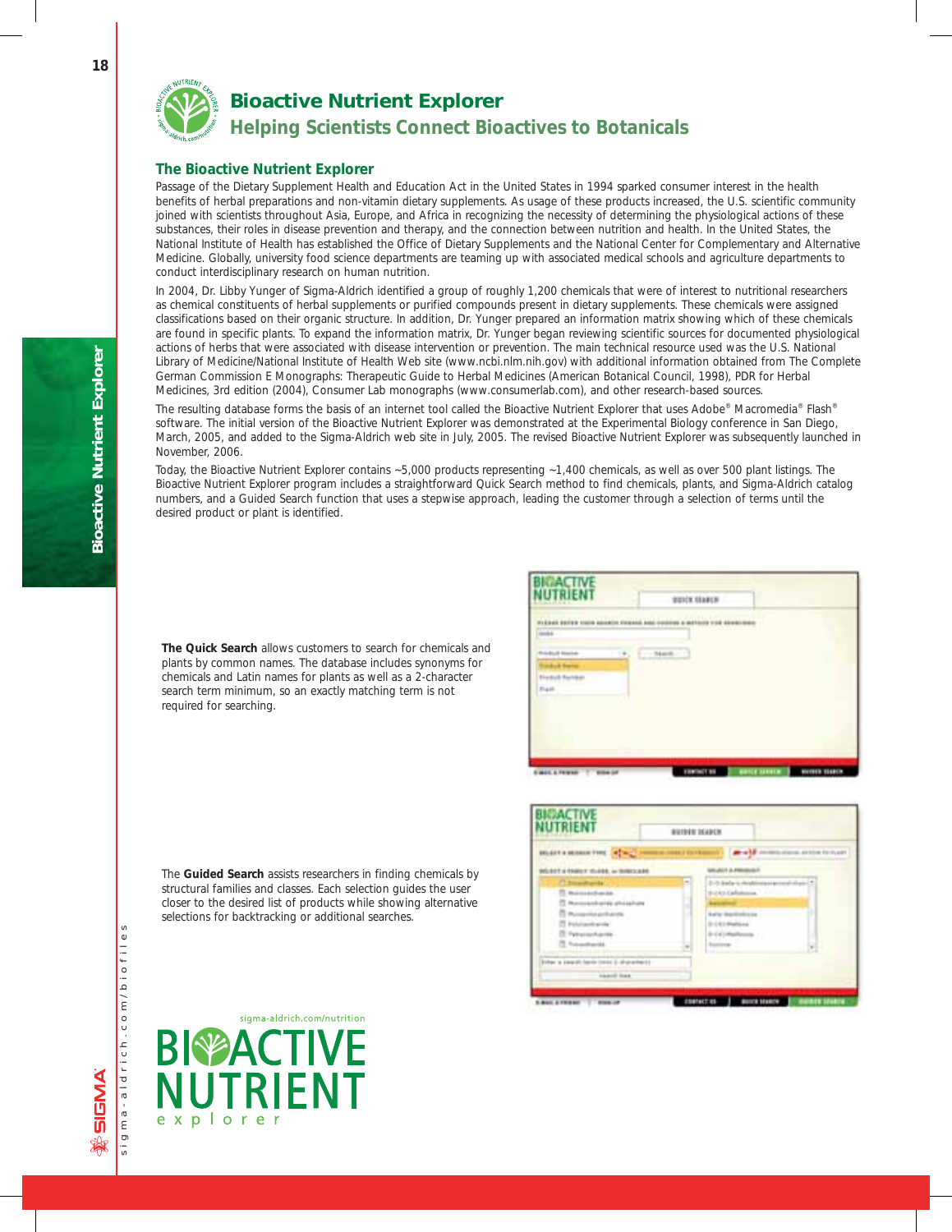

## *Bioactive Nutrient Explorer Helping Scientists Connect Bioactives to Botanicals*

The **Guided Search** also allows the user to find plants that demonstrate a desired physiological activity. Examples of toplevel, physiological action terms include: Antioxidant, Blood, Cancer, Cardiovascular, Diabetes, Metabolism, and Neurological. We recommend scrolling through the classifications used in the 'Physiological Action to Plant' Guided Search to identify the appropriate top-level term used for a given physiological action.

**Product Detail Pages** include structure family, class and subclass, alternative synonyms, and plants that contain the specific compound. Select "View All Products" to access the Product Table with product descriptions and brands.

**Plant Detail Pages** include common and Latin synonyms and associated physiological activities. The chemical compounds are given for specific compartments (herb/leaf, seed, fruit), when appropriate, and are organized by chemical family and class. Selecting a compound takes you to the appropriate Product Table.

The **Product Table** lists the products offered by Sigma-Aldrich. Comparative product descriptions and brands make your final selection easy. To see pricing and availability, product specific information or to order, simply highlight your product choice and click "Select a product from above and click here to purchase."



## **Future Improvements**

We have already received some suggested improvements and additions from customers who want to see more plants added as well as association of physiological effects with chemical compounds. Your comments and suggestions for the Bioactive Nutrient Explorer are welcome anytime; email us at **nutraresearch@sial.com** and let us know what you think.

sigma-aldrich.com/biofiles  $\overline{6}$  $\overline{a}$  $a - a$  | drich.com/biofiles

**繁日NAA**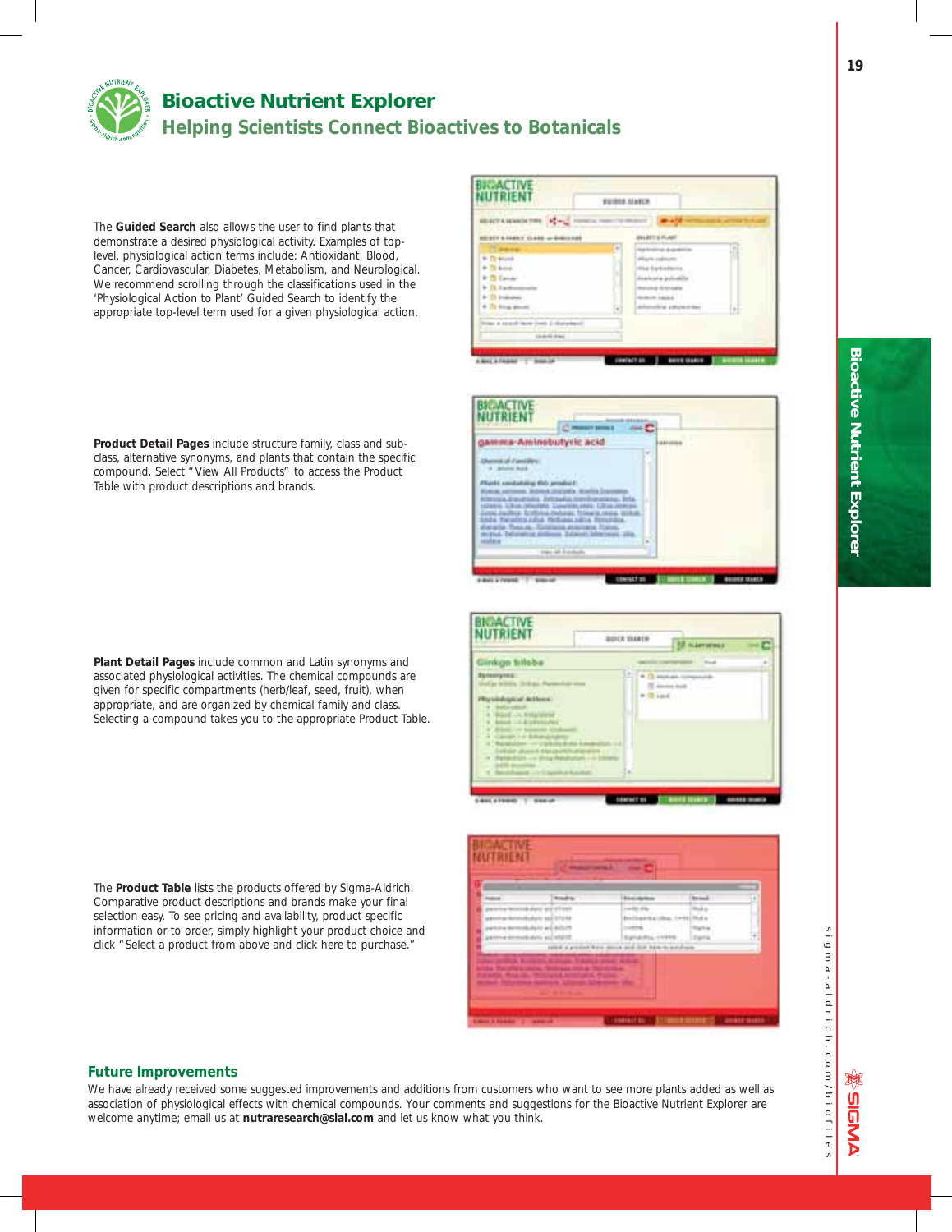## **Metabolite Libraries**

Most metabolites are individually packaged standards in convenient autosampler vials for metabolomic analysis. Choose your own components, and build a custom library online using the Sigma-Aldrich Metabolomics Web Resource.

## **Libraries Available:**

- 70 Amino Acids and Metabolic Intermediates
- 73 Carbohydrates and Metabolic Intermediates
- **New!** 78 Lipids and Metabolic Intermediates

## **Currently in Development:**

- Nucleotide Library
- Vitamin/Cofactor Library

Hundreds of metabolites are available in standard packaging and can be found in the Sigma General Catalog or online at **sigma-aldrich.com/metpath.**

## **Custom Packaging Capabilities**

Sigma Aldrich offers custom packaging of metabolite standards with vial content and container specifications to fit your requirements. Contact your local sales office for more details.

## **Amino Acid Metabolite Library**

| <b>Metabolite</b>                         | Cat. No.    |
|-------------------------------------------|-------------|
| Acetyl-L-carnitine hydrochloride          | A6706-10MG  |
| O-Acetyl-L-serine hydrochloride           | A6262-10MG  |
| Adenosine 5'-phosphosulfate sodium salt * | A5508-5MG   |
| S-(5'-Adenosyl)-L-homocysteine            | A9384-10MG  |
| L-Alanine                                 | A7469-10MG  |
| <b>B-Alanine</b>                          | A9920-10MG  |
| γ-Aminobutyric acid                       | A5835-10MG  |
| 5-Aminolevulinic acid hydrochloride       | A7793-10MG  |
| Anthranilic acid                          | A89855-10MG |
| L-Arginine                                | A8094-10MG  |
| Argininosuccinic acid disodium salt       | A5707-10MG  |
| L-Asparagine                              | A0884-10MG  |
| L-Aspartic acid                           | A8949-10MG  |
| Betaine aldehyde chloride                 | B3650-10MG  |
| Betaine hydrochloride                     | B7045-10MG  |
| L-Carnitine hydrochloride                 | C0283-10MG  |
| L-Carnosine                               | C9625-10MG  |
| Choline chloride                          | C7017-10MG  |
| Chorismic acid                            | C1761-10MG  |
| L-Citrulline                              | C7629-10MG  |
| Creatine                                  | C0780-10MG  |
| Creatinine                                | C4255-10MG  |
| L-Cystathionine                           | C7505-10MG  |
| Cysteamine                                | M9768-10MG  |
| L-Cysteine                                | C7352-10MG  |
| Cystine                                   | C7602-10MG  |
| N,N-Dimethylglycine                       | D1156-10MG  |
| N-Formyl-L-methionine                     | F3377-10MG  |
| L-Glutamic acid                           | G8415-10MG  |
| L-Glutamine                               | G8540-10MG  |
| L-Glutathione, reduced                    | G4251-10MG  |
| Glycine                                   | G7126-10MG  |
| Histamine dihydrochloride                 | H7250-10MG  |
| L-Histidine                               | H6034-10MG  |
| L-Histidinol dihydrochloride              | H6647-10MG  |
| DL-Homocysteine                           | H4628-10MG  |
| DL-Homocystine                            | H0501-10MG  |

| <b>Metabolite</b>                                    | Cat. No.   |
|------------------------------------------------------|------------|
| Homogentisic acid                                    | H0751-10MG |
| L-Homoserine                                         | H6515-10MG |
| cis-4-Hydroxy-D-proline                              | H5877-10MG |
| trans-4-Hydroxy-L-proline                            | H5534-10MG |
| Hypotaurine                                          | H1384-10MG |
| L-Isoleucine                                         | I7403-10MG |
| α-Keto-γ-(methylthio)butyric acid sodium salt        | K6000-10MG |
| L-Leucine                                            | L8912-10MG |
| Lithium carbamoylphosphate dibasic                   | C5625-10MG |
| L-Lysine                                             | L5501-10MG |
| L-Methionine                                         | M5308-10MG |
| L-Methionine sulfoxide                               | M1126-10MG |
| L-Ornithine monohydrochloride                        | O2375-10MG |
| L-Phenylalanine                                      | P5482-10MG |
| Phosphocholine chloride calcium salt<br>tetrahydrate | P0378-10MG |
| Phosphocreatine disodium salt hydrate                | P7936-10MG |
| O-Phospho-L-serine                                   | P0878-10MG |
| Prephenic acid barium salt                           | P2384-10MG |
| <b>I-Proline</b>                                     | P0380-10MG |
| Sarcosine                                            | S7672-10MG |
| <b>I-Serine</b>                                      | S4500-10MG |
| Shikimic acid                                        | S5375-10MG |
| Sodium 2-oxobutyrate                                 | K0875-10MG |
| Sodium phenylpyruvate                                | P8001-10MG |
| O-Succinyl-L-homoserine *                            | S7129-25MG |
| Taurine                                              | T0625-10MG |
| L-Threonine                                          | T8441-10MG |
| N, N, N-Trimethyllysine *                            | T1660-25MG |
| Tryptamine                                           | T2891-10MG |
| L-Tryptophan                                         | T8941-10MG |
| Tyramine hydrochloride                               | T2879-10MG |
| L-Tyrosine                                           | T8566-10MG |
| L-Valine                                             | V0513-10MG |
|                                                      |            |

\* NOT currently available in Autosampler vials



**Metabolite Libraries**

Metabolite Libraries

sigma-aldrich.com/biofiles

sigma-aldrich.com/biofiles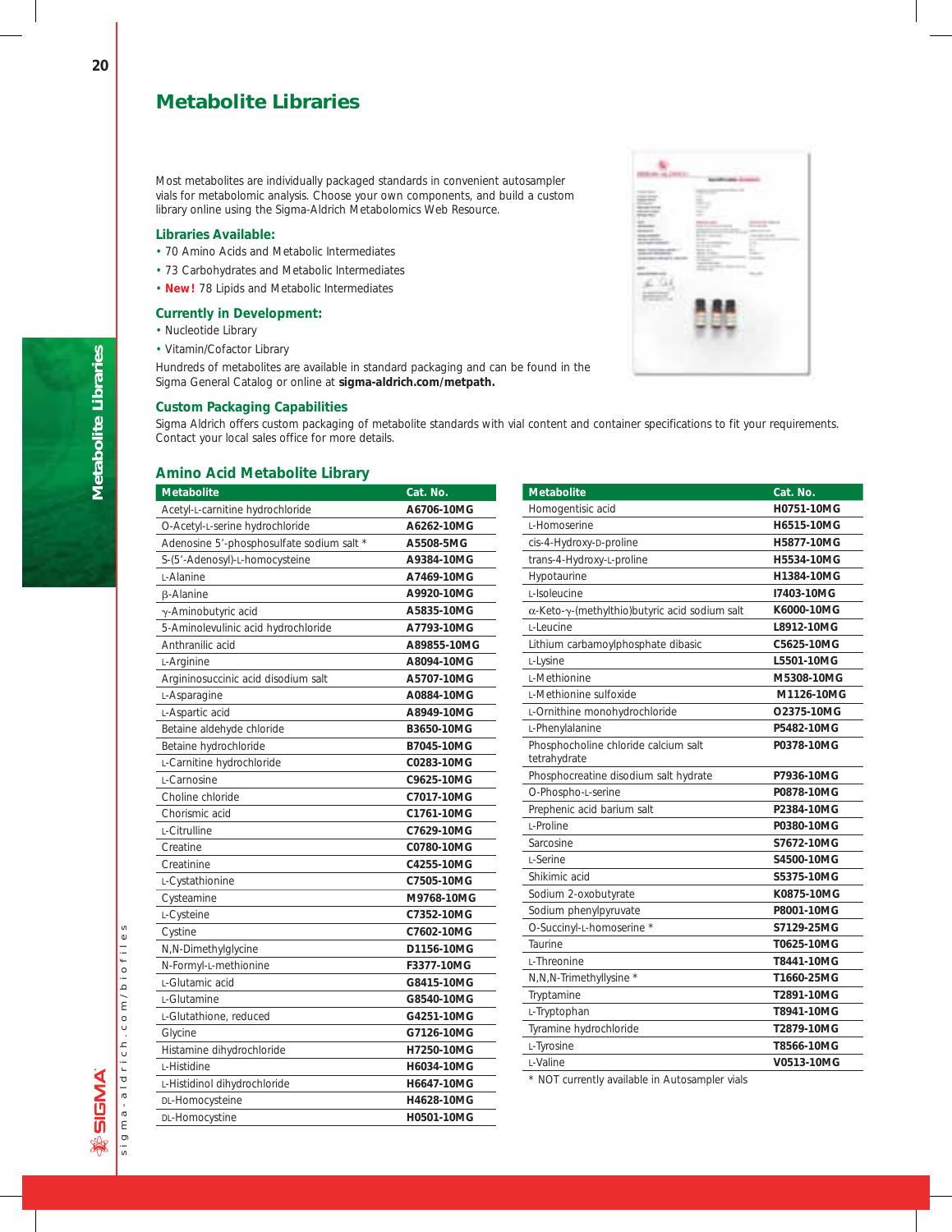## **Carbohydrate Metabolite Library**

| <b>Metabolite</b>                                                  | Cat. No.    |
|--------------------------------------------------------------------|-------------|
| N-Acetyl-D-galactosamine                                           | A2795-10MG  |
| N-Acetyl-D-glucosamine                                             | A8625-10MG  |
| N-Acetyl-D-lactosamine                                             | A7791-10MG  |
| N-Acetyl-D-mannosamine                                             | A8176-10MG  |
| N-Acetyl-neuraminic acid *                                         | A2388-10MG  |
| Adenosine-5'-diphosphoglucose disodium salt                        | A0627-10MG  |
| Adonitol                                                           | A5502-10MG  |
| <b>D-Allose</b>                                                    | A6390-10MG  |
| L-(+)-Arabinose                                                    | A3256-10MG  |
| L-(-)-Arabitol                                                     | A3506-10MG  |
| L-Ascorbic acid                                                    | A5960-10MG  |
| D-(+)-Cellobiose                                                   | C7252-10MG  |
| 2-Deoxy-D-glucose                                                  | D8375-10MG  |
| 6-Deoxy-D-glucose                                                  | D9761-10MG  |
| 2-Deoxy-D-ribose                                                   | D5899-10MG  |
| 2-Deoxyribose 5-phosphate sodium salt *                            | D3126-25MG  |
| Dihydroxyacetone phosphate dilithium salt                          | D7137-10MG  |
| 2,3-Diphospho-D-glyceric acid pentasodium salt *                   | D5764-25MG  |
| Dulcitol                                                           | D0256-10MG  |
| D-Erythrose 4-phosphate sodium salt                                | E0377-10MG  |
| D-(-)-Fructose                                                     | F0127-10MG  |
| D-Fructose 1,6-bisphosphate trisodium salt                         | F6803-10MG  |
| D-Fructose 1-phosphate sodium salt                                 | F1127-10MG  |
| D-Fructose 6-phosphate disodium salt dihydrate                     | F3627-10MG  |
| L-(-)-Fucose                                                       | F2252-10MG  |
| $\alpha$ -D-Galactosamine 1-phosphate *                            | G5134-25MG  |
| D-(+)-Galactosamine hydrochloride                                  | G0500-10MG  |
| $D-(+)$ -Galactose                                                 | G0750-10MG  |
| $\alpha$ -D-Galactose 1-phosphate dipotassium salt<br>pentahydrate | G0380-10MG  |
| D-Gluconic acid sodium salt                                        | G9005-10MG  |
| D-Glucosamine 6-phosphate                                          | G5509-10MG  |
| D-(+)-Glucosamine hydrochloride                                    | G4875-10MG  |
| $D-(+)$ -Glucose                                                   | G7528-10MG  |
| $\alpha$ -D-Glucose 1-phosphate disodium salt hydrate              | G7018-10MG  |
| D-Glucose 6-phosphate disodium salt hydrate                        | G7250-10MG  |
| D-Glucuronic acid                                                  | G5269-10MG  |
| Guanosine 5'-diphosphoglucose sodium salt                          | G7502-10MG  |
| myo-Inositol                                                       | I5125-10MG  |
| Isomaltose *                                                       | I7253-100MG |

| <b>Metabolite</b>                                  | Cat. No.    |
|----------------------------------------------------|-------------|
| D-Lactose monohydrate                              | L8783-10MG  |
| $D(-)$ -Lyxose *                                   | 220477-1G   |
| D-(+)-Maltose monohydrate                          | M9171-10MG  |
| <b>D-Mannitol</b>                                  | M4125-10MG  |
| D-Mannosamine hydrochloride                        | M4670-10MG  |
| $D-(+)$ -Mannose                                   | M8296-10MG  |
| $\alpha$ -D(+)Mannose 1-phosphate dipotassium salt | M2152-10MG  |
| D-Mannose 6-phosphate disodium salt hydrate        | M6876-10MG  |
| Melibiose                                          | M5500-10MG  |
| N-Acetylneuraminic acid                            | A2388-10MG  |
| Palatinose                                         | P2007-10MG  |
| Phospho(enol)pyruvic acid monopotassium salt       | P7127-10MG  |
| 6-Phosphogluconic acid trisodium salt              | P6888-10MG  |
| D-(-)-3-Phosphoglyceric acid disodium salt         | P8877-10MG  |
| D-Psicose                                          | P8043-10MG  |
| D-(+)-Raffinose pentahydrate                       | R0514-10MG  |
| L-Rhamnose monohydrate                             | R3875-10MG  |
| D-(-)-Ribose                                       | R7500-10MG  |
| D-Ribose 5-phosphate disodium salt hydrate         | R7750-10MG  |
| D-Ribulose *                                       | R2762-100MG |
| D-Ribulose 1,5-bisphosphate sodium salt hydrate    | R0878-10MG  |
| D-Ribulose 5-phosphate sodium salt                 | R9875-10MG  |
| Sodium pyruvate                                    | P2256-10MG  |
| D-Sorbitol                                         | S1876-10MG  |
| Stachyose hydrate                                  | S4001-10MG  |
| Sucrose                                            | S9378-10MG  |
| D-(-)-Tagatose                                     | T2751-10MG  |
| Trehalose 6-phosphate dipotassium salt             | T4272-10MG  |
| D-(+)-Trehalose dihydrate                          | T9531-10MG  |
| Uridine 5'-diphosphogalactose disodium salt        | U4500-10MG  |
| Uridine 5'-diphosphoglucose disodium salt          | U4625-10MG  |
| Uridine 5'-diphosphoglucuronic acid trisodium salt | U6751-10MG  |
| Xylitol                                            | X3375-10MG  |
| $D-(+)$ -Xylose                                    | X1500-10MG  |
| D-Xylulose                                         | X4625-10MG  |

## **Your New Metabolomics Resource Center at: sigma-aldrich.com/metpath**

Sigma-Aldrich is proud of our continuing alliance with the International Union of Biochemistry and Molecular Biology. Together we produce, animate, and publish the Nicholson Metabolic Pathway Charts, created and continually updated by Dr. Donald Nicholson. These classic resources can be downloaded from the Sigma-Aldrich Web site as PDF or GIF files at no charge. This site also features our metabolite libraries and kits for metabolite and dietary analysis.





sigma-aldrich.com/biofiles sigma-aldrich.com/biofiles

**※ DIBMA**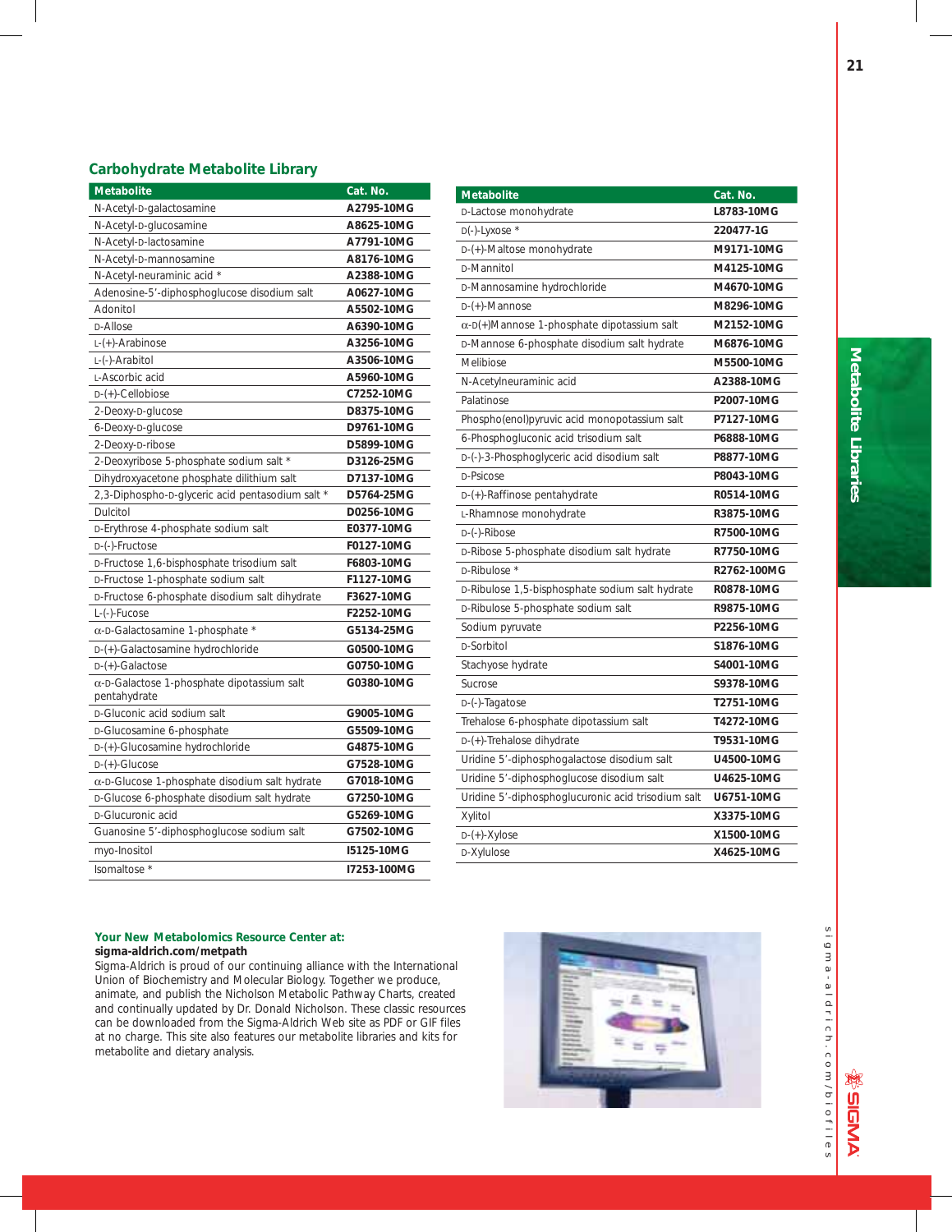## **Metabolite Libraries**

## **Lipid Metabolite Library**

| <b>Metabolite</b>                                           | Cat. No.   |
|-------------------------------------------------------------|------------|
| Acetoacetyl coenzyme A sodium salt hydrate *                | A1625-10MG |
| Acetyl coenzyme A sodium salt *                             | A2056-10MG |
| Acetyl coenzyme A trilithium salt *                         | A2181-10MG |
| Arachidonoyl coenzyme A lithium salt *                      | A5837-10MG |
| O-Acetyl-L-carnitine hydrochloride *                        | A6706-10MG |
| Arachidonic acid *                                          | A9673-10MG |
| Butyryl coenzyme A dilithium salt hydrate *                 | B1508-10MG |
| Benzoyl coenzyme A lithium salt *                           | B1638-5MG  |
| Cytidine 5'-diphosphoethanolamine sodium salt *             | C0456-10MG |
| Cardiolipin from bovine heart solution *                    | C1649-10MG |
| Coenzyme A trilithium salt *                                | C3019-10MG |
| Coenzyme A sodium salt hydrate *                            | C3144-10MG |
| Coenzyme A hydrate *                                        | C4282-10MG |
| 2-Butenoyl Coenzyme A lithium salt *                        | C6146-10MG |
| Choline chloride *                                          | C7017-10MG |
| 3'-Dephosphocoenzyme A *                                    | D3385-5MG  |
| γ, γ-Dimethylallyl pyrophosphate ammonium salt *            | D4287-1VL  |
| Decanoyl coenzyme A monohydrate *                           | D5269-5MG  |
| Desmosterol *                                               | D6513-10MG |
| DL-erythro-Dihydrosphingosine *                             | D6908-10MG |
| Farnesyl pyrophosphate ammonium salt *                      | F6892-1VL  |
| Geranylgeranyl pyrophosphate ammonium salt *                | G6025-1VL  |
| Geranyl pyrophosphate ammonium salt *                       | G6772-1VL  |
| DL-β-Hydroxybutyryl coenzyme A lithium salt *               | H0261-10MG |
| n-Heptadecanoyl coenzyme A lithium salt *                   | H1385-5MG  |
| Hexanoyl coenzyme A trilithium salt trihydrate *            | H2012-10MG |
| DL-3-Hydroxy-3-methylglutaryl coenzyme A sodium<br>salt *   | H6132-10MG |
| Isobutyryl coenzyme A lithium salt *                        | I0383-10MG |
| Isopentenyl pyrophosphate ammonium salt<br>solution *       | I0503-1VL  |
| Isovaleryl coenzyme A lithium salt *                        | 19381-10MG |
| Leukotriene B <sub>4</sub> *                                | L0517-50UG |
| $L-\alpha$ -Lysophosphatidylcholine from bovine brain *     | L1381-5MG  |
| Lauroyl coenzyme A lithium salt *                           | L2659-5MG  |
| Lanosterol *                                                | L5768-5MG  |
| Linoleoyl coenzyme A lithium salt *                         | L9754-10MG |
| Methylmalonyl coenzyme A tetralithium salt<br>hexahydrate ' | M1762-5MG  |
| β-Methylcrotonyl coenzyme A lithium salt *                  | M3013-10MG |
| Malonyl coenzyme A lithium salt *                           | M4263-10MG |
| Myristoyl coenzyme A lithium salt *                         | M4414-5MG  |
| Octanoyl coenzyme A lithium salt monohydrate *              | O6877-10MG |

| <b>Metabolite</b>                                              | Cat. No.   |
|----------------------------------------------------------------|------------|
| Oleoyl coenzyme A lithium salt *                               | O1012-10MG |
| Phosphocholine chloride calcium salt tetrahydrate *            | P0378-10MG |
| L-α-Phosphatidylinositol ammonium salt solution *              | P2517-10MG |
| n-Propionyl coenzyme A lithium salt *                          | P5397-10MG |
| Prostaglandin $E_2^*$                                          | P5640-10MG |
| 3-sn-Phosphatidyl-L-serine sodium salt *                       | P5660-5MG  |
| Palmitoleoyl coenzyme A lithium salt *                         | P6775-10MG |
| 3-sn-Phosphatidylethanolamine from bovine brain                | P7693-5MG  |
| Psychosine from bovine brain *                                 | P9256-10MG |
| Palmitoyl coenzyme A lithium salt *                            | P9716-10MG |
| 3-sn-Phosphatidic acid sodium salt from egg yolk<br>lecithin * | P9511-10MG |
| Stearoyl coenzyme A lithium salt *                             | S0802-10MG |
| Succinyl coenzyme A sodium salt *                              | S1129-5MG  |
| Squalene *                                                     | S3626-10ML |
| Sphingomyelin from bovine brain *                              | S7004-10MG |
| Thromboxane $B_2$ *                                            | T0516-1MG  |
| 3-sn-Phosphatidic acid sodium salt from egg yolk<br>lecithin * | P9511-10MG |
| Acetylcholine chloride                                         | A6625-10MG |
| Lithium acetoacetate                                           | A8509-10MG |
| Cytidine 5'-diphosphocholine sodium salt dihydrate *           | C0256-10MG |
| Ethanolamine                                                   | E9508-10UL |
| Glyoxylic acid solution                                        | G1134-20UL |
| rac-Glycerol 3-phosphate disodium salt hexahydrate             | G2138-10MG |
| Glycolaldehyde dimer *                                         | G6805-1G   |
| Glycolic acid                                                  | G8284-10MG |
| γ-Hydroxybutyric acid sodium salt *                            | H3635-10MG |
| Linoleic acid                                                  | L1376-10MG |
| y-Linolenic acid                                               | L2378-10MG |
| $(\pm)$ -Mevalonolactone *                                     | M4667-1G   |
| Oxalic acid dihydrate                                          | O0376-10MG |
| Progesterone *                                                 | P0130-25G  |
| O-Phosphorylethanolamine                                       | P0503-10MG |
| $L-\alpha$ -Phosphatidylcholine                                | P3841-10MG |
| L-α-Phosphatidyl-DL-glycerol sodium salt                       | P8318-10MG |
| 5-Pregnen-3ß-ol-20-one                                         | P9129-10MG |

\* NOT currently available in Autosampler vials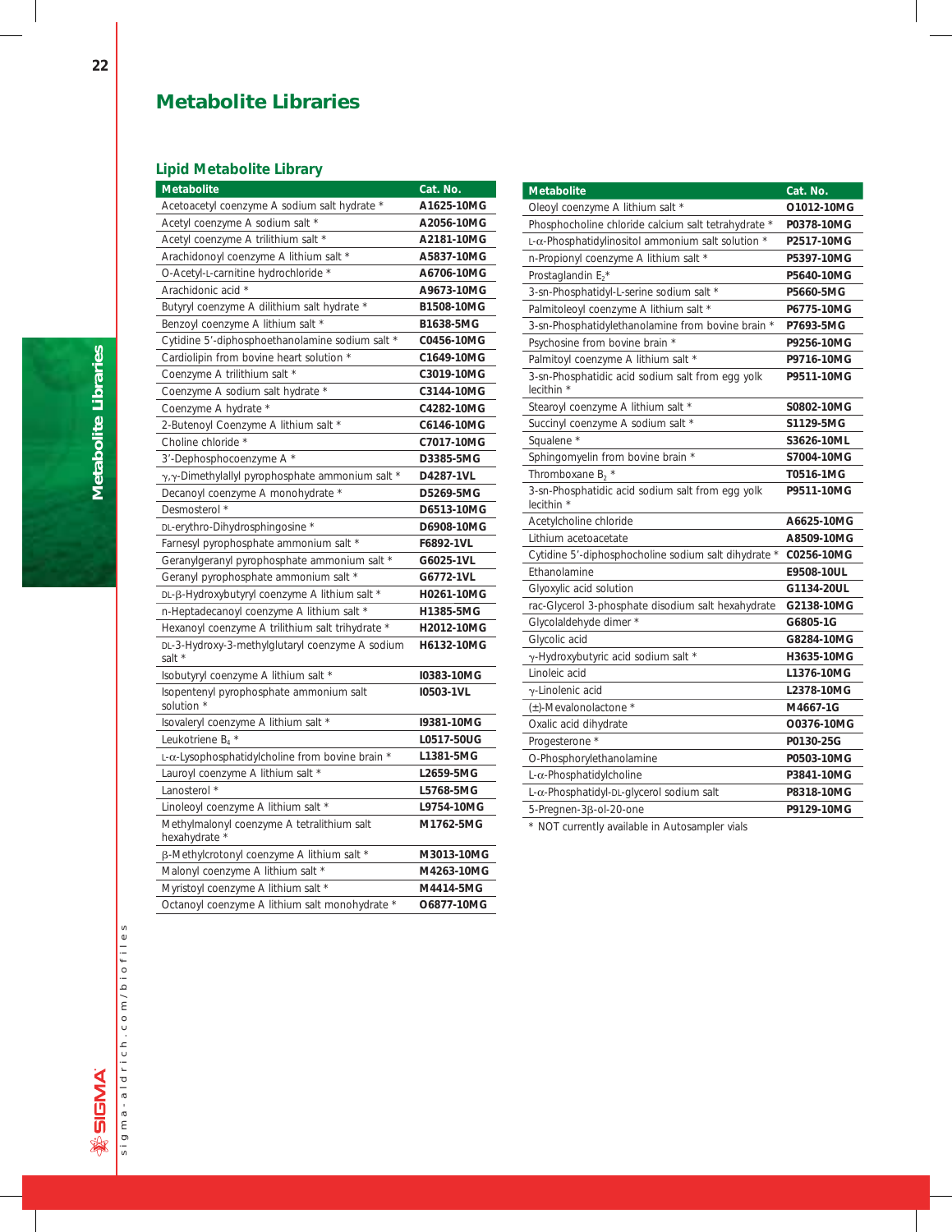

# *FTA® Cards for Plant DNA Acquisition and Storage in the Field*

**C**onventional methods for plant DNA acquisition and storage are not suited for field experiments. Expensive or cumbersome equipment is often necessary to preserve plant DNA. These methods may include grinding samples with a mortar and pestle, blending samples with a commercial homogenizer, or freezing samples with liquid nitrogen. Conventional methods also require large amounts of fresh plant tissue. Clearly, it is difficult for scientists to bring this equipment with them to remote locations where field experiments may be conducted. Whatman FTA Cards are a great alternative to conventional methods of DNA acquisition and storage, because they are designed for simple collection in the field and room temperature storage. The FTA Card is a small paper card impregnated with a patented chemical formula that lyses cell membranes and denatures proteins upon contact. Nucleic acids are immobilized and protected from UV damage and microbial attack. Plant DNA is acquired by direct leaf press, where the plant sample is pressed or pounded

*i* for **Basic Biology, Japan** used to remove a disc *"I collect samples by squashing leaves on the FTA Card"–Hirokazu Tsukaya, Ph.D. National Institute* 

directly onto the FTA Card. A coring device, such as the Harris Micro-punch, of paper containing

the isolated DNA. That disc is used for sample analysis.

# *FTA Technology in Plant Research Studies*

**Some common research studies requiring the acquisition and** Storage of plant DNA include Marker Selected Breeding, Varietal Identification, Phylogeny Analysis, and Trasgenic Identification. This can be a challenge when only small amounts

of DNA are readily available. FTA technology, however, has proven to be a vital tool for many

*"…able to do PCR reactions with samples taken from any growth stage…"*

researchers. For example, during studies of transgenic maize development at Kenya Agricultural Research Institute, Jedida Wamuyu Danson, Ph.D., has documented his success with this cutting-edge technology. In his research, Danson was challenged with collecting enough DNA from maize leaves where

only a small amount of sap was present. "As you may know, it is always recommended to use young leaves," Danson said. "But, with FTA, researchers are able to perform PCR reactions with samples taken from any growth stage where only small amounts of sap can be obtained." By winding the old leaves around the card and applying pressure with pliers, Danson was able to collect the DNA he needed. This technique was a timesaver for him, because he did not require a pounding step with a pestle and table. "One person could perform an average of 100 samples per day," Danson added. FTA enabled Danson to collect leaf samples quickly and has been critical for success of his project.

## *REFERENCES*

*Detection of Bacillus thuringiensis genes in transgenic maize by the PCR method and FTA paper technology, Jedidah W. Danson, Michael Kimani, and Mercy Mbogori, African Journal of Biotechnology Vol, 5 (22), pp. 2345-2349, 16 November 2006.*

> Whatman® FTA® Technology PlantSaver FTA Card, Z719811

La*rge-scale general collection of wild-plant DNA in Mustang, Nepal, Hirokazu Tsukaya, Yu Iokawa, Makiko Kondo, Hideaki Ohba, J Plant Res (2005) 118:57-60.*

*Optimization of FTA technology for large scale plant DNA isolation for use in marker assisted selection, Mbogori MN, Kimani M, Lagat M, Danson, JW, African Journal of Biotechnology Vol. 5 (9), pp 693-696, 2 May 2006.*

# *Featured Products*

**P**lant-friendly FTA Card, in a Classic Card format features a laminated flap that enables you to vigorously pound the plant sample into the FTA matrix without damaging the FTA Card.

- Capture nucleic acid in one easy step
- Captured nucleic acid is ready for downstream applications in less than 30 minutes
- Nucleic acids collected on FTA Cards are stable for years at room temperature
- FTA Cards are stored at room temperature before and after sample application, reducing the need for laboratory freezers
- Suitable for virtually any cell type
- Indicating FTA Cards change color upon sample application to facilitate handling of colorless samples

Harris Micro-punch is a multi-purpose sampling tool for standardizing sample sizes of DNA cards to 1.2 mm in diameter. This is a coring tool designed for simultaneous sample extrac-

tion, collection and storage in one operation. Rockwell hardened, hand sharp-



Harris Micro-punch, 1.2 mm, Z708658

ened tips are designed for long shelf-life and delivering precise repeatable samples with accurate placement.

For information about Extract-N-Amp Plant PCR Kits for rapid extraction and PCR amplification of genomic DNA from plant leaves, go to **sigma-aldrich.com/extract-n-amp**.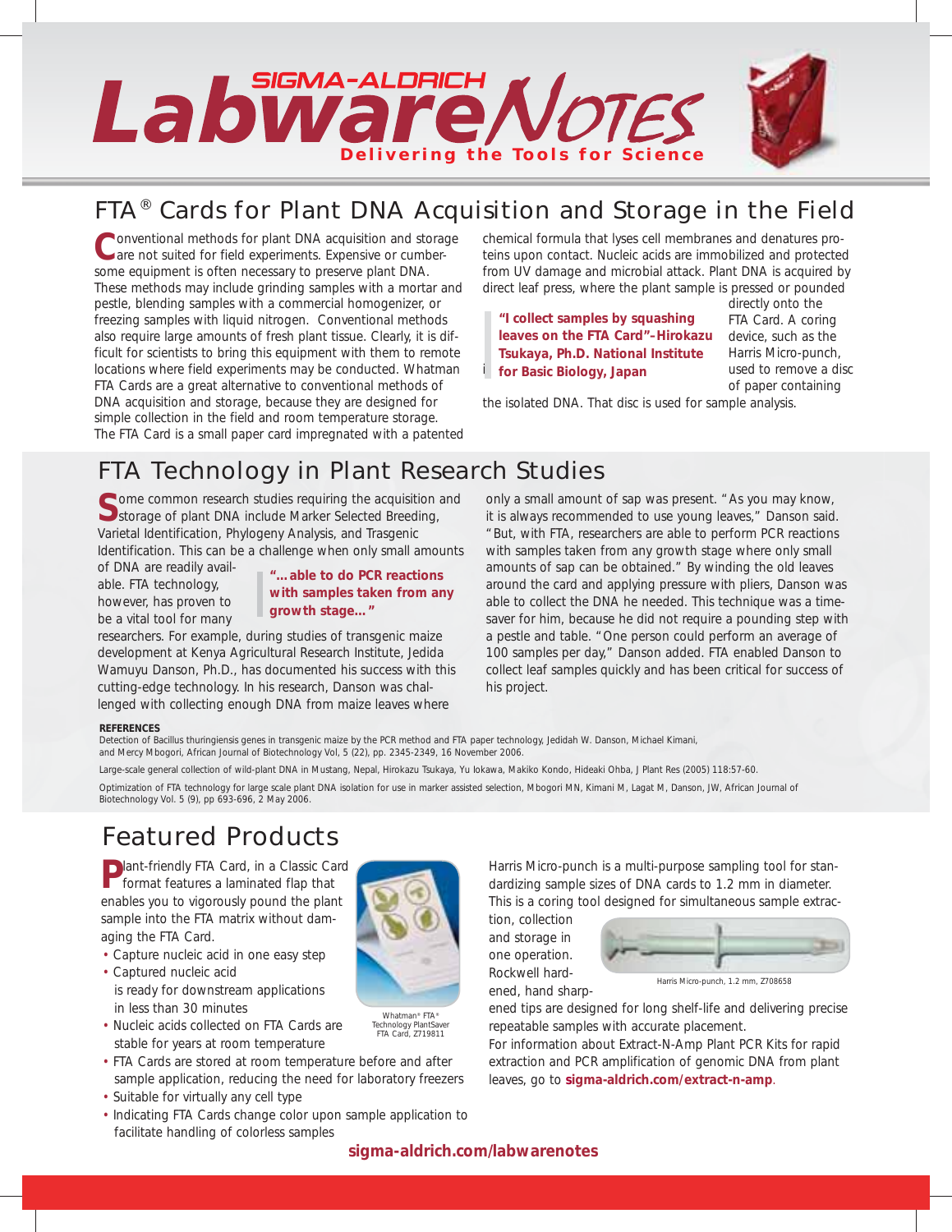# *Paula's Pointers*

- **Leaf Sampling with a Harris Uni-Core Punch**<br>
1. Place the leaf on a Harris self-healing cutting mat.
- 2. Grip the Uni-Core between the thumb and index fingers and position the tip at a right angle above the target area.
- 3. Apply gentle, but firm, downward pressure as the cutting tip passes through the leaf and makes contact with the mat.
- 4. Lift the Uni-Core away from the leaf and mat with a disc firmly stored in the cutting tip. Do not depress the plunger until you are ready to transfer the leaf sample.
- 5. Eject the disc by depressing the plunger.

## *Remember! Never depress the plunger while you are extracting your leaf sample!*

For more protocols for the Harris Uni-Core, go to our Web site at **sigma-aldrich.com/labwarenotes.**

*"Congratulations on having your own separate catalog! It looks great and is easy to use."* 

*- Susan Gitelson, Pres, Magic Touch Icewares International Corp.*

*"…the new two- volume format is beautifully done."*

*-David Kasman, Lab Devices*

*"(The catalog) looks great. -Joe Kumpel, Ace Glass Inc.*





Z708828 Harris Uni-core 1.25 mm

# *Further Reading*

*IGF and Nutrition in Health and Disease* – a review of specific nutrients that impact the Insulin-like Growth Factor system, thus affecting human health and disease. This volume includes topics such as nutrition and the IGF system in reproduction, adulthood and aging



Disease

in relation to bone health, nervous systems disorders, gastrointestinal disease, kidney function and cancer.

# *Latest News*

**T**he 2007-2008 Labware Catalog and Aldrich Handbook of Fine Chemicals set is now available! The new Labware catalog contains:

- Approximately 1,300 pages showing 17,000 products carefully selected to support Chemistry and Life Science customers and applications
- Comprehensive 40 page index and thumbnail pictures for easy navigation
- More photos and section tables

To request your 2007-2008 Labware Catalog and Aldrich Handbook of Fine Chemicals set, please go to our Web site at **sigma-aldrich.com/handbook33.** Please continue to send us your comments at **labware@sial.com.**

## *Research is easier when you use the right tools!*

# *Labware Listens*

**V**ickie Langer of Dow Chemical suggested that we offer a disposable micro-spatula. In responce we have introducted a new line of products called smartSpatula™.

The smartSpatula is a clean, economical, and disposable spatula for chemical and biological material transfer, collection and manipulation. The double-ended design has a spoon or spatula on one end and a pick to break up clumps at the other. The flexible spatula ends are shatter-resistant after liquid nitrogen freezing, and readily form to an object to scrape or collect samples. These convenient spatulas are made of polypropylene and are autoclavable.

## **If you have any suggestions, please contact us at labware@sial.com.**

*Z560057 smartSpatula, L 310 mm, green Z560030 smartSpatula, L 210 mm, blue Z560049 smartSpatula, L 210 mm, white Z561762 smartSpatula, L 140 mm, micro white*

|                         |                         | 8              |                  |                | $\overline{7}$ |   | 3              |  |
|-------------------------|-------------------------|----------------|------------------|----------------|----------------|---|----------------|--|
| $\overline{4}$          | $\overline{\mathbf{3}}$ |                |                  |                |                |   |                |  |
|                         |                         | $\sqrt{5}$     | $\boldsymbol{6}$ | $\overline{c}$ |                | 4 |                |  |
|                         |                         | $\overline{9}$ |                  | 6              |                | 1 |                |  |
| $\overline{\mathbf{3}}$ |                         |                | 9                | 4              |                |   |                |  |
|                         | $\mathbf 2$             |                |                  |                |                | 6 |                |  |
| $\overline{5}$          |                         |                | 1                |                | 9              |   | $\overline{2}$ |  |
|                         | 8                       |                | 5                |                |                |   |                |  |
|                         | 6                       | $\overline{3}$ |                  |                |                |   |                |  |

# Down Time

Sudoku was published by Nicoli in 1986. The name Sudoku is an abbreviation of the Japanese phrase "suji wa dokushin ni kagiru," meaning "digits must occur only once." Fill in all squares in the grid so that each row, each column and each of the 3x3 squares contain all digits from 1 to 9. Answers can be found at **sigma-aldrich.com/labwarenotes.**

# *Labware Links*

For more information on the products featured in this newsletter, protocols and many useful Labware Web links, please visit **sigma-aldrich.com/labwarenotes.** 

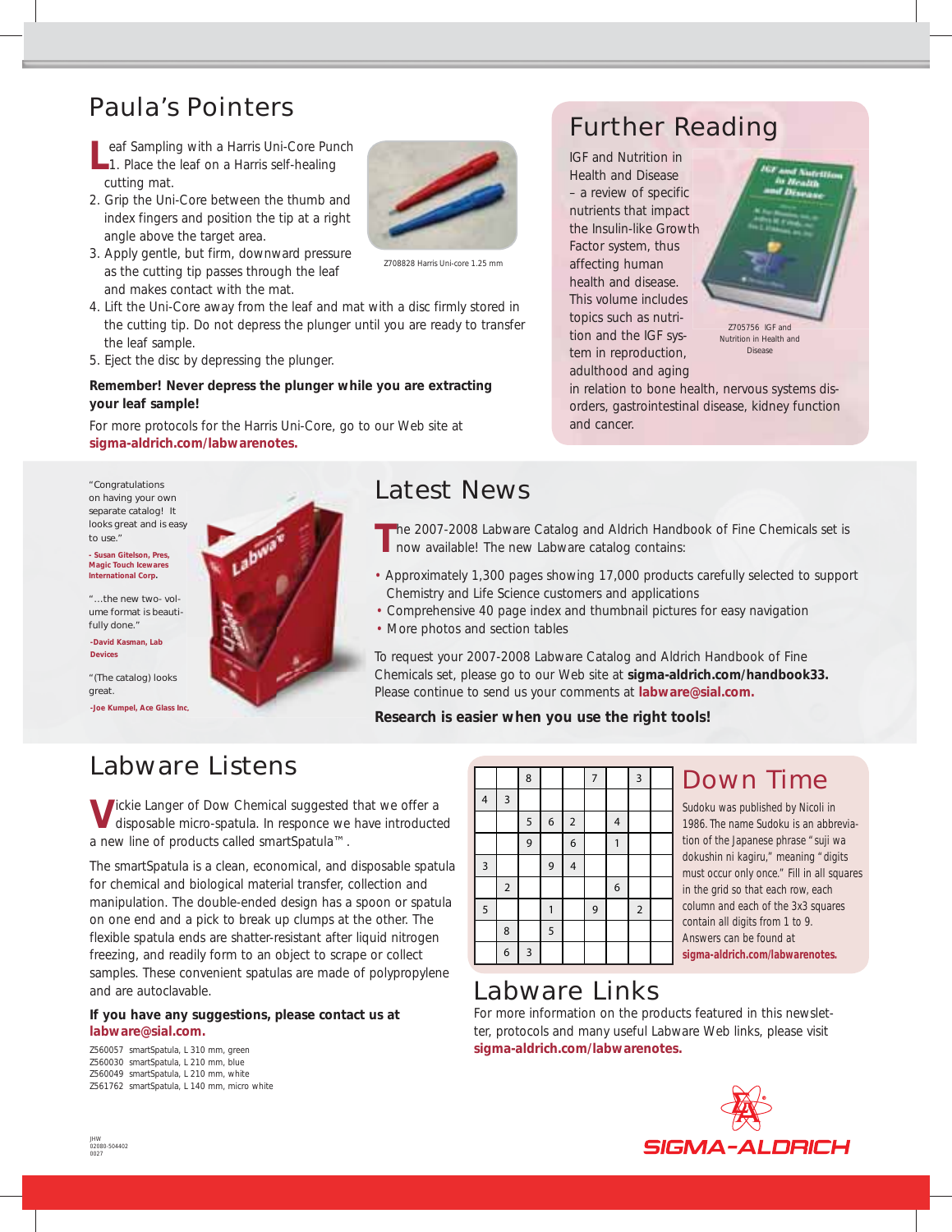# PathFinder



## **INNOVATION @ WORK**

## **Discover Your Path to Innovation**

On your path to innovation, Sigma is with you every step of the way. PathFinder is an online collection of interactive, interconnected maps showing biological signaling and metabolic pathways. For you to explore the relationships between different pathway elements, individual components are linked with related high-quality products.

You know your destination. PathFinder will get you there.

With Sigma's broad range of products, you will discover that we offer everything from small molecules to antibodies and enzymes. You will also be able to use PathFinder to locate qPCR components and siRNAs for gene knockdown. A valuable resource, PathFinder provides fast and accurate information on numerous levels, all in one place – and all linked to the important products that are key to the success of your research. In addition to products and services, you'll have immediate access to these helpful tools:

- Specific workflow analysis
- Detailed product descriptions
- In-depth technical information
- Relevant technical articles

Learn how PathFinder can help you discover your path to innovation by visiting us at:

## **sigma.com/pathfinder**

**Accelerating Customers' success through Leadership in Life Science, High Technology and Service** SIGMA-ALDRICH CORPORATION • BOX 14508 • ST. LOUIS • MISSOURI 63178 • USA